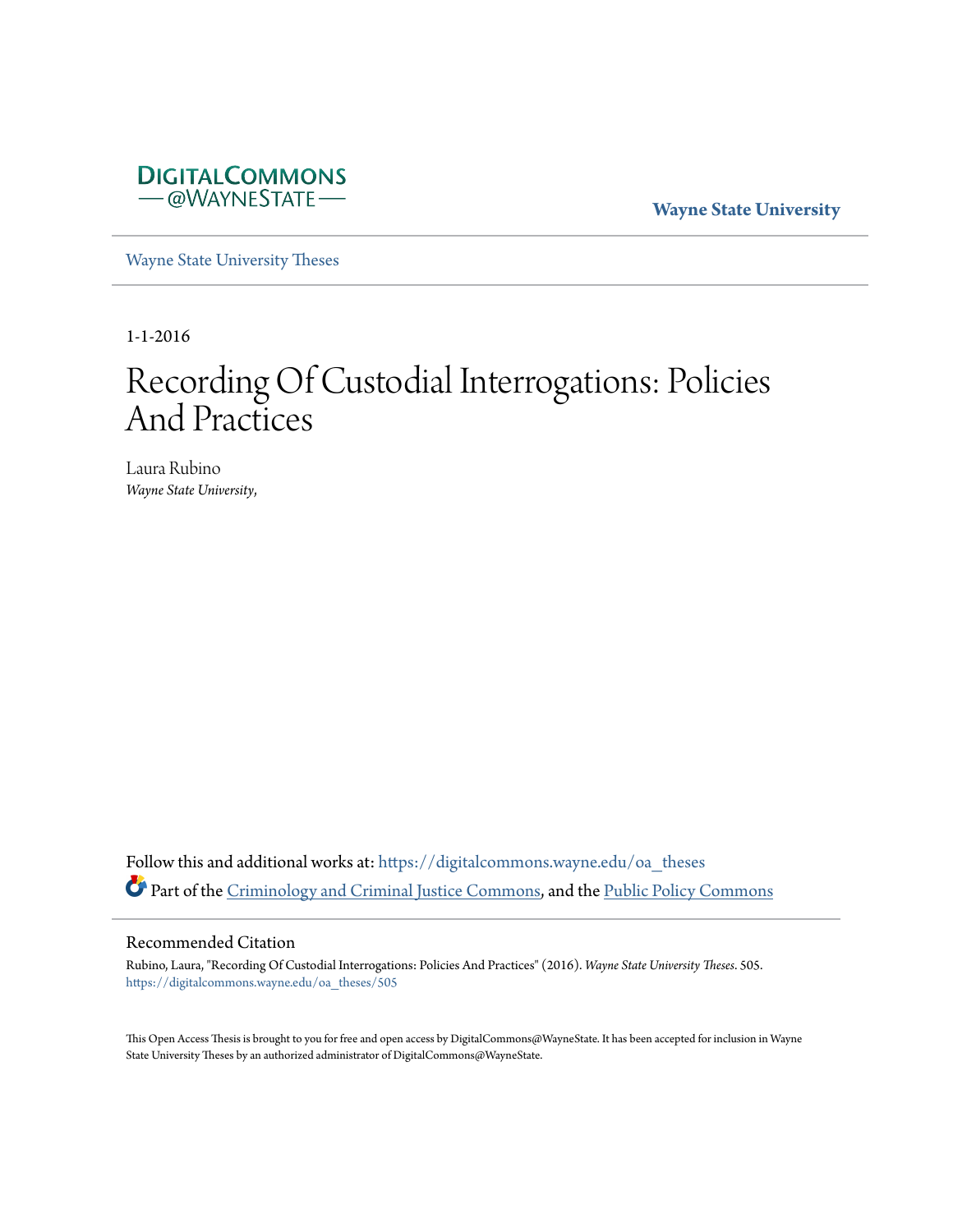# **RECORDING OF CUSTODIAL INTERROGATIONS: POLICIES AND PRACTICES**

by

# **LAURA RUBINO**

# **THESIS**

Submitted to the Graduate School

of Wayne State University,

Detroit, Michigan

in partial fulfillment of the requirements

for the degree of

# **MASTER OF SCIENCE**

2016

MAJOR: CRIMINAL JUSTICE

Approved By:

Advisor Date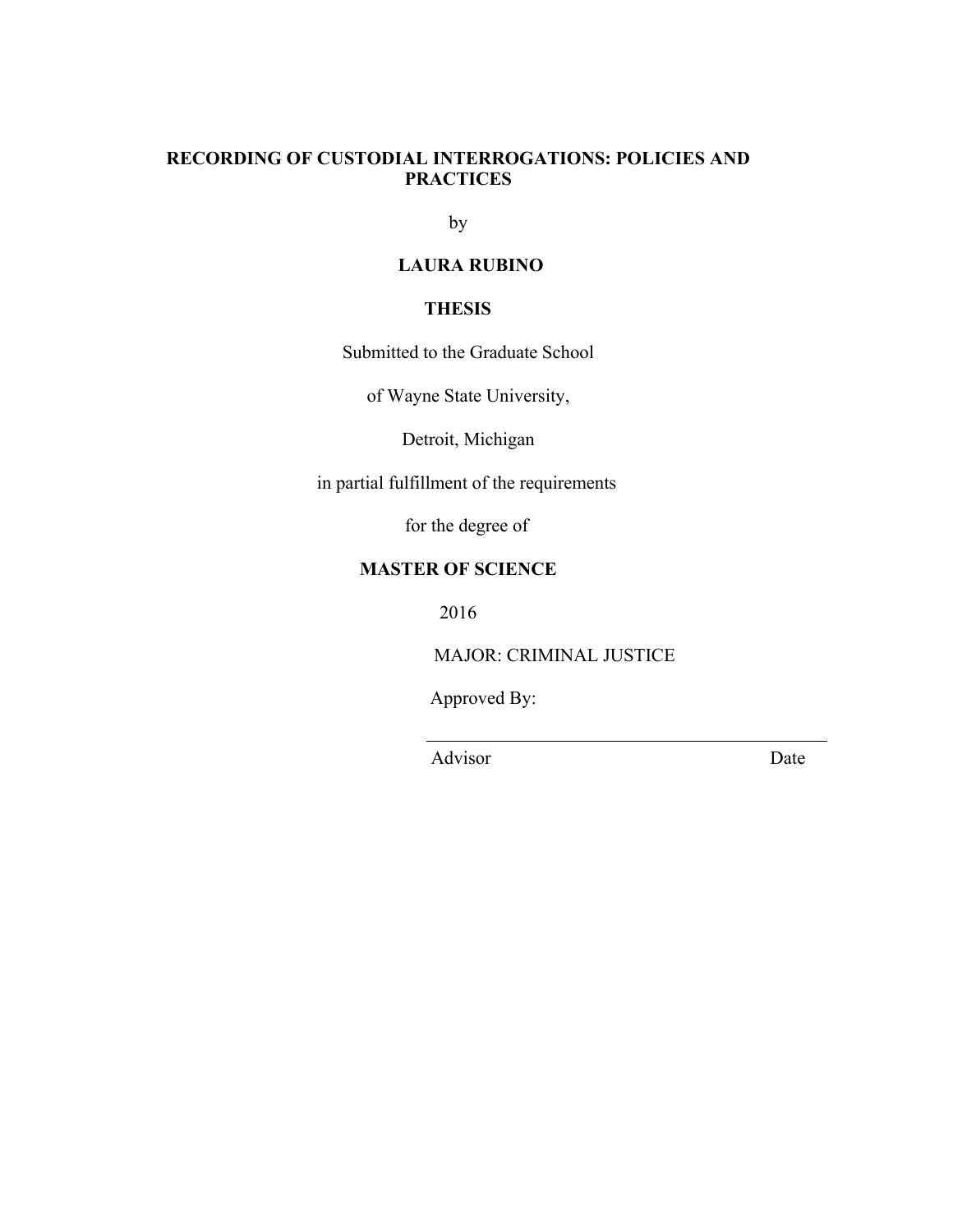# **DEDICATION**

I dedicate this thesis to my parents, Mary Lynn and Joe, for without their support, love, and encouragement this would not have been possible. I would also like to dedicate this thesis to my sisters and best friends, Jena and Sara, for without their humor and motivation, I would not have been able to complete this thesis.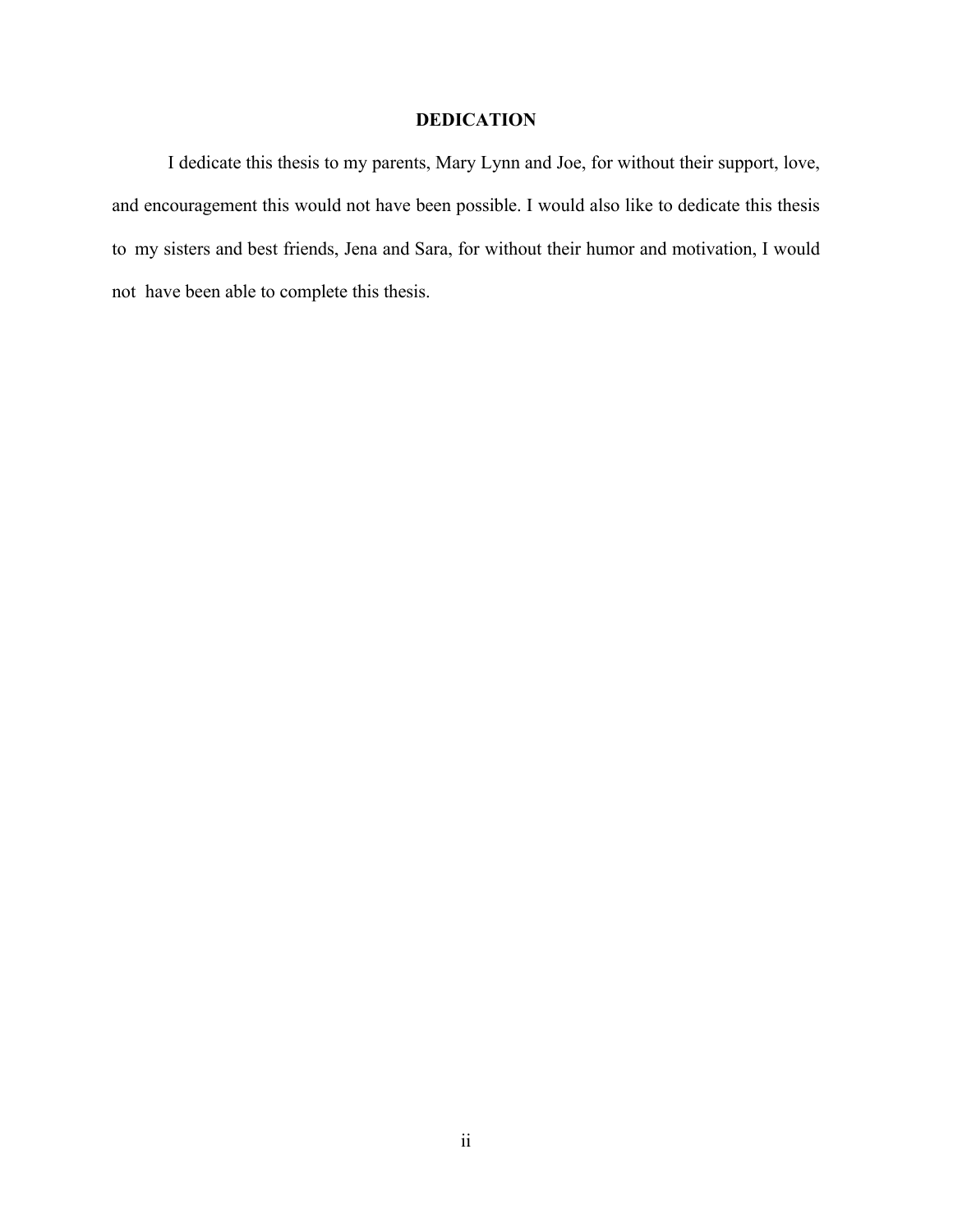#### **ACKNOWLEDGEMENTS**

First, I would like to thank my thesis chair, Dr. Marvin Zalman, his direction, support, and extensive knowledge on wrongful convictions and public policy were invaluable in the completion of this thesis. Dr. Zalman challenged me to push myself further than I thought possible. He was integral in my growth as a future scholar and as a member of the community, and for that I am truly appreciative.

This thesis would not be complete without Dr. Brad Smith and his constant help, support, and encouragement during this process. Every time I had a question or concern, he would make time to answer my questions, teach me something new, and give helpful advice. I can't fully express in words how appreciative and how thankful I am. I would not be in this position and starting my PhD program August of 2016 without Dr. Smith's advice and reassurance.

I would also like to extend my sincerest thanks to Dr. James Frank from University of Cincinnati; every time I had a question or needed more information, he was just an email or phone call away. Dr. Frank and Mark Godsey contributed a thorough survey base that provided a foundation to start my research, for that I am very grateful.

I would like to acknowledge Dr. Jennifer Wareham, who took time every week to teach me more about SPSS, statistics, and quantitative methodology for this project and future research. Her strong work ethic and drive has inspired me to one day become a successful and hardworking scholar.

I would like to offer special thanks to Dr. Matthew Larson and Dr. Charles Klahm; every time that I needed advice, your doors were always open. I would also like to express my gratitude to Dr. Yuning Wu, her support, instruction, and patience over the years is greatly

iii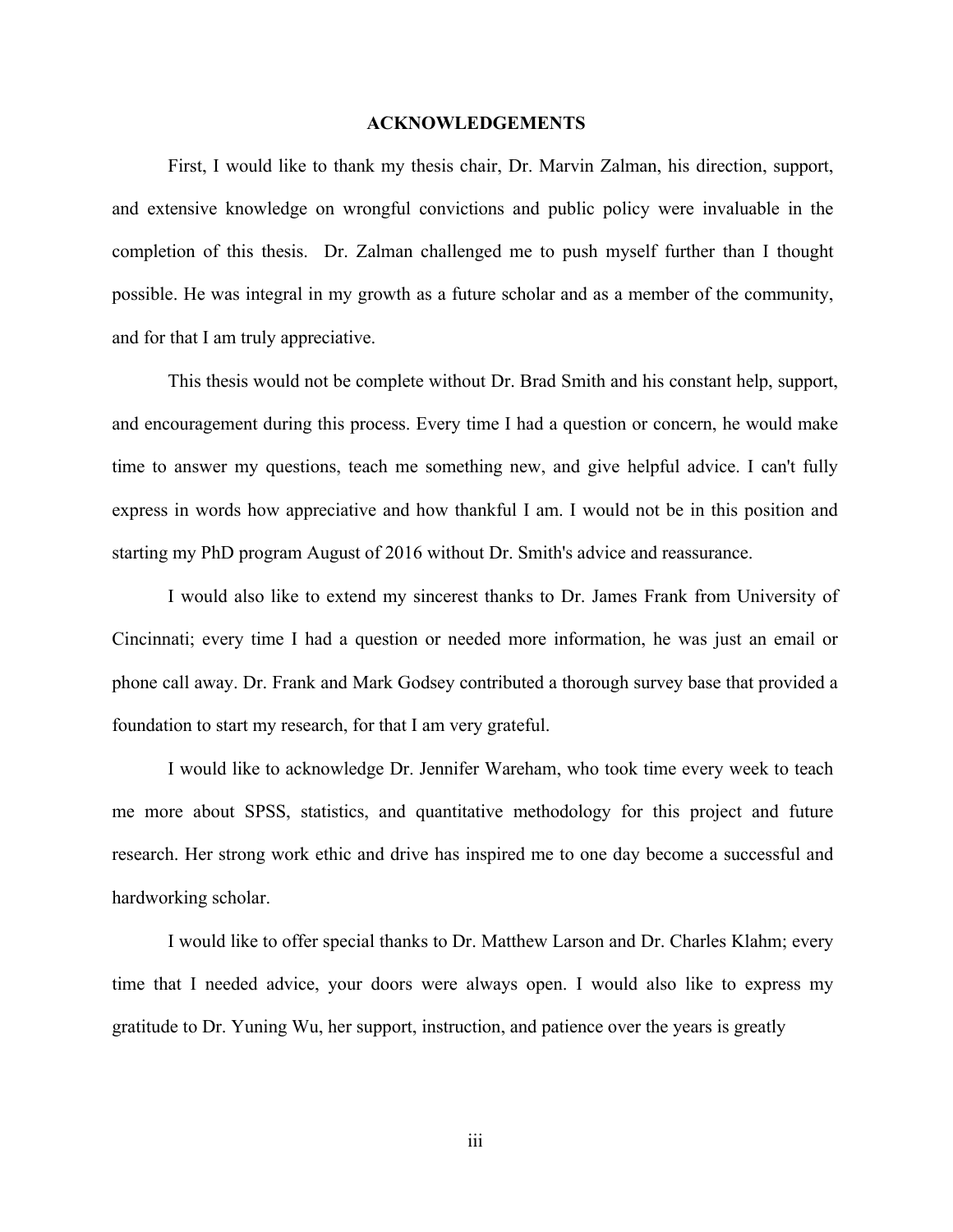appreciated. Marianka Holloway, my academic advisor, has been very accommodating and always convivial throughout my program. Next, I would like to thank the entire criminal justice department at Wayne State University; everyone has been very supportive and helpful!

Finally, I would like to thank my friend and classmate, LaBreonna Bland for her constant support and companionship during this project.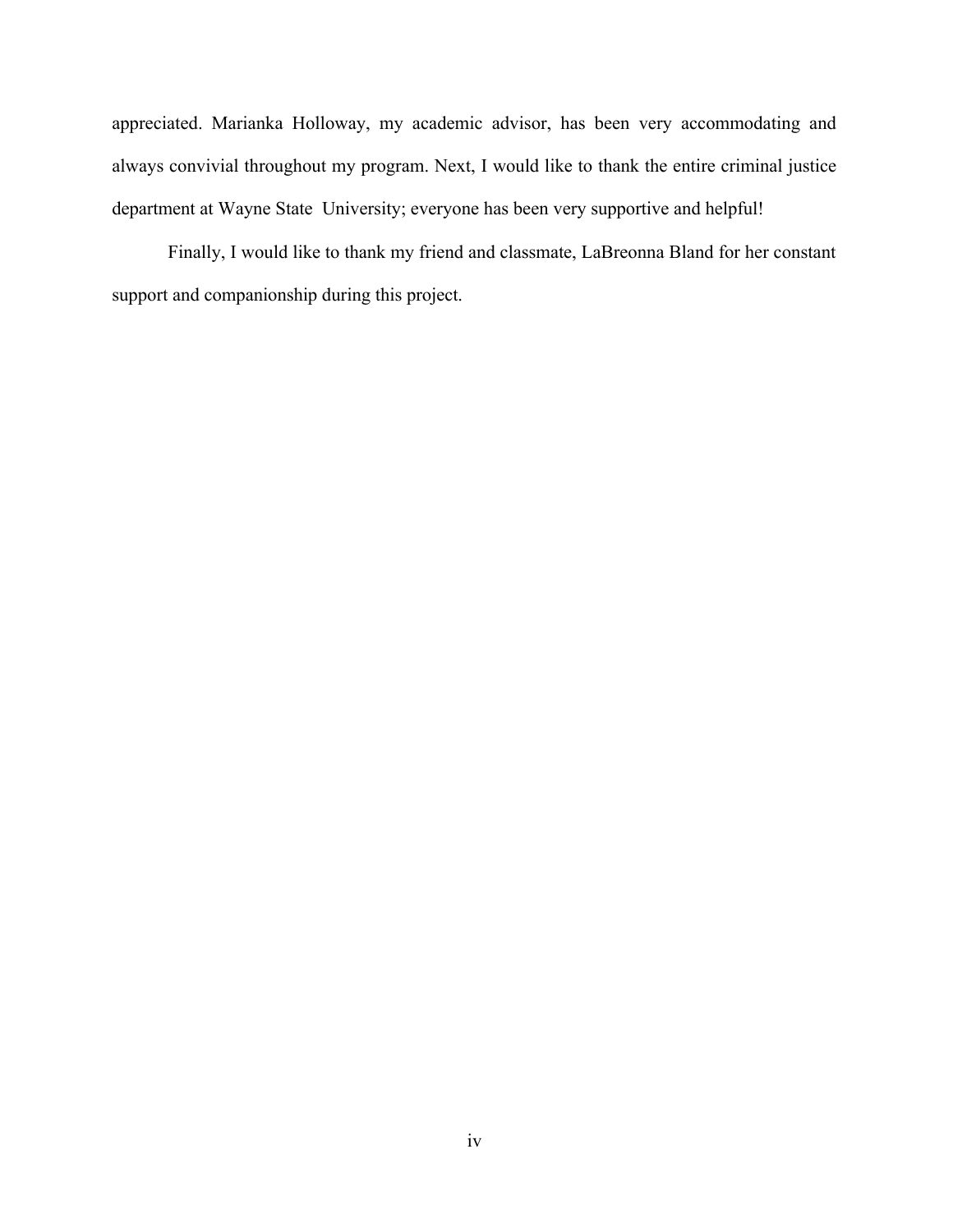# **TABLE OF CONTENTS**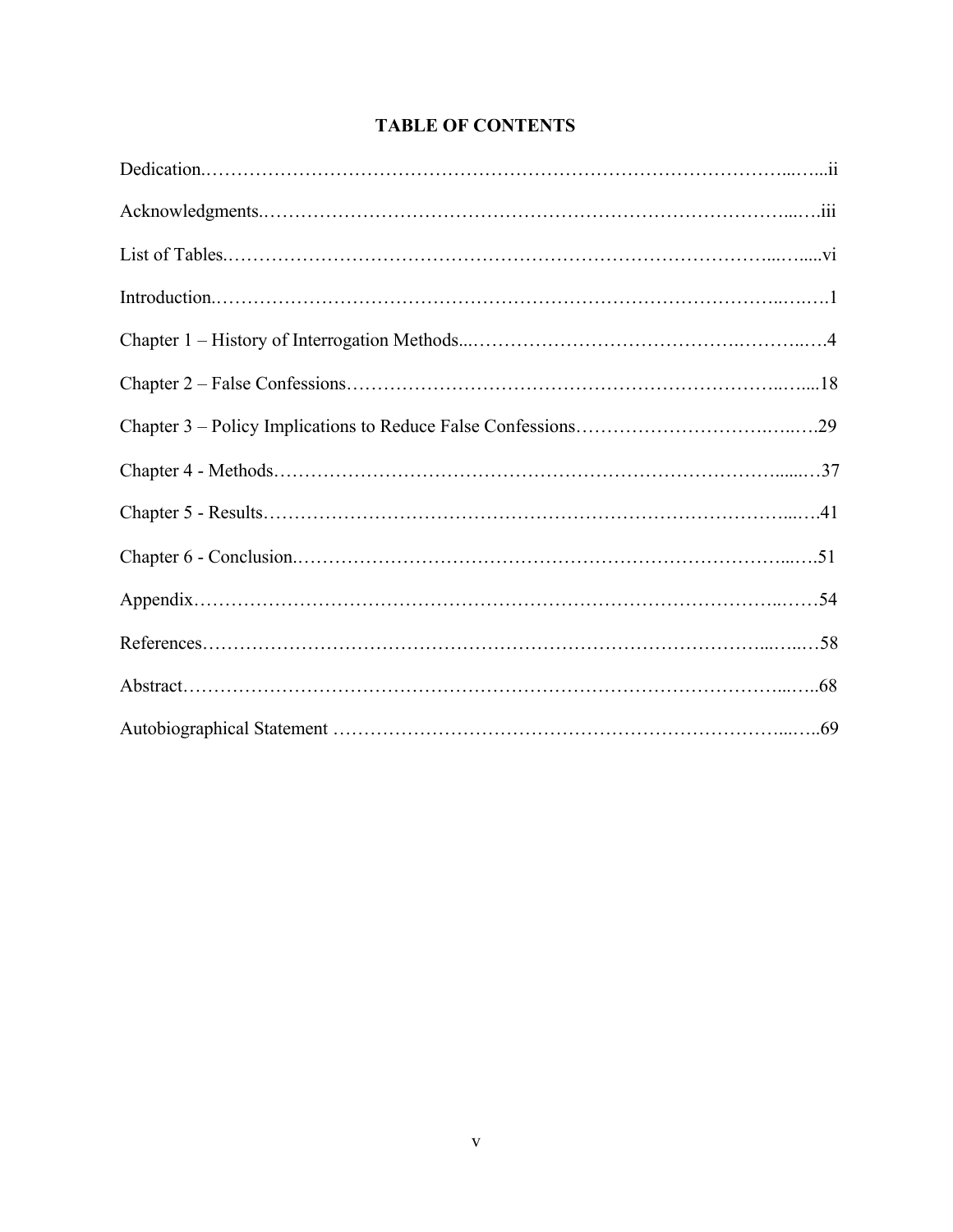| <b>LIST OF TABLES</b> |
|-----------------------|
|-----------------------|

| Table 3. Does your agency have a written policy regarding electronic recording of               |     |
|-------------------------------------------------------------------------------------------------|-----|
| Table 4. Of the agencies that have policies, does it include interrogations being recorded from |     |
| Table 5. Does your agency record interrogations in every crime or only in                       | .45 |
|                                                                                                 |     |
|                                                                                                 |     |
|                                                                                                 |     |
| Table 9. Of the agencies that were aware of Senate Bill 152, were agencies supportive, neutral  |     |
| Table 10. Did Senate Bill 152 motivate your agency to start audiovisual recordings of custodial | .48 |
| Table 11. Since 2013, has your agency received training on the recording of                     | .49 |
| Table 12. Has your agency received information about quality standards for the audiovisual      |     |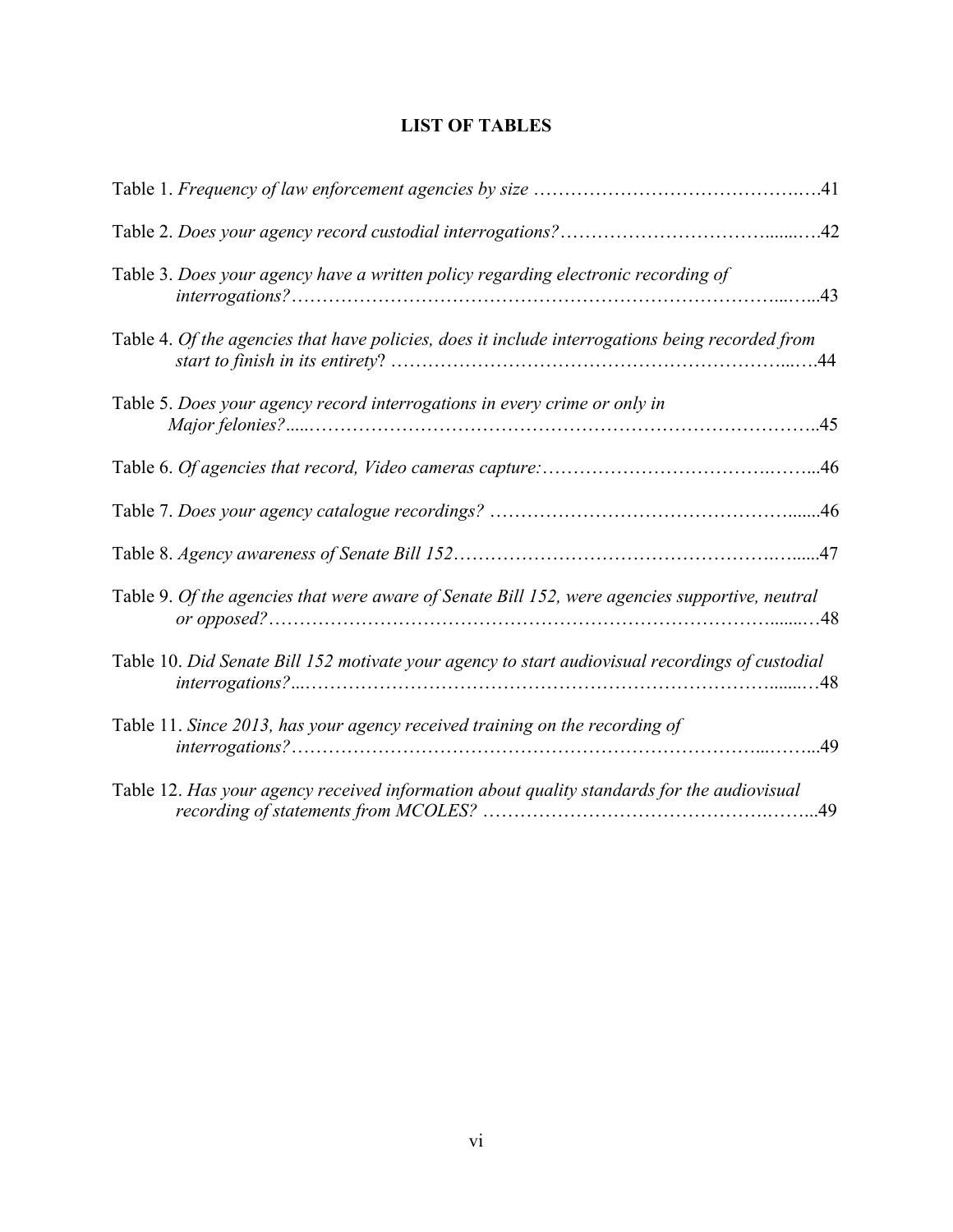# **Introduction**

On September 17th, 2007 two men broke into a home on Runyon Street in Detroit, Michigan. These men shot five people who were in the home at the time, killing four and leaving one woman wounded. The woman who survived managed to escape and find safety; she later gave police a description of the only shooter she had seen. She identified the man to be slim, about 6 feet tall, and around 30 to 35 years of age. Right after the shooting, a police officer who lived in the neighborhood rushed outside to investigate and saw two men running down the street. The officer fired his own gun that lead to the suspects returning fire, but no one was hit. The officer made a statement and described the first shooter as 5'11 or 6 feet tall, carrying a rifle and the second as slightly shorter and carrying a handgun. The shell casings of the shooter were found by police, who brought a police dog to follow the scent. The police dog followed the scent for a couple blocks and then stopped, police reasoned that the perpetrators fled by car from there.

On the same street, 14-year-old Davontae Sanford came out of his home to see what was going on. Officers spoke with Sanford and one sergeant went back to the boy's home and received written and signed consent from his grandmother to take Sanford back to the police station to talk. Officers took him to the crime scene where he was swabbed for gunshot residue, which came back negative. Then the police finally took him back to the station where he was questioned without permission from his grandmother after three o'clock in the morning. About an hour later, Sanford told police that he and four other peers conspired at a nearby restaurant to rob "Milk Dud." Sanford specified that one of the guns used was a .38 caliber pistol. There was no evidence that the pistol was used and the restaurant Sanford said he conspired at was closed. He was questioned several different instances and each time was more accusatory than the last. Sanford repeatedly changed his story to fit the detective's theory. Detectives told Sanford that he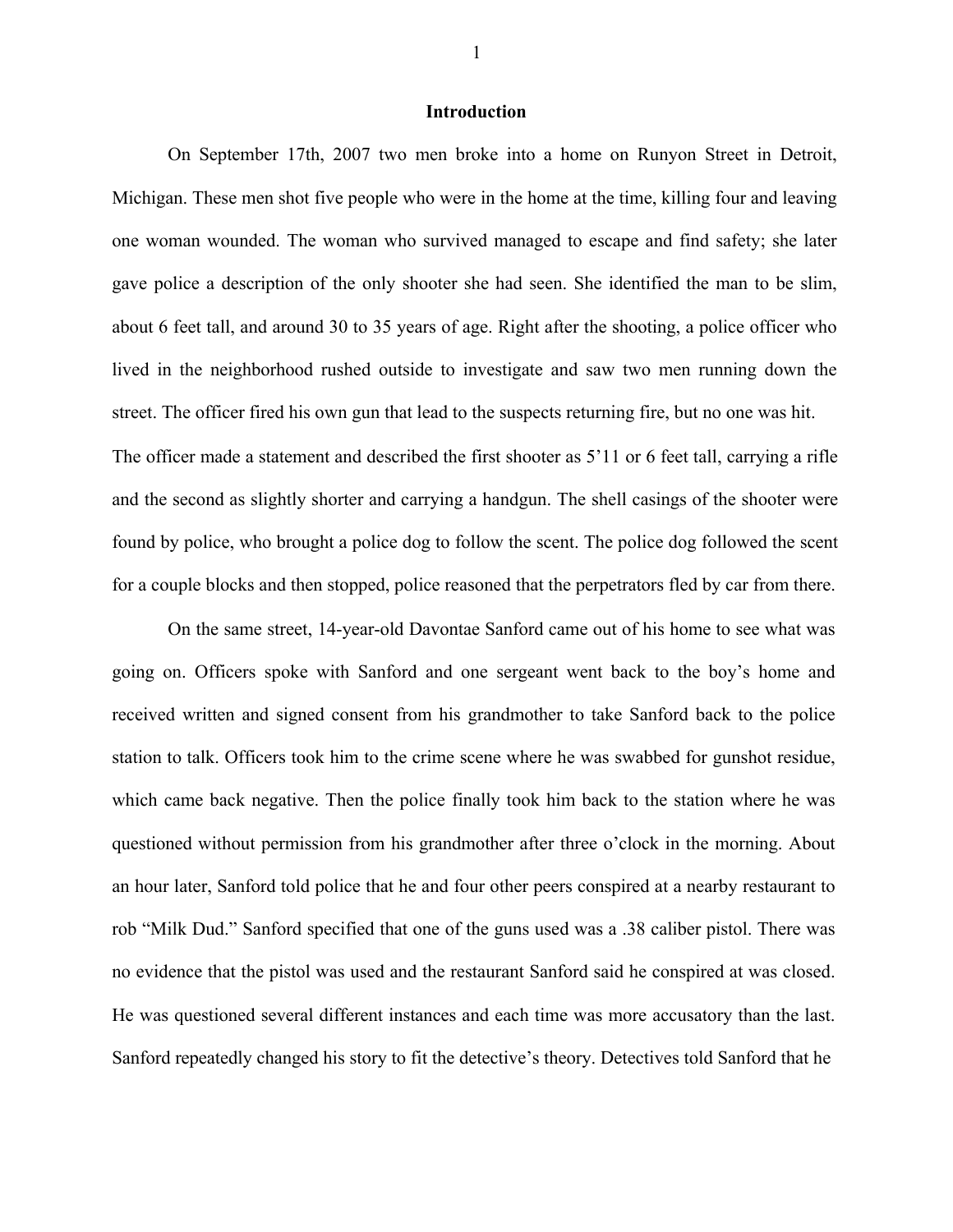could go home after he gave them "something" and called him names after he requested a lawyer, then failed to provide one to him. Officers explained that they found blood on his shoes and that is how they "know" he was involved, which was not accurate. Following the officer's orders and information, Sanford made up a story so he could go home.

Immediately after Sanford confessed, he was charged with four counts of first-degree murder, one attempted murder, and an illegal use of a firearm. In court, the sergeant testified that Sanford drew a sketch of the house and where the bodies were located, which played a role in his conviction. Shortly after, Sanford, who has a learning disability, was sent to a psychologist where he instantly recanted his confession. On March 18, 2008, with the advice of his lawyer, Sanford pleaded guilty to four counts of second-degree murder and one count of an illegal use of a firearm. He was sentenced to 37 to 90 years in prison. A month later, Vincent Smothers was arrested and confessed to the murders on Runyon Street and provided details of the homicide that only the shooter would know. For eight years two men were in prison for the same murder and it was not until July 19, 2016 that all charges against Sanford were dismissed.

The Davontae Sanford case is a tragic example of coercive police interrogation tactics that lead to a false confession and then a wrongful conviction. Police interrogation practices have been under scrutiny in recent years. There is a growing body of scientific evidence on the effectiveness of different psychological techniques traditionally used in law enforcement (Meissner, Kelly, & Woestehoff, 2015). Some of the techniques used by law enforcement during interrogations have been found to have negative consequences, the most serious of which are false confessions (Kassin, Drizin, Grisso, Gudjonsson, & Leo, 2010). At the same time, there have been disputes in the courts over what occurs in interrogation rooms and one solution presented is the recording of custodial interrogation (Sullivan, 2005; Ratcliff, Lassiter, Schmidt,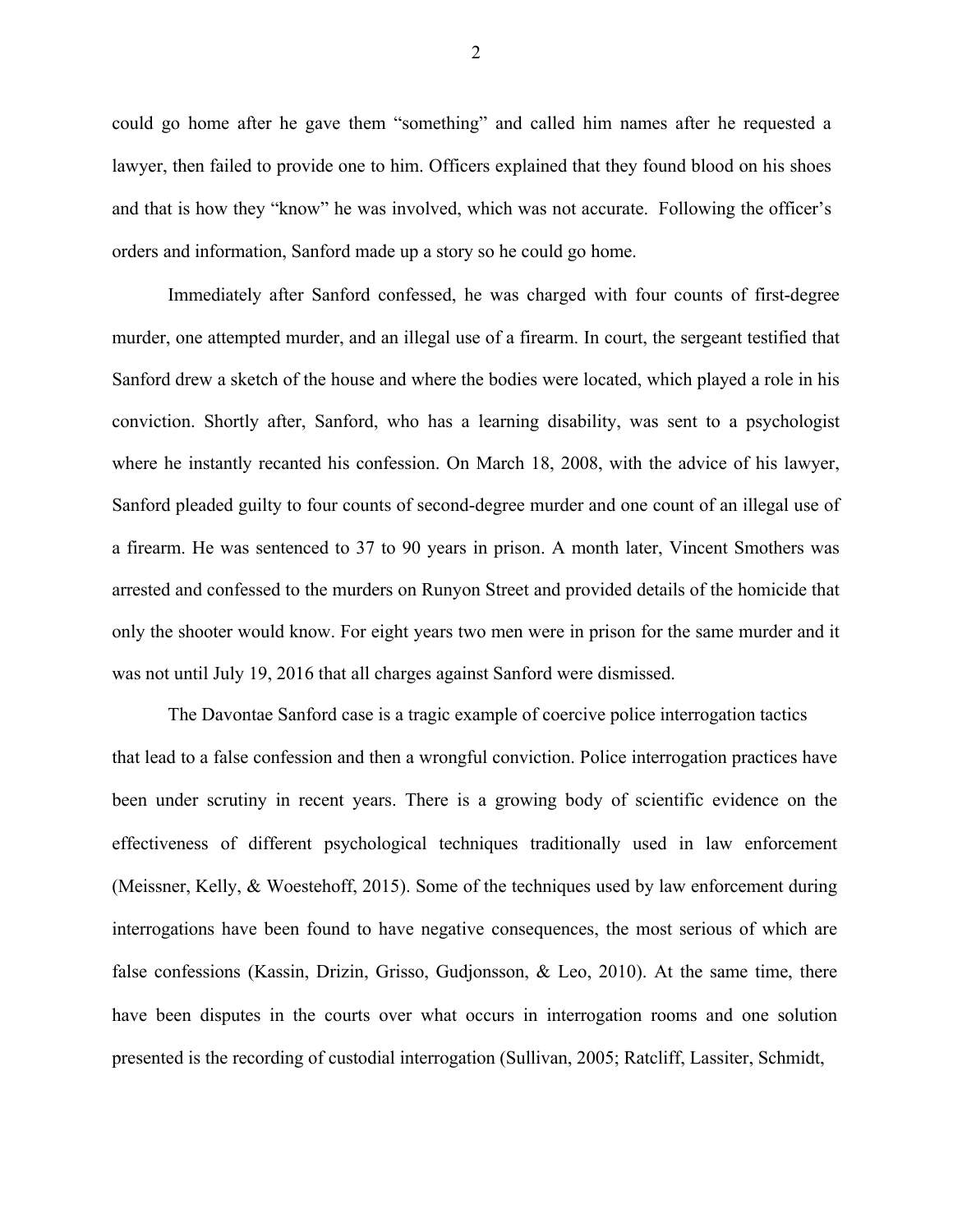& Snyder, 2006). Despite recommended best practices, we know very little about the specific policies and practices of audiovisual recordings during custodial interrogation within law enforcement agencies. Michigan passed a law in 2013, requiring law enforcement agencies to develop policies for implementation of electronic recordings during police interrogation (MI Legis. Assemb, 2013). The purpose is to study the implementation by Michigan law enforcement agencies of policies in regard to audiovisual recordings of custodial interrogations. This study also seeks to determine the various interrogation policies and practices of agencies as well as the challenges involved with implementation of the law.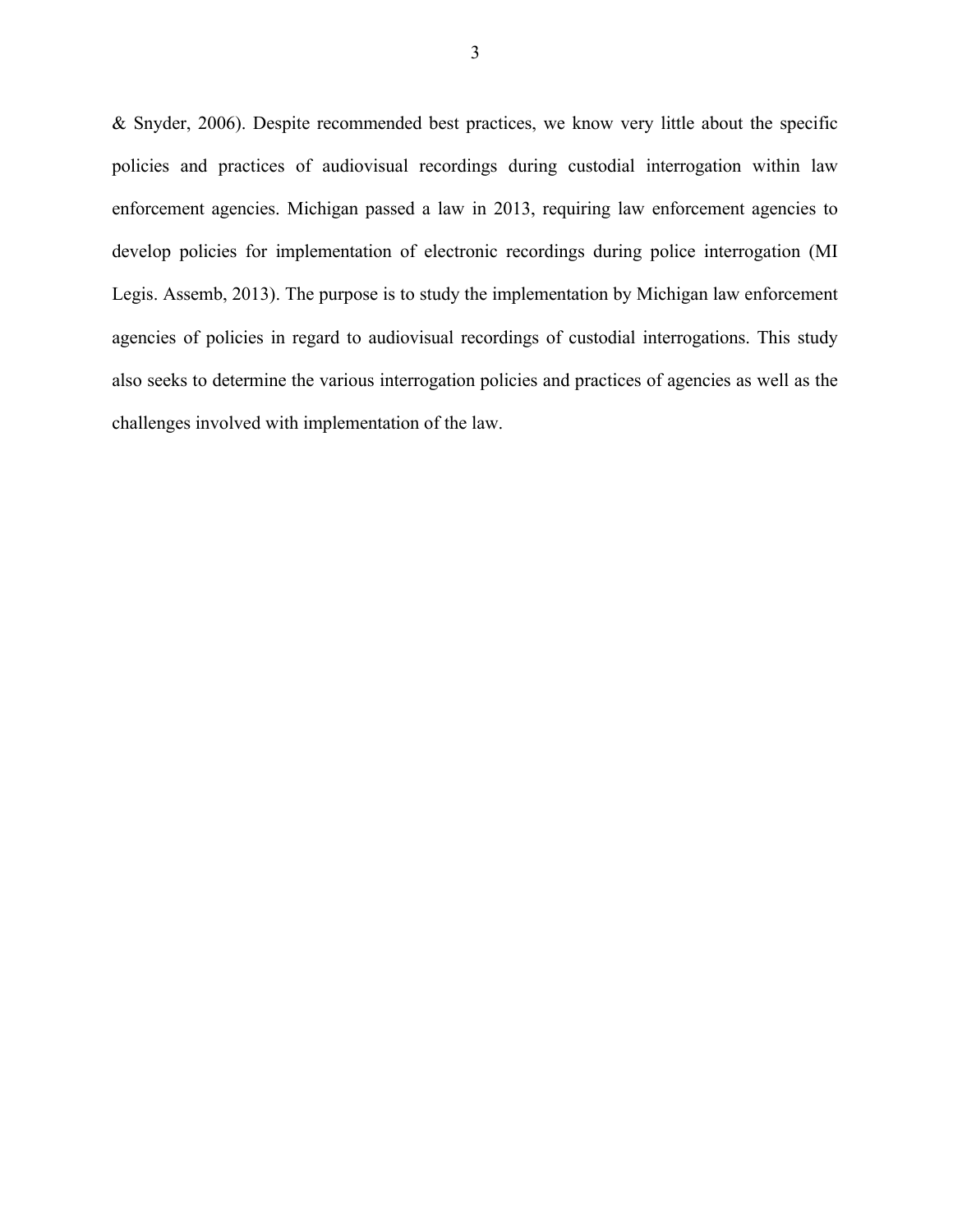## **CHAPTER 1: History of Interrogation Methods**

Over the past hundreds of years, police interrogation methods have slowly adapted to society's ever-changing values. The American criminal justice system is operated through an adversary system, which is presumed to place less emphasis on state power. This power can be seen as unfair to defendants, or suspects of a crime, since police investigators collaborate with the prosecution. Investigators are often pushed to gain confessions from suspects, and as described by Leo (2008), "the goal of police interrogation is not necessarily to determine the truth" (p. 23). This section will outline the police interrogation techniques historically used in the United States and will explain how American society came to adopt modern interrogation methods.

In the nineteenth and twentieth century "the third degree" was a common police practice, which consisted of physical harm, threats, and even torture to gain a confession from a suspect (Leo, 2008). Leo (2008) contended that this practice gained confessions through torture in which many suspects falsely confessed to avoid further physical harm.

The injuries suspects received from direct physical assaults frequently left physical marks. Some police beatings (referred to in police jargon as "hospital cases") were so vicious that suspects required immediate medical aid, and some suspects spent days, even weeks, recovering from their injuries. Like the police methods themselves, the injuries from the third degree violence were varied and numerous. (Leo, 2004, p. 43)

During this time, confessions were taken as conclusive; no matter how the confession was obtained, it was understood that this individual committed the crime. As a result, most suspects who confessed were prosecuted and convicted (Leo, 2008). In the early 1930s, when the American people learned from the media of "the third degree" interrogation method, which was originally exposed by the Wickersham Commission, many lost trust in the police and legal system, ultimately deeming them "dishonest and lawless" (Leo, 2008, p. 63). President Herbert

4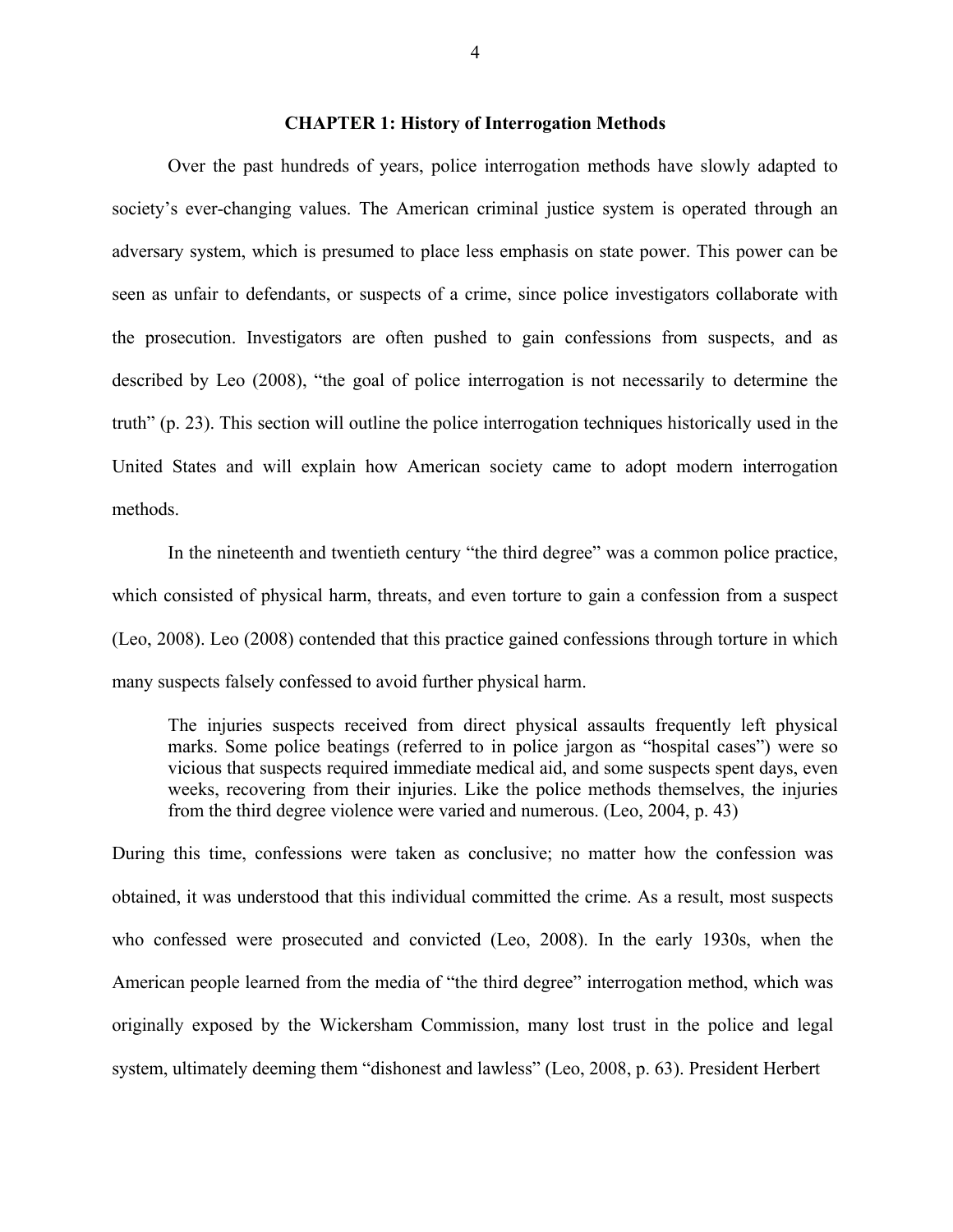Hoover created the Wickersham Commission in 1929 (Leo, 2008). The Wickersham Commission was modeled after the Cleveland survey of criminal justice (Wickersham Commission Report, 1931), which objectively examined local law enforcement agencies' equipment, practices and procedures (Fosdick, 1922). Roscoe Pound, the Dean of Harvard Law School, and Felix Frankfurter, a professor at Harvard Law School, acted as co-principal investigators for the Cleveland study (Walker, 1998). Ultimately, the Wickersham Commission was created to further study criminal justice issues from a national level (Wickersham Commission Report, 1931). According to Hopkins (1931), law enforcement officers believed they needed to keep the third degree, as they perceived it to be the only way to gain confessions. In the Wickersham Commission Report (1931), one police leader explained:

If I have to violate the Constitution or my oath of office, I'll violate the Constitution… A policeman should be free as a fireman to protect his community.… I'm going to protect the community. If in so doing I make a mistake and trespass on somebody's rights, let him sue (as cited in Leo, 2008, p. 65).

Interestingly, the Wickersham Commission's *Report on Lawlessness in Law Enforcement* was the first government report to actually address "the third degree" and condemn its practice as "no other report so bluntly accused public officials of pervasive wrongdoing" (Walker, 2013, p. 1183). The Wickersham Commission Report (1931) noted that "the third degree" coerced confessions of suspects with very little evidence against them and created opportunities for wrongful conviction, which was not considered quality police work.

After the report was published, the media obtained records of these brutal police practices and shared "the third degree" with the American people. The public was outraged by these practices and initiated a reform movement of police practices. Police officers started to become

5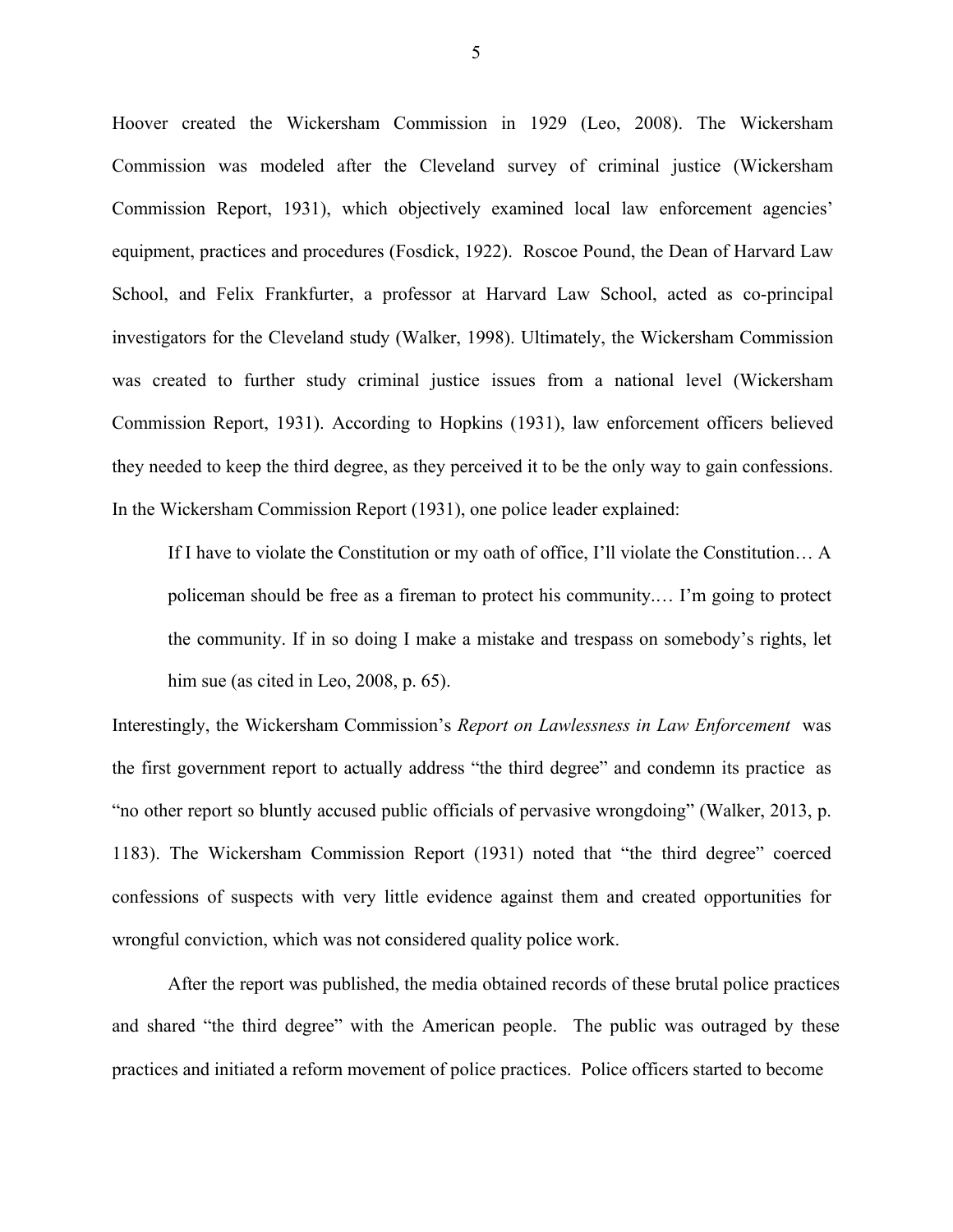better trained and from more middle class background as opposed to officers untrained and from lower socioeconomic statuses (Leo, 2008). This reform movement included scientific crime detection, which paved the way for forced confessions by the third degree to become obsolete.

In 1932, the first federal crime lab was opened by the Federal Bureau of Investigation's (FBI) director, J. Edgar Hoover (Leo, 2008), who was also the founder of the National Police Academy in 1935 (Loveday, 1999). During this time, the FBI was responsible for advancing technological innovations for crime solving purposes, including: "fingerprint technology, ballistic tests, national identification records, police journals, and the Uniform Crime Reports" (Leo, 2008, p.

80). During this time, the FBI also gave suspects' warnings, preceding mandatory Miranda warnings (Howard & Rich, 2006). The FBI advised each suspect or arrested individual before an interview that it is not mandatory to make a statement to law enforcement, any statement made can be used against the individual in court, if the suspect cannot afford an attorney one can be provided (Howard & Rich, 2006). According to Nhan (2014):

Hoover transformed the image of law enforcement from that of a working-class profession to one of high respect and prestige, consisting of crime-fighting experts. Hoover marketed the FBI as incorruptible moral crusaders and technologically sophisticated and competent crime fighters. Innovations, such as the 10-most-wanted list, as well as a focus on complex crimes, such as kidnapping, bank robbery, and espionage, drew widespread public support and cemented the FBI as the nation's premier crime fighters. (p. 3)

Hoover, along with August Vollmer, a former police administrator and criminologist, pushed to recreate police interrogation methods by replacing the third degree with the polygraph (Leo, 2008; Wilson, 1953). The famous case that aided the change of interrogation methods was *Brown v. Mississippi* (1936), which held that it is unlawful for police to use physical abuse (i.e., the third degree) during interrogation (Leo, 1996). *Brown v. Mississippi* (1936) "established the basis for the Fourteenth Amendment "voluntariness" doctrine as the due process test for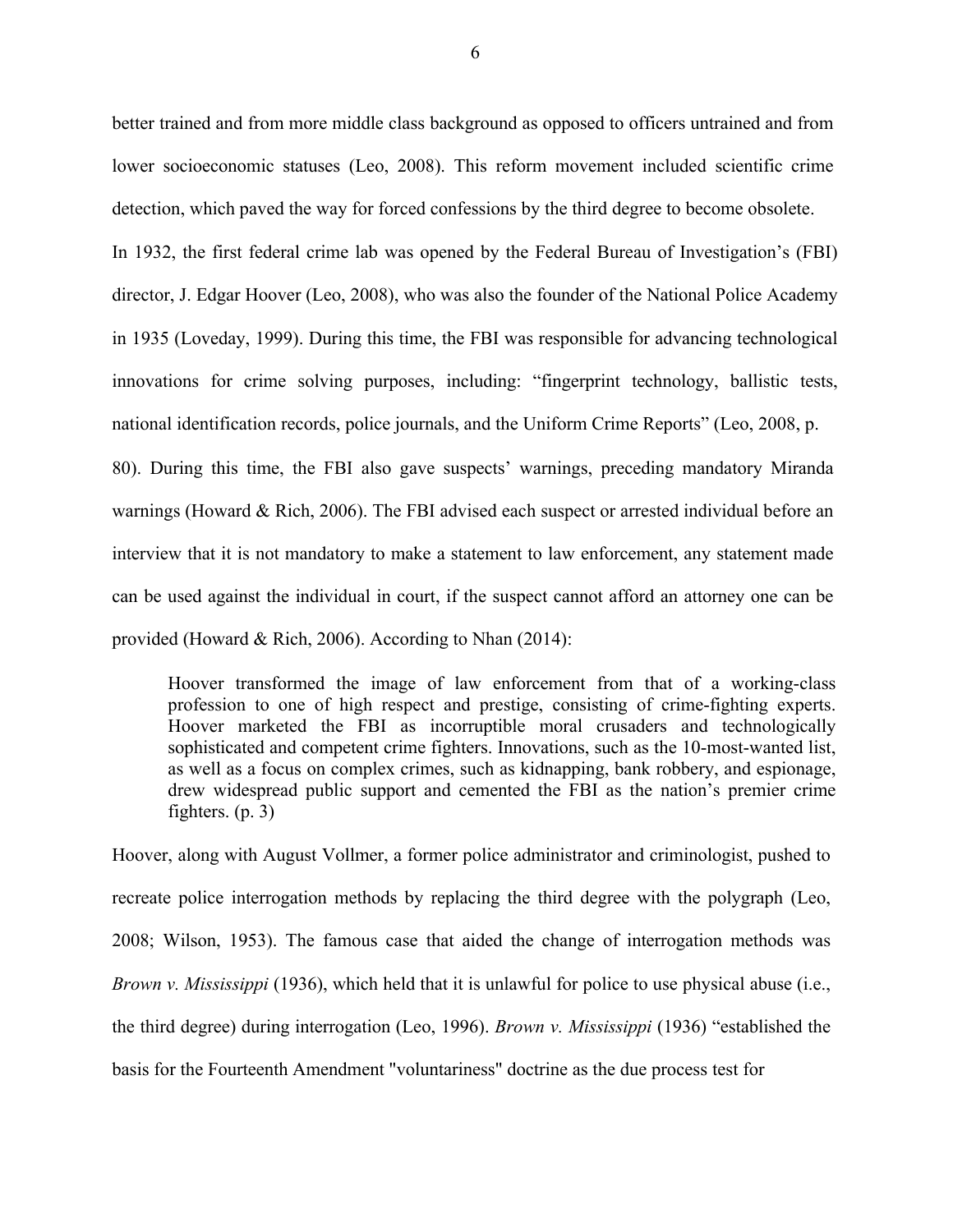assessing the admissibility of confessions" (as cited in Leo, 1996, p. 624). This case set the tone for assessing voluntary confessions during custodial interrogations.

Leo (2008) recognized Kidd (1940) as the first police interrogation manual published.

Kidd (1940) stated that three things can happen to a suspect given the third degree: (1) they will tell you anything you want to hear, (2) they will go insane, (3) they will die. Kidd (1940) emphasizes the two major problems with the third degree: "1. Policemen lack training in interrogation. 2. They are too lazy to go to the necessary trouble to apply sound interrogation methods, and attempt to force the issue with various forms of torture" (p. 48). Without proper training, officers may interrogate by using the same methods as their supervisor does. Kidd (1940) also explains why law enforcement agencies should terminate the use of this interrogation method altogether:

1. It does not produce the truth. Under sufficient torture, a man will tell you anything you want to know. If you build your case on this "confession" you may find in court the man could not possibly have committed the crime. 2. Evidence so obtained is not admissible in court, and defense attorneys are quick to develop the facts surrounding the securing of the statement. 3. Public confidence in the police is shattered if knowledge of such methods is publicized. Unless the suspect dies, it is difficult to prevent such publicity. If he dies, a terrific public protest is inevitable. (p. 46-47)

About ten years after the *Police Interrogation* manual was published, there was a further call for police professionalism, increased police training, and higher police education to improve society's perception of police officers at the national level (Leo, 2008). By the 1960s, the third degree was not a common practice and the police acquired a higher level of overall professionalism.

# **The Lie Detector**

"Lie detection" techniques that require behavior to be observed are comprised of three functions: "truth verification, incrimination, and impression management" (Leo, 2008, p. 104).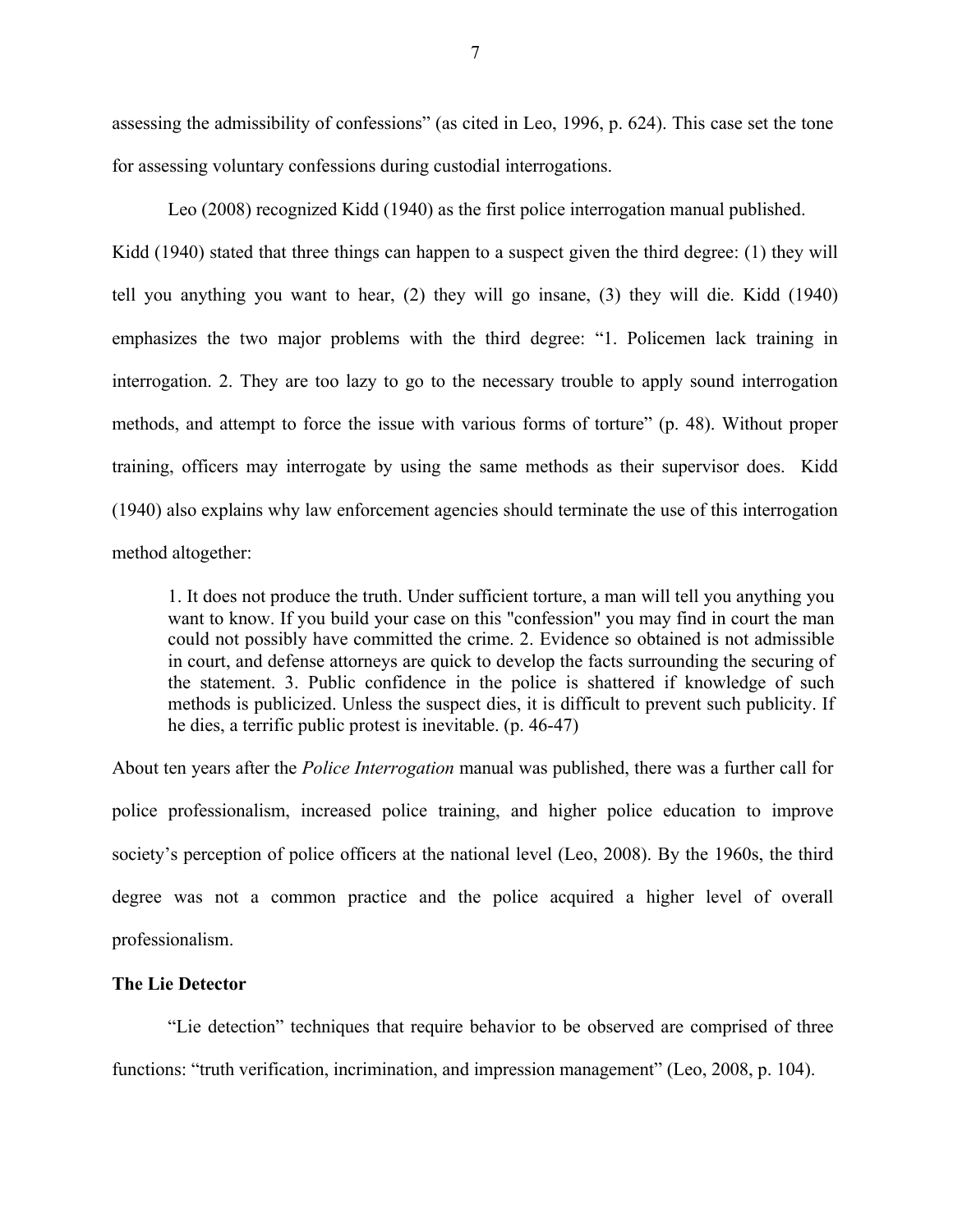Meissner and Kassin (2002) explain that behavioral lie detection techniques will continue to be steered by perceptions, experiences, and stereotypes, since there are no studies to date that discovered the "human lie response" (Leo, 2008). The second function, incrimination refers to law enforcement officers using different "lie detection" methods as a tool for incriminating statements (Leo, 2008). Lastly, impression management "is not simply to elicit incriminating statements but to create the perception that they are both voluntary and reliable" (Leo, 2008, p. 106). Because the purpose of interrogations are to "move a presumed guilty suspect from denial to admission" (Kassin et al., 2007, p. 383), methods are designed to persuade a suspect to confess.

Modern interrogation methods render the third degree obsolete, utilizing deception and "psychologically manipulative methods" (Leo, 2008, p. 80). Lombroso originated the idea that lying and certain physiological occurrences were associated with one another, specifically, he learned that when people lie, blood pressure and heart rate increase (Geddes, 2002). In 1920, a medical student, Larson, contributed to Lombroso's work by adding a continuous recording of blood pressure and body respiration (Geddes, 2002). Leonarde Keeler modified these previous works to develop a more modern polygraph in 1926 by an instrument that recorded "changes in the blood pressure and changes in depth of respiration… on a moving strip of paper" (Le Moyne, 1943, p. 163). Meanwhile, the polygraph was termed the "lie detector" and was believed to enhance criminal investigations, give accurate readings, and eliminate the amount of false confessions (Leo, 2008). The polygraph lead police to appear more objective, professional, and fair during interrogations; however, interrogators often persuaded the suspect that the machine could read their mind (Leo, 2008). Confessions obtained with polygraphs typically lead to prosecutions (Leo, 2008), despite the fact that polygraphs were deemed inadmissible in court in

8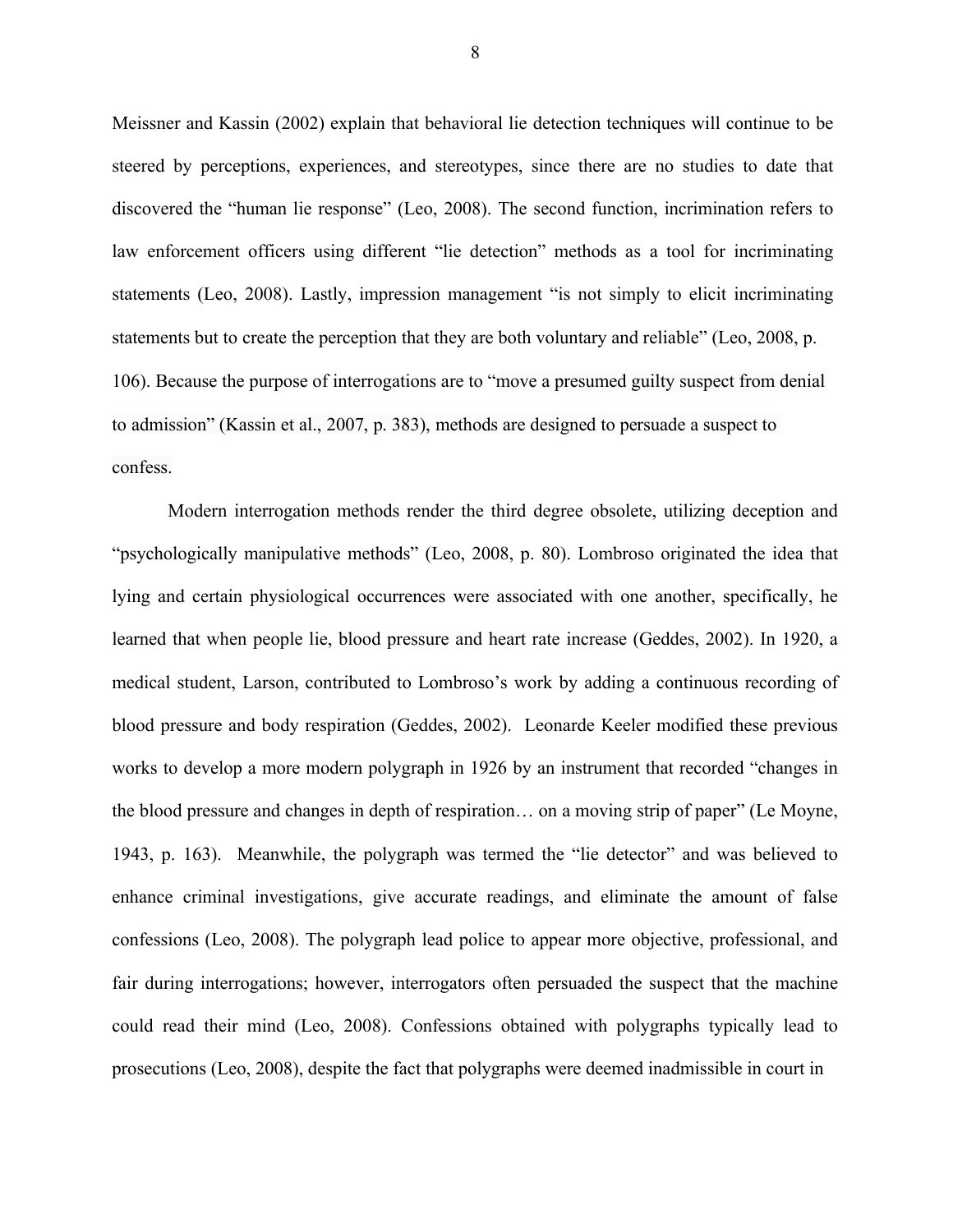*Frye v. United States* (1923). After a confession is obtained, the actual result (i.e., pass or fail) of a polygraph test does not matter in regard to conviction (Leo, 2008). The polygraph replaced the third degree with a much more humane approach to interrogation; however, it was not without its faults. According to Lewis and Cuppari (2009):

This term lie detector can be misleading. Rather, the polygraph test measures physiological responses or arousal to certain sets of questions. The test's results are not black and white as most lay people believe. Rather, it is a comprehensive process and not intended to prove a case though it can serve as evidence or assist investigators. (p. 90)

Police investigators, however, would tell suspects that the polygraph tests were 99% accurate and that they would either pass or fail (Leo, 2008). Investigators often told suspects that they failed the polygraph, even if it was not true, to try to obtain a confession, and make it seem to the suspect that they have no choice but to confess to the crime (Leo, 2008). Some previous literature supported the polygraph test's high accuracy (Mangan, Armitage, & Adams, 2008); however, several following studies discovered major flaws in their methodology (Iacono, 2008; Bell, Kircher, & Bernhardt, 2008). Mangan et al. (2008) conducted a field study of criminal suspects who undertook a polygraph test and matched the pass/fail outcomes with confessions or no confessions. According to Iacono (2008):

studies designed in this manner systematically exclude possible cases where the examiner made an error. If a guilty person passed, there would be no interrogation to elicit a confession, leading to the exclusion of this error. If an innocent person failed, there would be an interrogation, but no confession, again leading to the exclusion of this error. (para. 5)

For example, consider a case in which two suspects underwent a polygraph test, one passed and one failed (Iacono, 2008). Iacono (2008) makes the argument that "If the post-test interview that follows the failed test leads to a confession, the polygraph charts from both of these individuals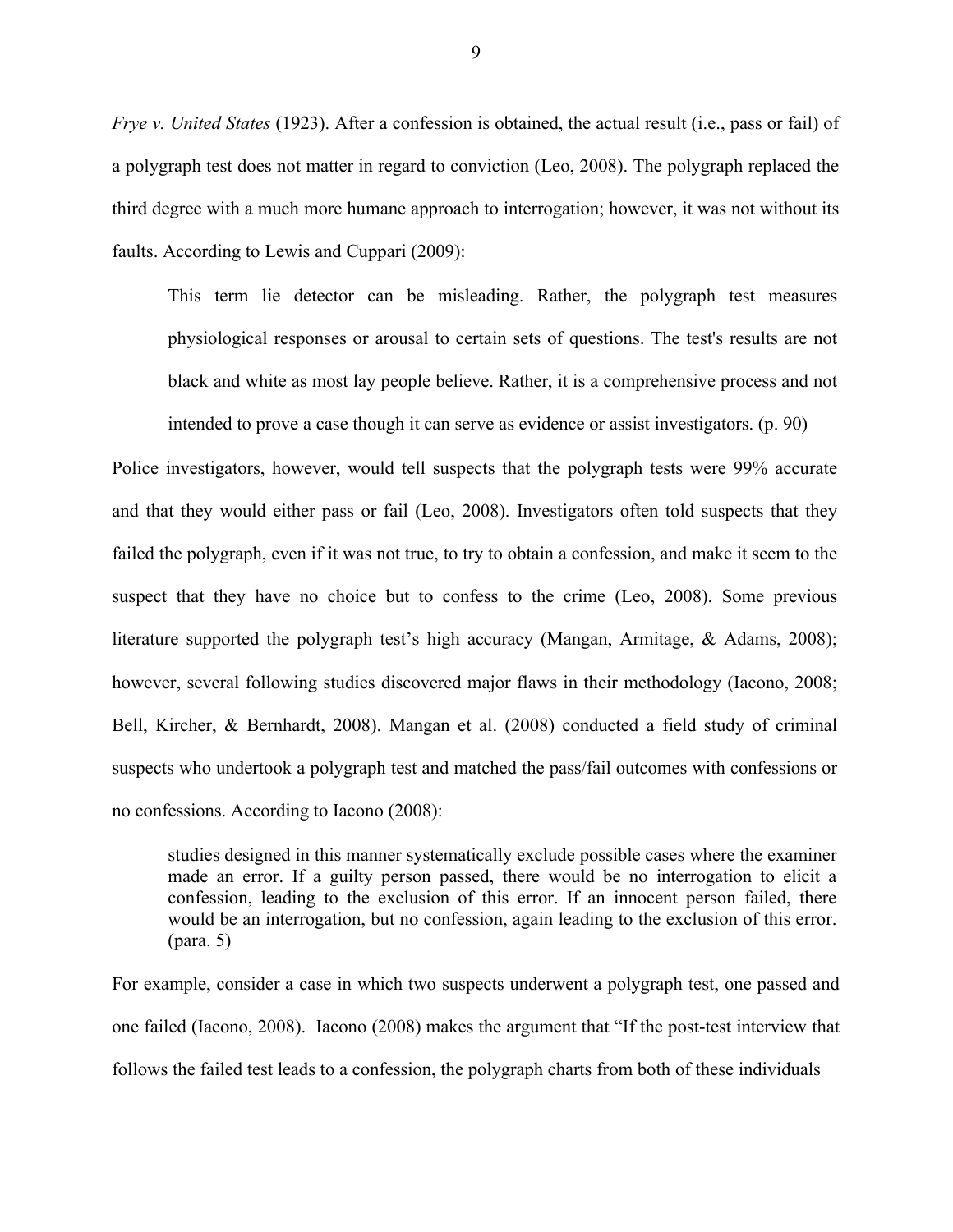are selected for inclusion in the validity study" (Iacono, 2008, para. 4). The problem is that the individual who failed the polygraph test and confessed could have been innocent and the individual who passed the polygraph test and confessed could have been innocent as well; however, these individuals would both be counted in the study as "guilty." Hence, these charts were used to elicit confessions through deceptive means (Iacono, 2008). Countless studies bring the lack of the polygraph's effectiveness, reliability, and validity to light (Kleinmuntz & Szucki, 1984; Iacono, 2008). Although polygraphs are believed to be accurate and effective, evidence shows that lie detectors may not always be accurate due to machine error, operator error, or misrepresentation of results. This presents a large problem when law enforcement officers and citizens believe polygraph testing to be accurate, because case studies show that this practice results in high misclassification rates (Kleinmuntz & Szucki, 1984). Kleinmuntz and Szucki (1984) explain the harm in high misclassification rates: "damaging by-products of these errors are false positive judgments that may label more than 50% of the innocent suspects as guilty" (p. 774). A false-positive refers to a situation in which the polygraph result determines the subject is lying when the subject is actually telling the truth.

In search of further lie detection methods, law enforcement turned to truth serum in the early twentieth century, the computer voice stress analyzer in the 1980s, and behavioral analysis in the late 1980s and thereafter (Leo, 2008). The "truth serum" was used in interrogations, as an alternative to the third degree to try to elicit confessions from suspects by giving them scopolamine, which is a drug that induced a type of sleep that "caused women to lose their inhibitions and share their private thoughts without hesitation, but later to forget what they had said" (Leo, 2008, p. 89). In the 1963 *Townsend v. Sain* U.S. Supreme Court decision, the use of truth serums was deemed unconstitutional because some serums affected individual's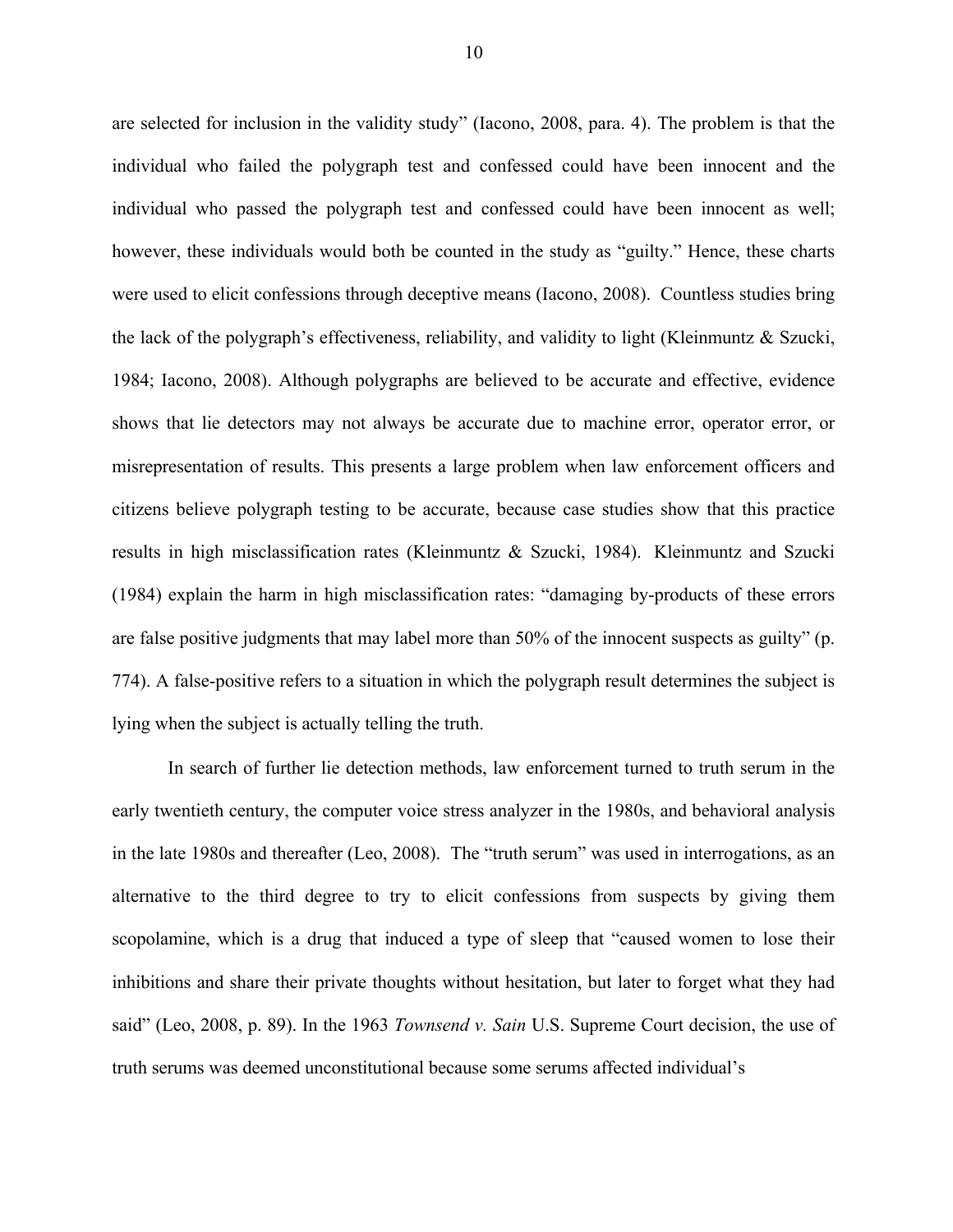suggestibility levels (Leo, 2008). Next, the Computer Voice Stress Analyzer (CVSA) was created by the National Institute for Truth Verification through the modification of the Voice Stress Analyzer, which was used in the 1960s (Leo, 2008). The CVSA is similar to the polygraph and worked by recording a suspect's voice and measuring their stress levels (Leo, 2008).

According to Hopkins, Benincasa, Ratley, and Grieco (2005), the CVSA is an:

energy-based detection system that produces a filtered waveform for evaluation and is computer based. Testing is live and multiple waveforms can be displayed on a single page. The audio is passed through the sound card and is automatically directed to the CVSA system. (p.4)

The purpose of CVSA was also to elicit confessions, despite its lack of validity (Leo, 2008). Leo (2008) argues "the CVSA arguably takes junk science inside the interrogation room to new heights"  $(p. 93)$ .

In 1986, a new method of lie detection was created called behavioral analysis (Leo, 2008). This technique focused on observing the suspects' behavior during interrogation (Leo, 2008). John Reid first introduced behavioral analysis "as a supplementary criterion in the scoring of polygraph charts in the 1940s" (Leo, 2008, p. 93). According to Reid and Inbau (1977), suspects who were lying would: be late or postpone the "interview," be too polite or overly friendly, suffer from dry mouth, show nervousness, and often sigh or yawn. According to Inbau, Reid, and Buckley (1986), the leading behavior analysis technique is the Behavioral Analysis Interview (BAI), which was promoted and created by John Reid and Associates (as cited in Leo, 2008, p. 94). The BAI worked by asking the suspect 15 to 20 questions and observing his responses through verbal, nonverbal, and paralinguistic cues. Similar to the polygraph, "the real purpose of behavioral analysis is not to detect deception or verify truth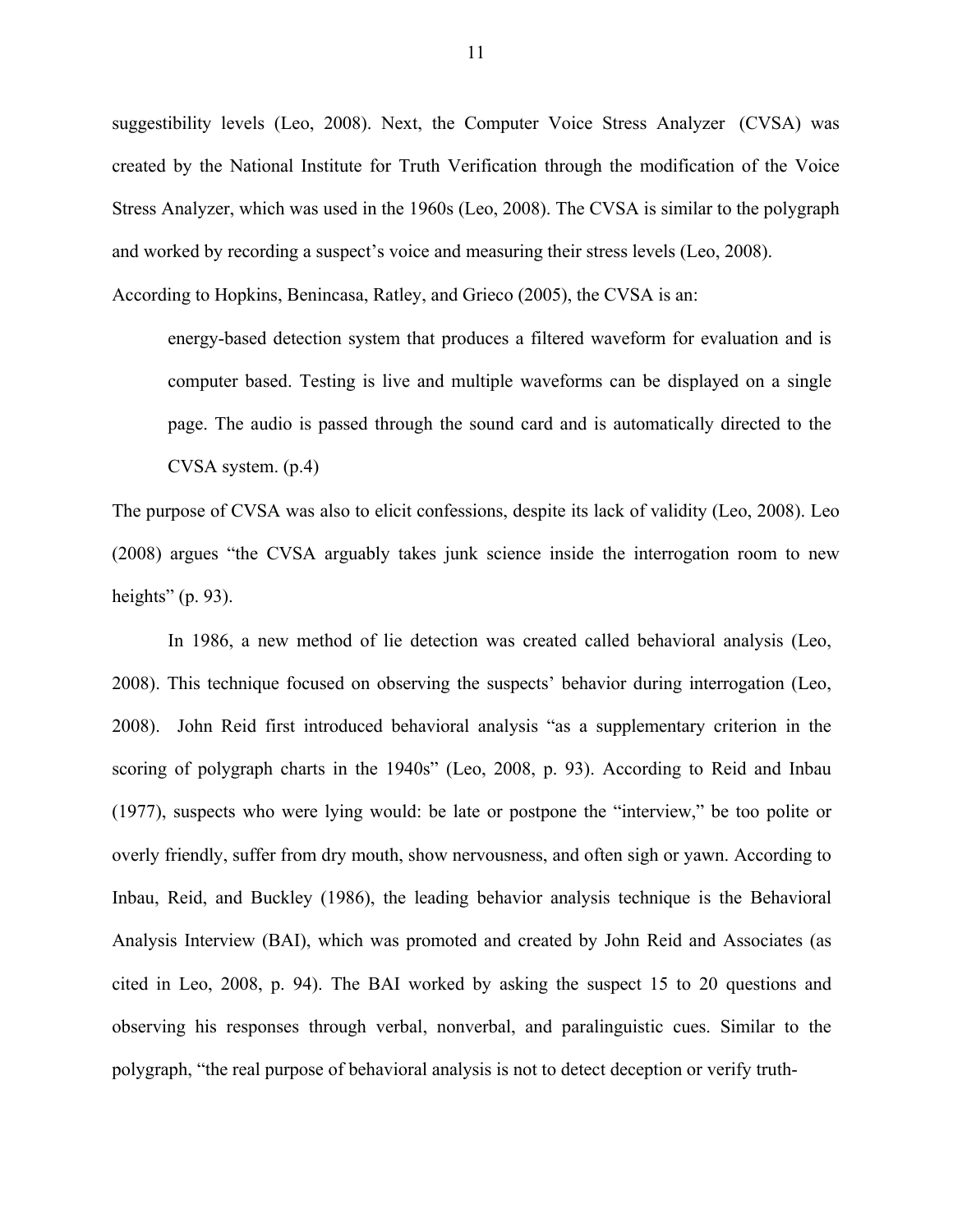telling, but to assist the interrogator in developing an interrogation strategy and eliciting incriminating statements" (Leo, 2008, p. 97). Because of this, BAI became a standard investigatory technique (Jayne & Buckley, 1999). Reid and Associates claimed that 85% of cases are accurately discriminated as deceptive or truth-telling statements by trained law enforcement officers (Meissner & Kassin, 2002). However, there is a lack of credible empirical evidence to support the accuracy of the BAI (Vrij, Mann, & Fisher, 2006).

Another alternative to the polygraph is "statement analysis," which is often referred to as Scientific Content Analysis (SCAN) (Leo, 2008; Vrij, 2008). SCAN was developed by a former polygraph examiner and Israeli police lieutenant, Avioam Sapir (Vrij, 2008). First, a statement was written in the suspect's own words, and then given to an examiner for evaluation (Vrij, 2008). This technique is used to make "replicable and valid inferences from data to their context" (Krippendorff, 1989, p. 403). Sapir (2005) argues that:

people who are described in the statement should be introduced with name and role (e.g., My friend, John). If a person leaves out information (e.g., We stole the key), so leaving out the name, role or both, this indicates deception. Another criterion is the "structure of the statement". According to SCAN, 20% of the statement should consist of information that led up to the event, 50% should be about the main event and 30% of the statement should be about what happened after the event. The more the statement deviates from this structure, the higher the likelihood that the statement is deceptive. (as cited in Bogaard, Meijer, Vrij, & Merckelbach, 2016, para 4)

To date, the majority of literature has conceded that there is no credible evidence to support SCAN as an accurate way to measure truth telling or deception in humans (Bogaard et al., 2016; Heydon, 2009; Porter & Yuille, 1996; Smith, 2001; Vanderhallen, Jaspaert, & Vervaeke, 2016). According to Heydon (2016), SCAN remains "an extremely dangerous risk to law enforcement agencies and governments, and a threat to civil and human rights" (p.9).

## **The Reid Method**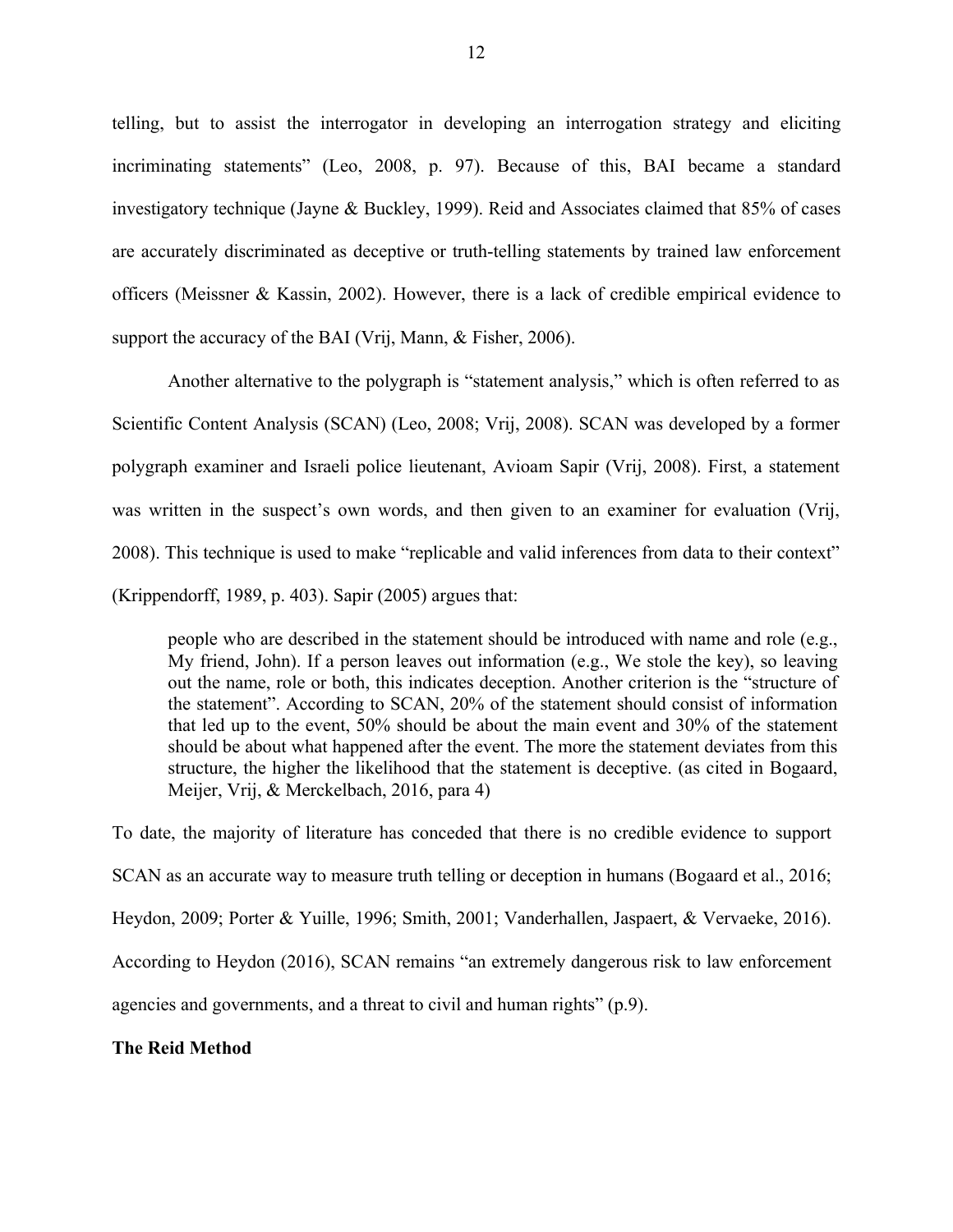One well-known psychological interrogation technique used by law enforcement agencies is the "Reid Method." In the United States, the Reid method is the most prevalent trained police interrogation technique (Buckley, 2006; Kassin et al., 2007). The Reid method is a psychological technique of interrogation that focuses on neutralizing the suspect's resistance and forces the suspect to comply with the interrogator (Leo, 2008). After neutralizing the suspect, the interrogator's job is to convince the suspect of a limited scenario of how and why he could have committed the crime (Leo, 2008). Lastly, interrogators are trained to obtain confessions in writing from the suspect on a "voluntary" basis (Leo, 2008).

In *Missouri v. Seibert* (2004, pp. 610-11, n. 2), the US Supreme Court recognized training provided to law enforcement officials by John Reid and Associates and other providers as legitimate means of protecting citizen's Miranda rights (Buckley, 2006). Inbau and Reid developed this method and published several series of police interrogation and training manuals (Leo, 2008). Before this technique was given a defined name, it started off as Behavior Symptom Analysis and then the Behavioral Analysis Interview, which is described in the section above. According to Reid and Associates (2007), the Reid method helped law enforcement officers increase their confession rates using nine steps. Before the interrogation, law enforcement officers are encouraged to conduct an interview with the suspect to develop rapport in a nonaccusatory form (Reid & Associates, 2007). The interview process is part of the Reid method and should start prior to the nine-step interrogation (Buckley, 2006). During this time, the interrogator should avoid note taking to ensure the suspect feels comfortable with the officer (Buckley, 2006). Further, the officer is instructed to analyze the suspect's demeanor, word choice, tone, facial expressions, and eye contact to decide whether the suspect is telling the truth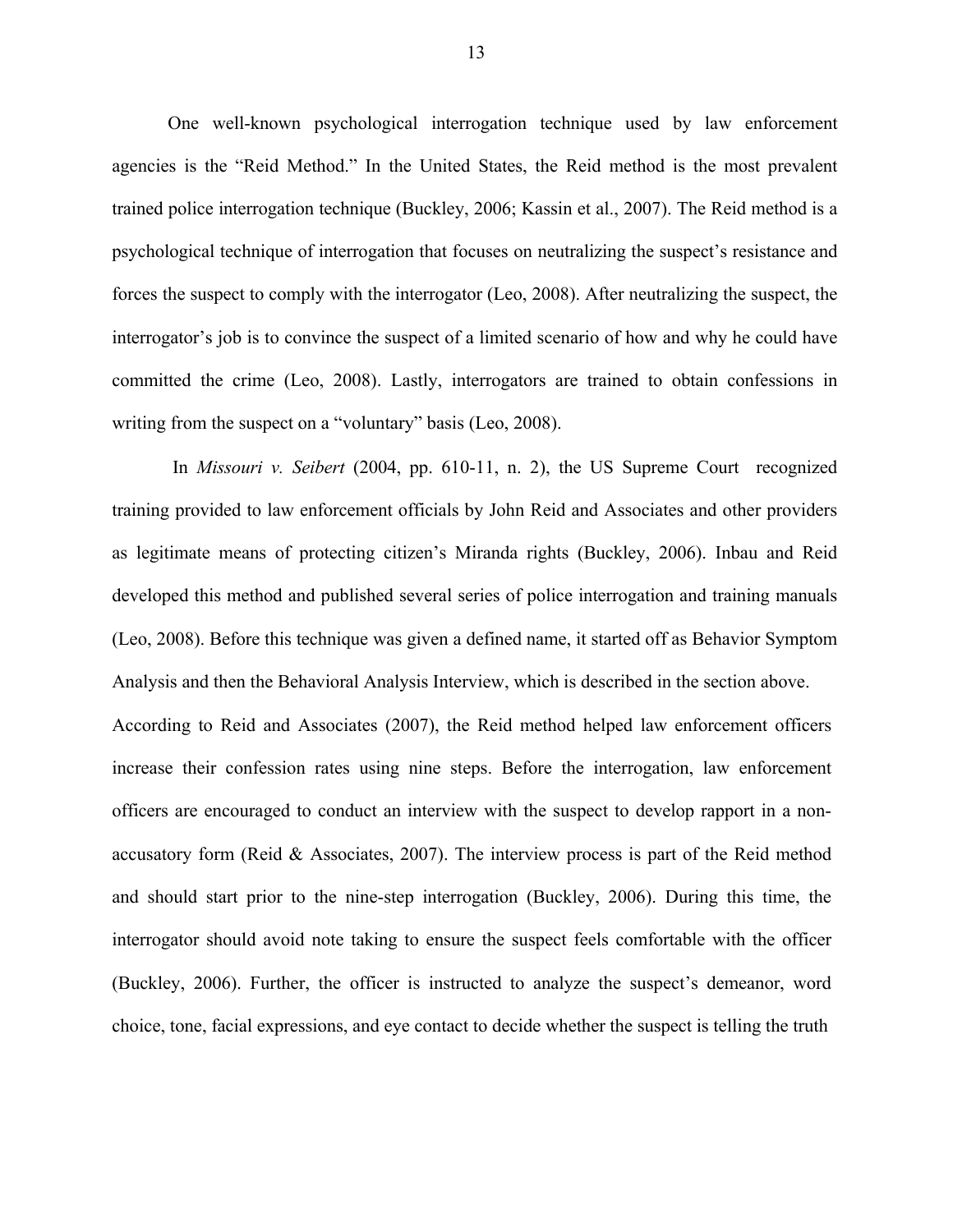(Buckley, 2006). This interview is also necessary to assess the suspect's demeanor, allow the suspect to tell their story, and to develop an interrogation plan (Reid & Associates, 2007).

The first step to the Reid method is direct positive confrontation (Reid  $\&$  Associates, 2007). One example of this step is an officer explaining: "I have in this file the results of our investigation into the (issue). The results of the investigation clearly indicate that you are the person who (issue)" (Reid & Associates, 2007, p. 28). Next, the interrogator should pause and observe the suspect's behavior, including verbal and nonverbal cues, and then assess their reaction (Reid & Associates, 2007). According to Reid and Associates (2007), step two encompasses theme development in which officers are trained to suggest motives or reasons the suspect may have committed the crime. Then the interrogator is instructed to place blame for the suspect's actions on a circumstance, situation, or another person. This step includes three possible elements: "(1) condemn the victim, (2) condemn the accomplice, or (3) condemn anyone else upon whom some degree of moral responsibility might conceivably be placed for the commission of the crime under investigation" (Inbau et al., 2013, p. 220). The main goal of this step is to establish why the act was committed (Reid & Associates, 2007). For example, an interrogator on an identity theft case may present the following theme:

Bill, I know that a year ago you had a job and were trying to finish your sentence while living in the halfway house. But we both know you weren't happy and you were struggling to pay your bills while working at the grocery store. You desperately wanted your life back. You wanted to live with your wife and children. Due to your desperation to live a normal life and to be free again, you decided to be with your family. By doing that though, you had to move your family around constantly. To avoid getting caught by law enforcement and to keep your family together you had to frequently move at a moment's notice. This meant that neither you nor your wife could hold a normal job to support your family. You had to do something to get money. (Copes, Vieraitis, & Jochum, 2007, p. 455)

If the suspect further denied that scenario, then the detective would come up with an alternative theme as to why the suspect committed the crime (Copes, Vieraitis, & Jochum, 2007).

14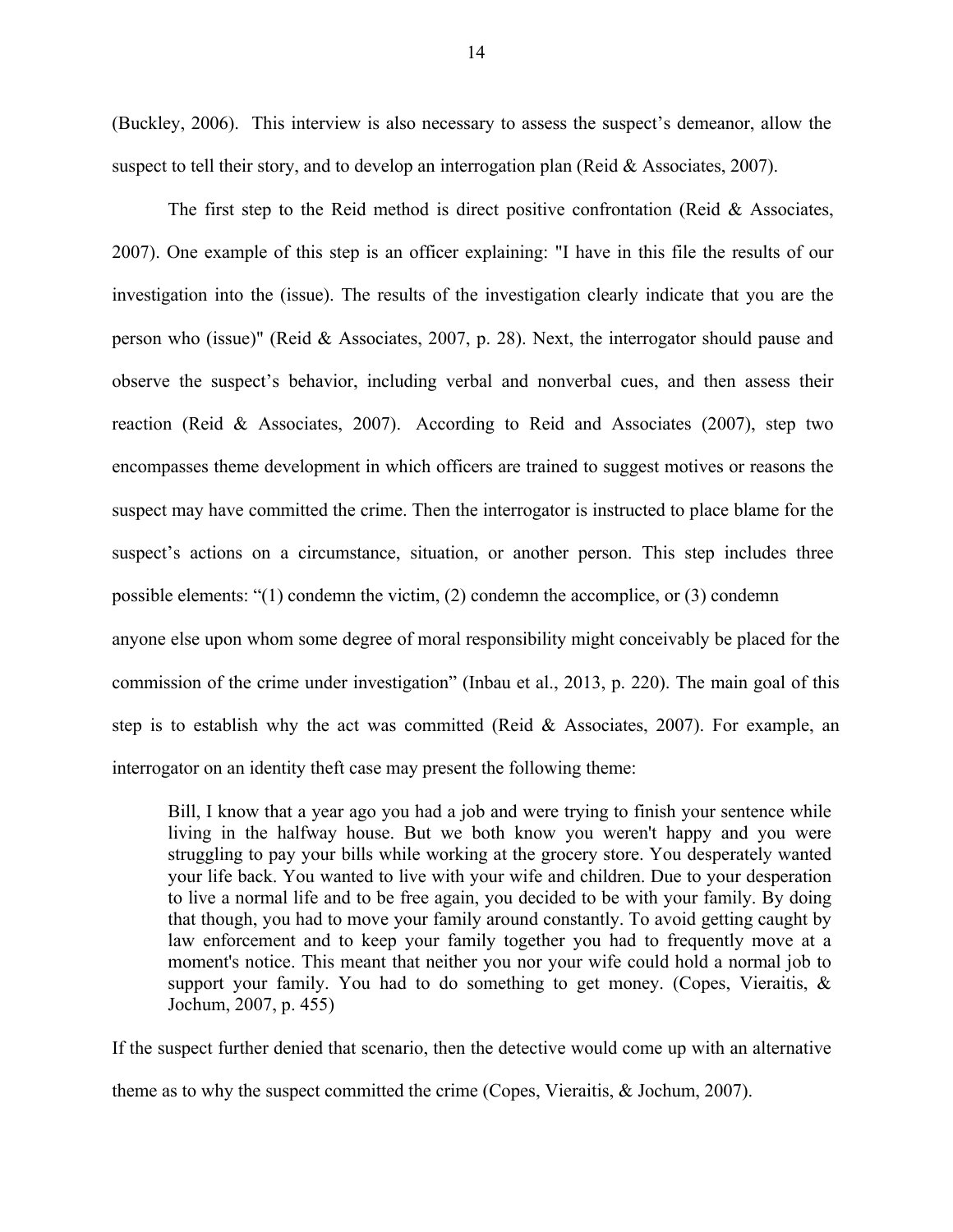Step three includes handling denials and interrogators are instructed to beware of denials from deceptive suspects. According to Inbau et al. (2013), when suspects are confronted with a crime, some will defend themselves by making statements, such as: "You're just out to get me. I'm being framed!" (p. 265) or "Well, I figured you wouldn't believe me. It's been nice talking to you but I have an attorney to see" (p. 265). Sometimes suspects make denials in forms of apology: "I'm really sorry to have caused you this trouble, but honestly, I didn't do this" (Inbau et al., 2013, p. 265). Inbau et al. (2013) noted that suspects usually show nonverbal cues of guilt that include: "avoiding eye contact with the investigator, slouching in the chair, moving the chair away from the investigator, or shifting posture" (p. 265) (e.g., crossing their legs or arms). In this step suspects that are truth telling "usually do not ask to talk, and they do not move beyond step three − their denials strengthen" (Reid & Associates, 2007, p. 31). Conversely, a guilty suspect would change their tactic to try and gain some control over the dialogue (Inbau et al., 1986).

Next, step four deals with overcoming objections. Objections are followed by accusations in step two and are offered to discount or prove that the accusation is not true. For example, "I don't need any money—I've got plenty of money," is a statement typically offered by a guilty party (Reid & Associates, 2007, p. 31). Another example would be an identity theft case in which the suspect claimed that he did not commit the crime because he does not have access to sensitive information (Copes, Vieraitis, & Jochum, 2007). After a suspect uses an objection, the officer is instructed use an agreement statement and to discuss the punishment if the objection were false (Reid & Associates, 2007). According to Reid & Associates (2007), step five of the Reid method deals with procurement and retention of suspect's attention. In this step, the suspect is often focused on the punishment for the crime, defensive, and withdrawn (Reid  $\&$ Associates, 2007). Following the identity theft example, the interrogator would present evidence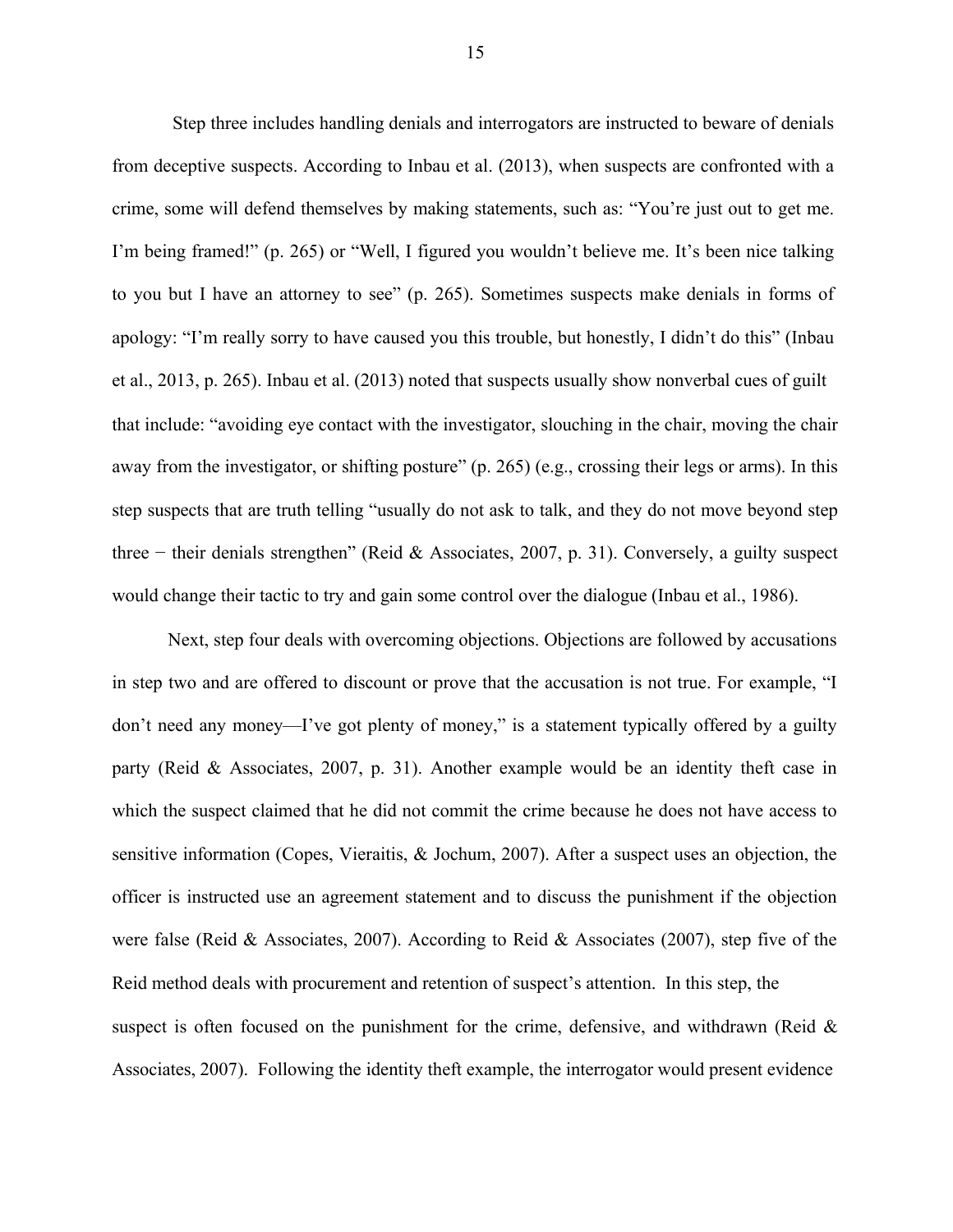to invalidate the suspect's claim and then explain why and how the crime was committed (Copes, Vieraitis, & Jochum, 2007). According to Senese (2005): "The suspect may exhibit signs of this psychological resignation, such as moving into a head and body slump, taking deep breaths, beginning to nod the head in an affirmative manner as the interrogator describes how he [she] thinks the suspect committed the crime" (p. 35). Next, the interrogator is ordered to establish physical closeness with the suspect, use sincere gestures, and get back to the escalating theme.

Handling a suspect's passive mood is step six (Reid  $&$  Associates, 2007). In this step, the suspect may become less tense, appear defeated, and may break down (Reid  $\&$  Associates, 2007). The officer should intensify the theme and bring to light important elements, while remaining in close proximity and introducing alternative questioning (Reid & Associates, 2007). Next, step seven involves presenting an alternative question. Reid and Associates (2007) concede that an alternative question is one in which "the suspect is offered two incriminating choices concerning some aspect of the crime − based on an assumption of guilt" (p. 33). The two choices should contrast each other and be presented as: (1) a desirable action with good reason; and (2) an undesirable action with negative reasoning behind it (Reid & Associates, 2007). One of these explanations is morally sound and the other is described as "reprehensible and repulsive" (Copes, Vieraitis,  $\&$  Jochum, 2007, p. 449). Then, the suspect usually makes an admission of guilt by choosing the morally sound reason and is followed by open-ended questions from the interrogator to gain more details of the crime (Copes, Vieraitis, & Jochum, 2007). Furthermore, the interrogator is encouraged to follow the question with a supporting statement, explaining to the suspect that the crime was committed for a good reason.

Step eight involves the suspect relating to details of the crime, while the interrogator asks open ended questions to gain more information about the incident (Reid & Associates, 2007).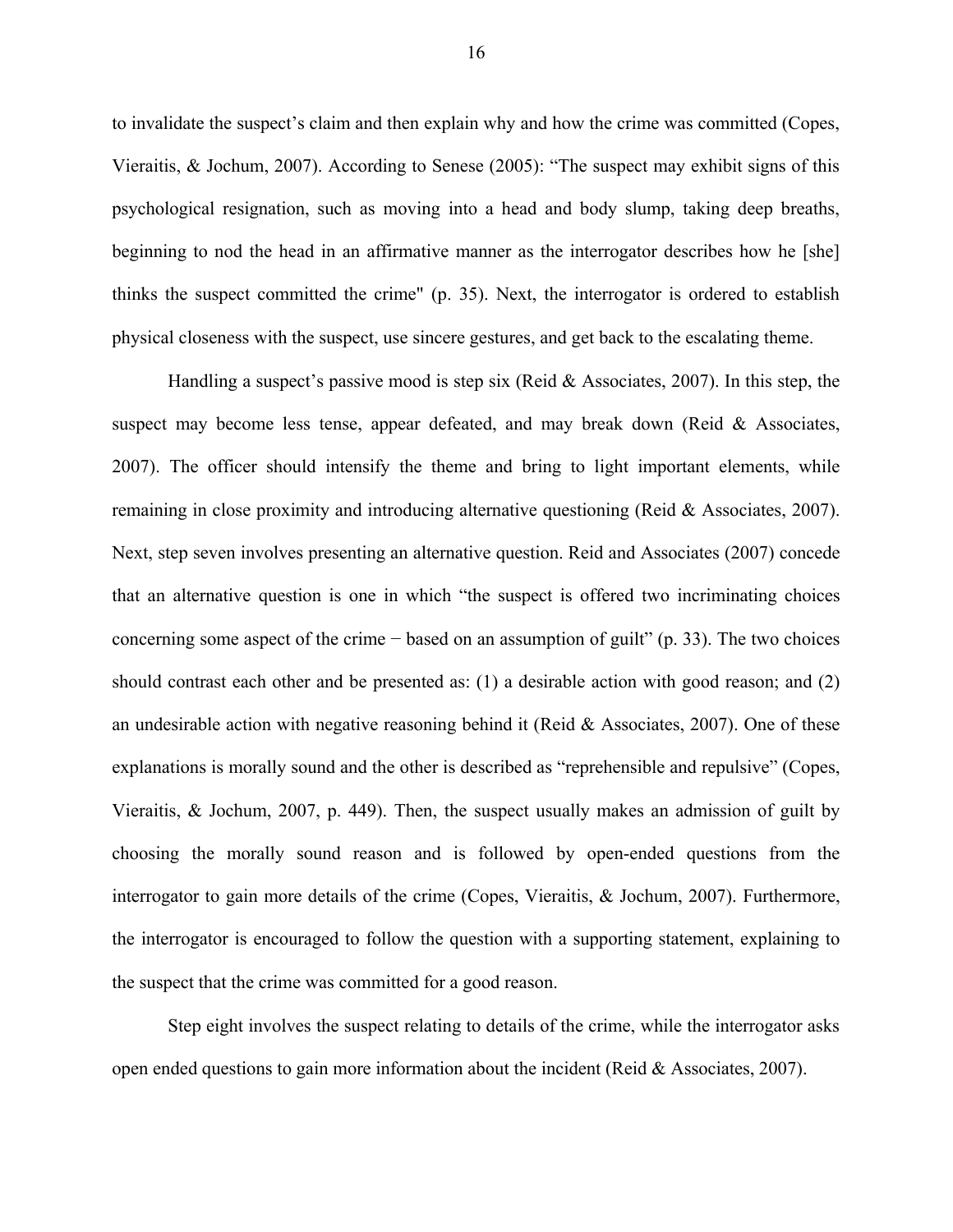The interrogator is instructed to gain corroboration and focus on "facts that only the guilty would know" (Reid & Associates, 2007, p. 33). Finally, step nine deals with "converting an oral confession into a written confession" (Reid & Associates, 2007, p. 33). During this phase, a third party is used to witness an oral confession, and then the suspect or interrogator writes the confession down (Reid & Associates, 2007). Inbau, Reid, Buckley, and Jayne (2004) argue that this step is very important in the interrogation process because a written and signed confession is more likely to hold up in court, even if the suspect retracts the confession afterward. Because of this, it is recommended that interrogators convince suspects to write and sign their confession as soon as their guilt is said verbally (Inbau, et al., 2004). Lastly, it is important to establish that suspects volunteered the confession and was not coerced (Reid & Associates, 2007).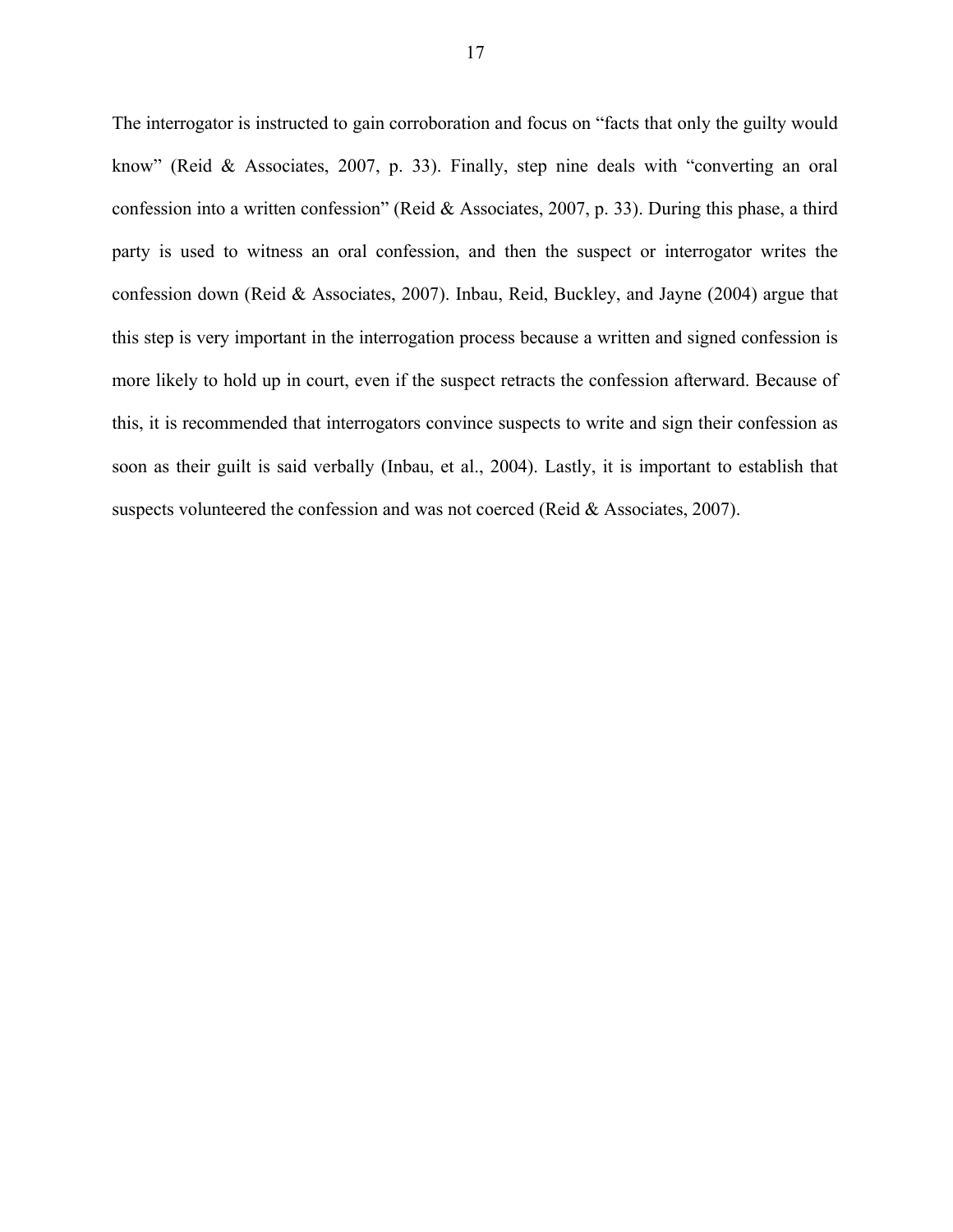## **CHAPTER 2: False Confessions**

These nine steps of the Reid method are still widely practiced in law enforcement agencies today; however, there are some underlying concerns that this method may elicit false confessions. Leo (2008) identifies three sequential errors in the investigation process that contribute to false confessions: misclassification error; coercive error; and contamination error. Firstly, a misclassification error can take place during the investigation. This error consists of detectives mistakenly assuming an innocent suspect is guilty (Leo, 2008). After guilt is assumed, suspects are interrogated, which plays a key factor in police investigation (Leo, 2008). Before the interrogation process starts, the interview phase is supposed to filter out innocent suspects, however, when suspects proceed to the interrogation room they are presumed to be guilty. In this stage, confirmation bias can contribute to a detective's methodological approach of gathering evidence and interpreting information to fit preexisting beliefs (Nickerson, 1998). Kassin, Goldstein and Savitsky (2003) describe this method as "theory-driven social interactions founded upon a presumption of guilt" (p.188). During the interview process investigators are trained to look for certain cues, both verbal and nonverbal to try and distinguish an innocent suspect from a guilty one. There is no credible empirical evidence to support the claim that police can discriminate deceptive statements by innocent suspects as opposed to guilty suspects (Kassin, Goldstein, & Savitsky, 2003).

Next, coercive error takes effect (Leo, 2008). After the detective classifies a suspect as "guilty" in their mind, the suspect is sent to interrogation. The detective's primary goal becomes to obtain a confession from the suspect. During the interrogation, detectives are able to use various psychological approaches to obtain that confession outside of the third degree. The two processes on which the Reid method is based: (1) "Breaking down denials and resistance", and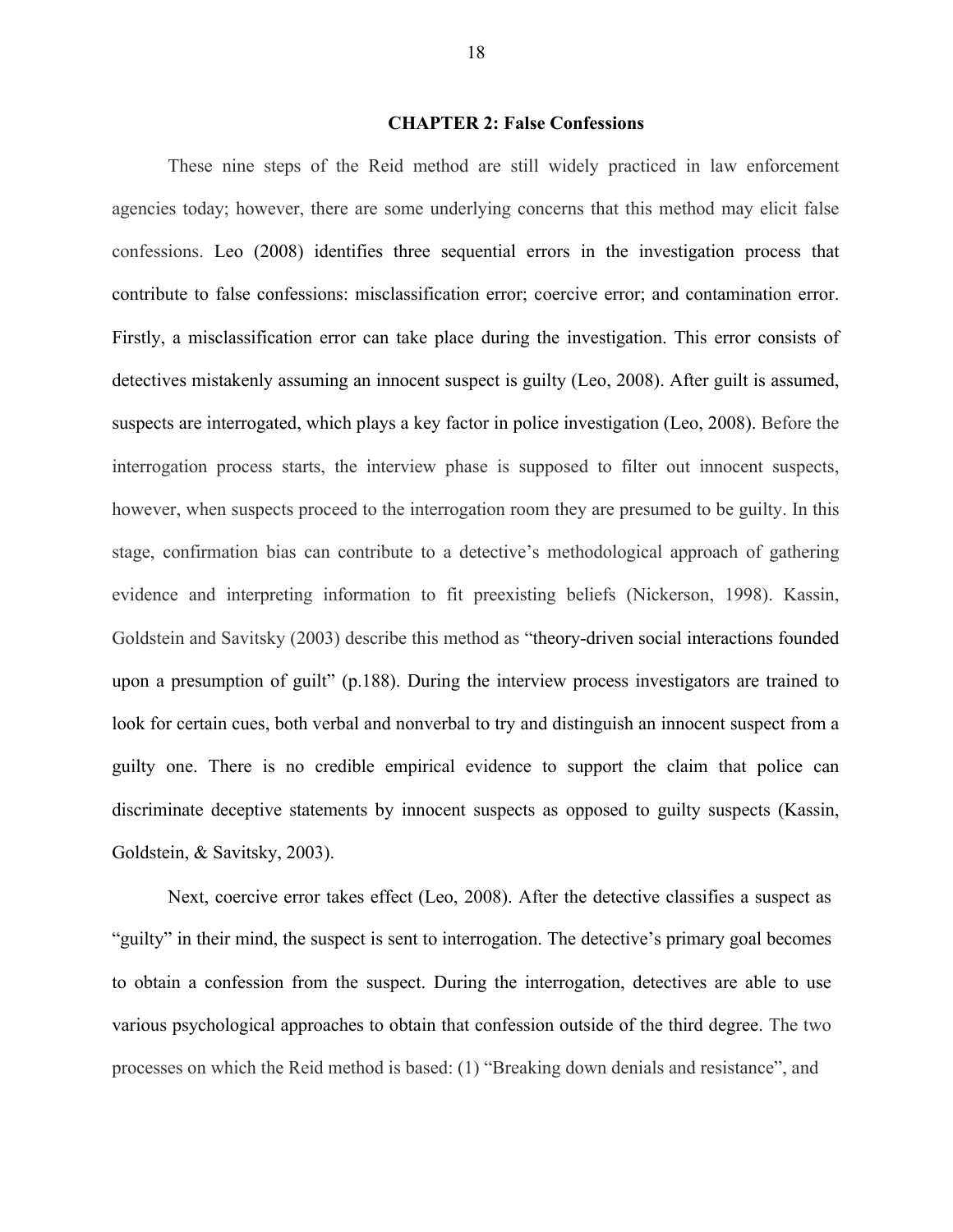(2) "Increasing the suspect's desire to confess" (Gudjonsson, 2003, p. 11), function by increasing the suspect's anxiety, while reducing the fear of consequences (Leo, 2008). This can include the use of false evidence as a ploy to gain confessions under certain conditions, as upheld in the 1969 case, *Frazier v. Cupp*. This false evidence tactic involves interrogators that "bolster an accusation by presenting the suspect with supposedly incontrovertible evidence of his or her guilt (e.g., a fingerprint, blood or hair sample, eyewitness identification, or failed polygraph)—even if that evidence does not exist" (Perillo & Kassin, 2010, p. 327). This type of situation tends to be highly persuasive and highly controversial because it is told by a person of authority, carries much weight as "perceived" evidence, and is reinforced by assumptions of technological accuracy (Leo, 2008). According to Inbau et al. (1986):

During a legal interrogation reality cannot be changed. A confession will be inadmissible as evidence if the interrogator takes away the consequences of the confession (promises), or physically adds anxiety (threats, abuse) during interrogation. However, the interrogator can legally change the suspect's *perception* of the consequences of confession or the suspect's *perception* of the anxiety associated with deception through influencing the suspect's beliefs. (p. 333)

Using false evidence as a method to gain a confession may lead to an innocent suspect confessing to a crime they did not commit.

Contamination error is the final step in eliciting a false confession (Leo, 2008). In this phase, detectives continue to use accusatory tones from the preadmission phase of interrogation (Leo, 2008). This step takes place when a detective pushes an innocent suspect to create a more detailed postadmission narrative (Leo, 2008). The postadmission narrative occurs after a suspect claims, "I did it" (Leo, 2008). The goals of this phase are: to gain a narrative from suspects about how and why they committed the crime; to convince suspects they share a common goal with detectives in helping the suspect; and to obtain a convincing narrative consistent with the detective's theory to make it easier to convict the suspect in court (Leo, 2008). According to Leo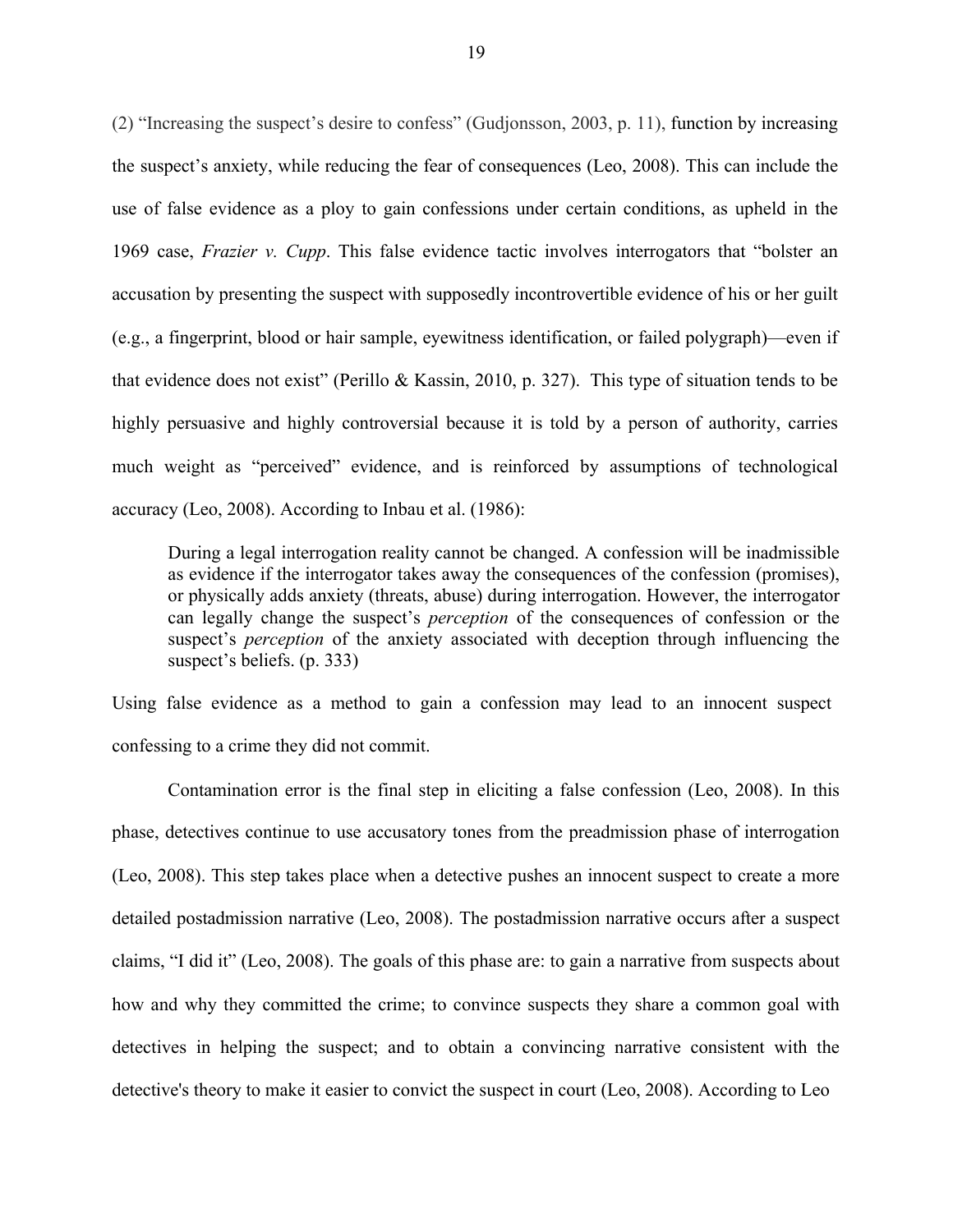(2008), if detectives were neutral they would switch to an interviewing style of questioning with more open ended questions; however, interrogators continue to use "confrontational, suggestive, and manipulative interrogation techniques" (p. 166). Interrogators use this when the suspects' narrative does not follow the detective's theory about how the crime took place (Leo, 2008). Interrogators may suggest facts and situations that may have occurred during the crime, which could lead to the contamination of a suspect's' postadmission narrative (Leo, 2009). In this context, the narrative is typically "replete with errors when he responds to questions for which the answers cannot easily be guessed by chance" (p. 337), unless interrogators provided that information (Leo, 2009). The information given by interrogators may be intentional or unintentional (Leo, 2009). Detailed narratives are taken as authentic and serve as convincing evidence in court (Leo, 2008). According to Kassin (2005), confessions have the most influence over jurors even when confessions are presumed to be coerced.

Police investigative error may contribute to false confessions, but looking at the psychological process underlying false confessions is just as important. One of the most influential modern works in police interrogation, deemed by Leo (2008), was Kassin and Wrightsman's (1985) chapter "Confession Evidence." Kassin and Wrightsman (1985) identify three types of false confessions: (1) voluntary, (2) coerced-compliant, and (3) coercedinternalized. The first type is when a suspect voluntarily gives a false confession, which could be due to a mental disability, part of an effort to protect the real perpetrator, or to receive notoriety for the crime (Kassin & Wrightsman, 1985). According to Dr. Joshua Davis, some individuals with serious mental disabilities that have trouble differentiating reality and fiction are at a higher risk of voluntarily giving a false confession (personal communication, July  $7<sup>th</sup>$ , 2016).

Vulnerable suspects, such as individuals with mental disabilities may acquire poor social skills,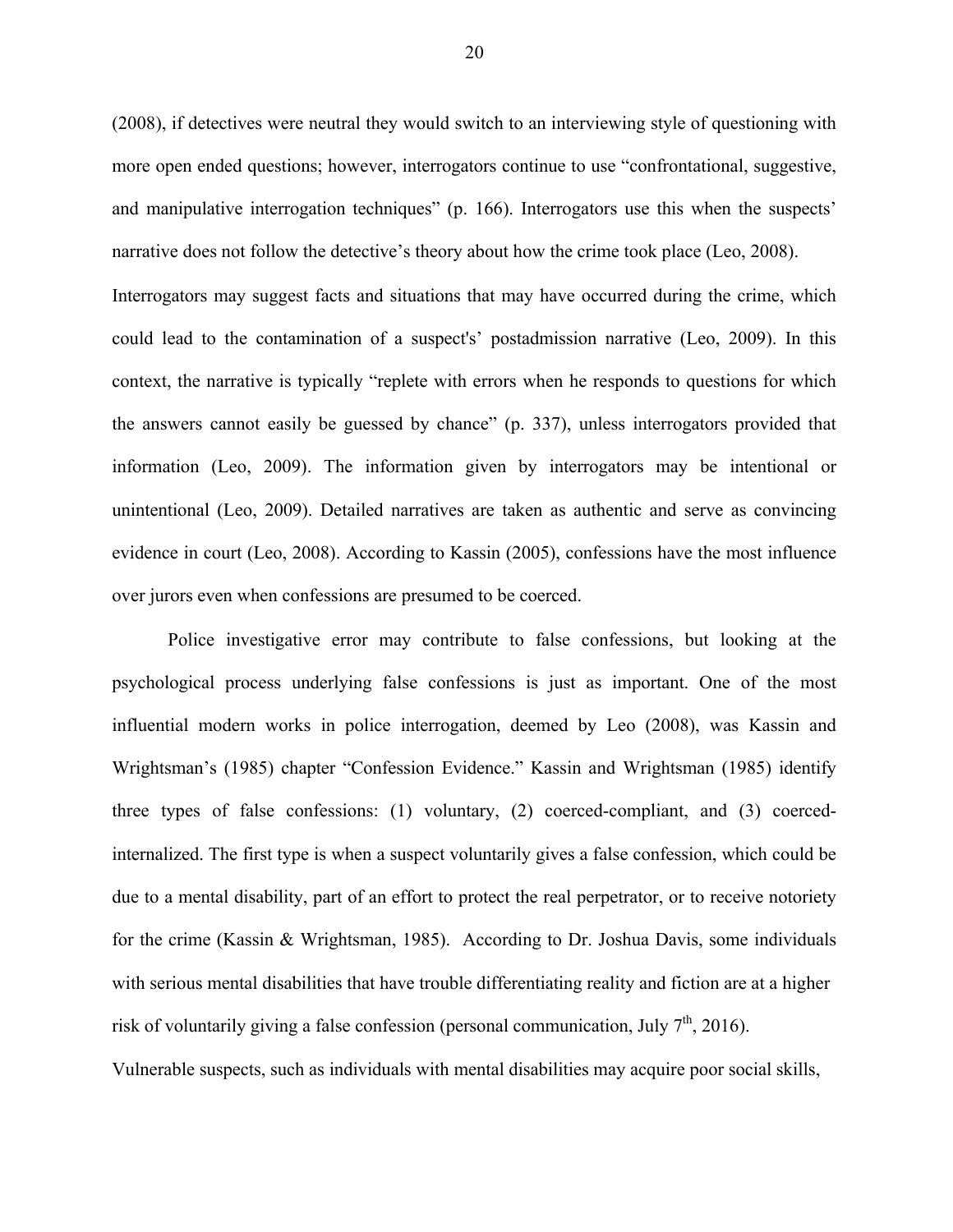for example, a lack of assertiveness (Redlich, 2004). The lack of assertiveness can play a role when an individual is being interrogated, which may lead to a false confession (Redlich, 2004). Also, certain personality characteristics may play a role in false confessions by an individual need for compliance. Gudjonsson (2004) found that individuals who have neurotic and introversion personality traits had a higher likelihood of compliance. In other instances, individuals may confess to a crime they did not commit to protect the person that actually committed the crime (Kassin & Wrightsman, 1985), for example, a mother confessing to protect her child. Other individuals voluntarily falsely confess to get recognition for the crime (Leo, 2008), for instance, a number of individuals came forward to try and get credit for kidnapping and murder in the Lindbergh case. Further possible motives may include "the unconscious need to expiate guilt over previous transgressions via self-punishment" (Kassin & Wrightsman, 1985, p. 77), or to claim guilt for one crime to cover up a more serious crime committed (Leo, 2008).

The coerced-compliant types usually confess after extreme interrogation methods, while recognizing deep down that they are actually innocent (Kassin & Wrightsman, 1985). This type of confession usually starts with the suspect feeling a great deal of psychological stress because of copious factors, which may lead to the compliance of a confession to stop the interrogation (Leo, 2008). Gudjonsson (2003) maintained that incentives for this type of false confession may be from suspects not being allowed to eat, sleep, drink water, or feed a drug habit (as cited in Kassin, Drizin, Grisso, Gudjonsson, Leo, & Redlich, 2010). These incentives may have more influence over individuals who are younger, have mental disabilities, are more socially dependent, or have a fear of being confined (Kassin, et al., 2010). Police pressure or promises of leniency both could play a role in contributing to suspect stress (Leo, 2008). A suspect may confess "as an act of social compliance when they feel trapped by the apparent strength of the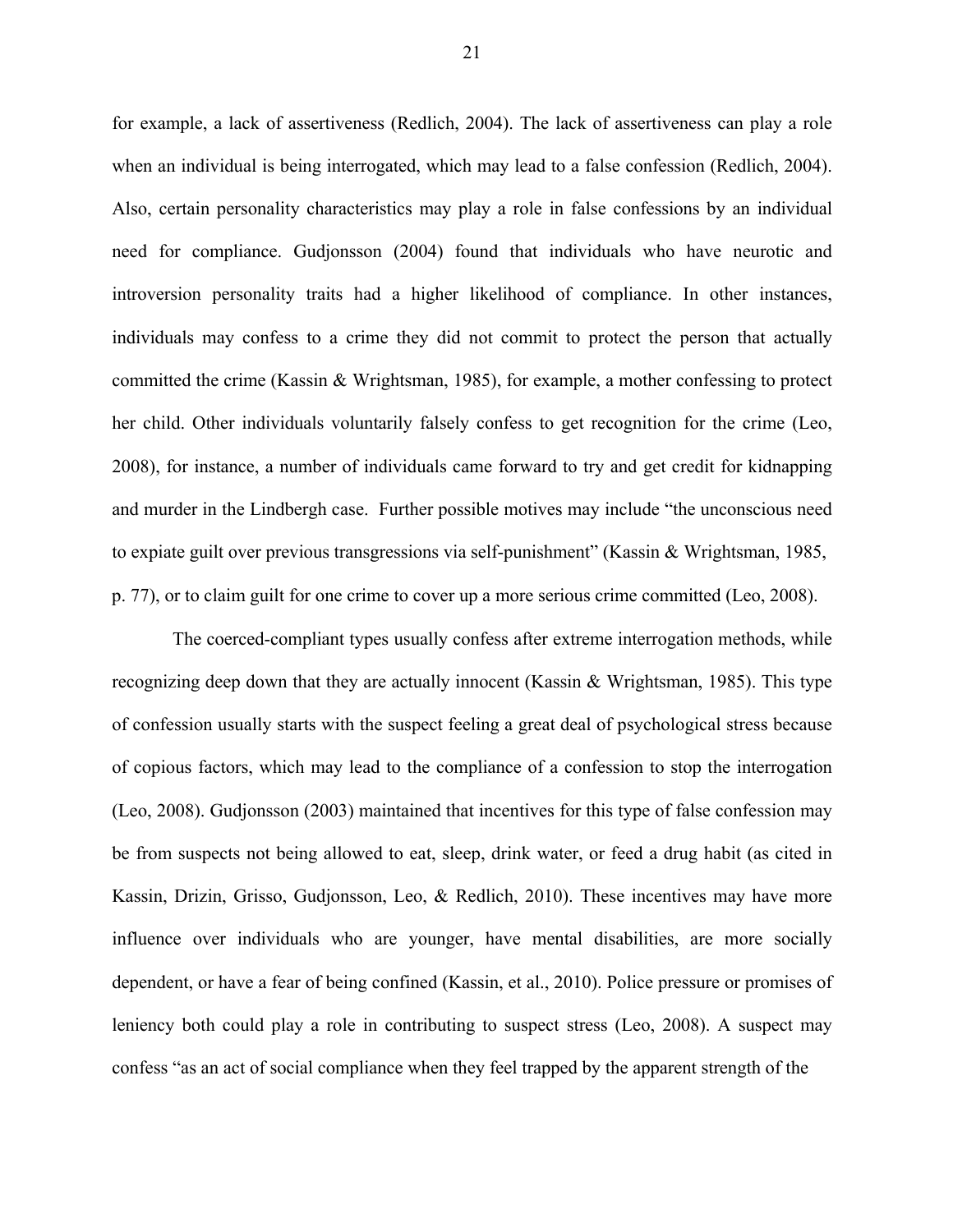evidence against them and perceive no other means of escape" (Perillo & Kassin, 2010, p. 327), Perillo and Kassin (2010) found that the anxiety and pressure associated with the interrogation process may result in the confession of an innocent or guilty suspect similarly. The third degree method of interrogation, which used physical coercion to obtain confessions, can be compared to coercive psychological techniques that use leniency to acquire confessions (Leo, 2008). When leniency is used, suspects may feel pressure to confess to avoid a greater punishment, especially if an interrogator is reassuring them that "they know they did it" (Kassin & Wrightsman, 1985).

Some suspects under similar pressure, described in the coerced-compliant confession type, internalize the accusation by detectives and end up giving a false confession called the coerced-internalized type (Kassin & Wrightsman, 1985). In this type of confession, the individual is factually innocent; however, they come to believe that they actually committed the crime (Kassin & Wrightsman, 1985). This type is also referred to as "persuaded false confessions," in which the suspect is convinced that despite having no memory of the crime, he must have committed the crime (Leo, 2008). Suspects could form false memories of actually committing the crime, especially if the suspect is vulnerable (i.e. children, the elderly, IQ under 75, mentally disabled) (Clare & Gudjonsson, 1995; Leo, 2008; Redlich & Goodman, 2003).

This false confession type is when the suspect comes to believe, even temporarily, that he committed the crime (Kassin & Wrightsman, 1985). A suspect may be given an abundance of misinformation, which may "create confusion and lead people to doubt their own beliefs, at times internalizing guilt and confabulating memories for crimes they did not commit" (Perillo & Kassin, 2010, p. 327). When this type of false confession occurs, the suspect confesses in speculative and putative language (Leo, 2008, p. 210). For example, the suspect may say something along the lines of "I must have done it" (Leo, 2008). According to Leo (2008), there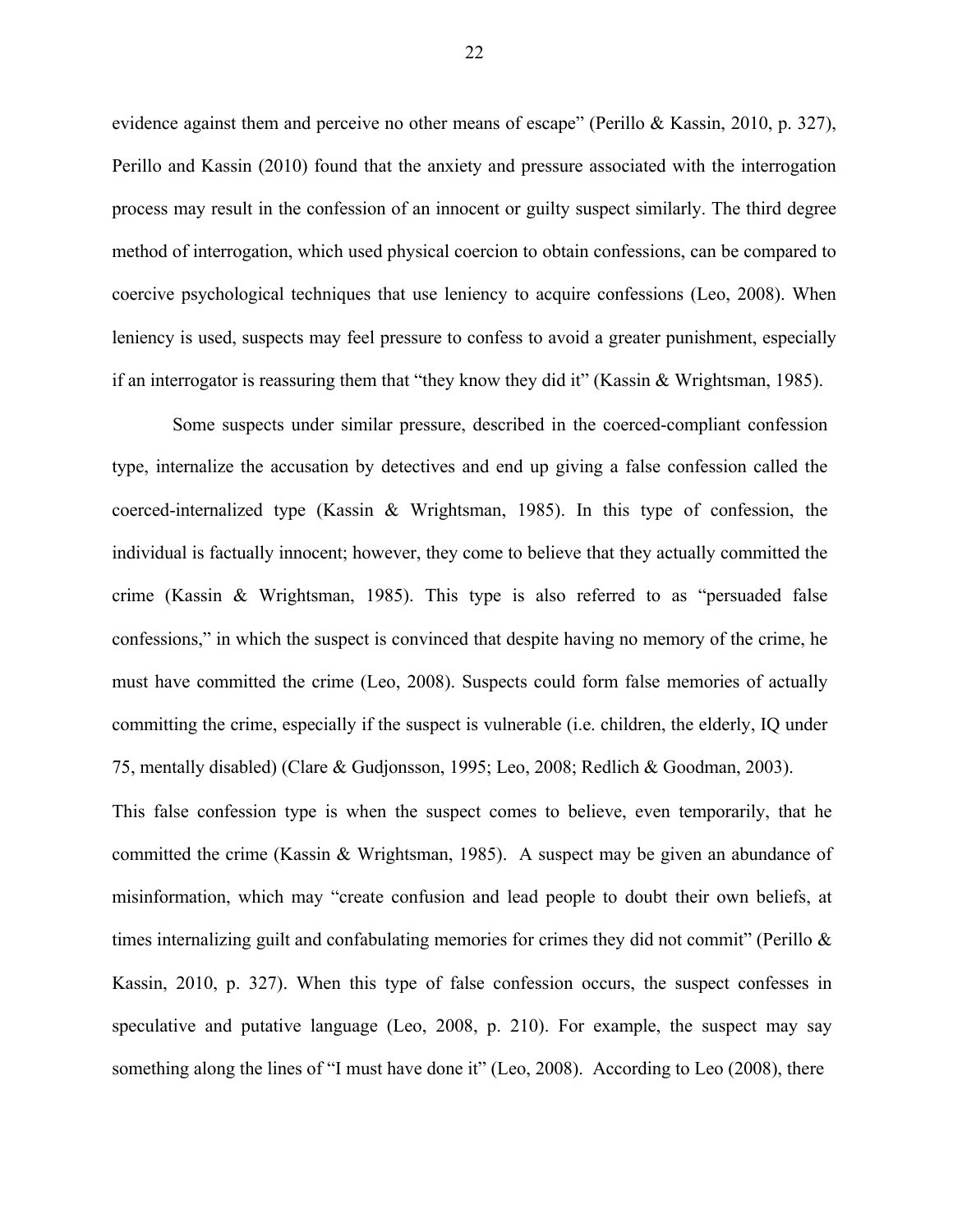are three stages of persuaded false confessions. First, the interrogator gets the suspect to question their innocence by constantly accusing the suspect of committing the crime with confidence. Next, the interrogator points out that the suspect's reasoning is illogical and remains confident in their accusal. Lastly, the interrogator presents the suspect with "irrefutable" evidence of guilt based off fabricated stories (Leo, 2008). These stages may result in a false confession.

## **Interrogation Training**

Despite the training process law enforcement officers are required to complete before entering the interrogation room, scholarly literature suggests that training may not play a factor in deciding if a suspect is telling the truth or lying. Even with training, humans are poor at judging deceptive reactions, lying, and truth telling (Granhag & Stromwall, 2004; Memon, Vrij, & Bull, 2003). Kassin and Fong (1999) found that training did not improve the interrogators accuracy in determining whether or not the suspect was telling the truth in regard to verbal and nonverbal cues. Police officers reported that nonverbal cues are more reliable than verbal cues (Stromwall & Granhag, 2001); however, research has suggested that evaluating verbal cues are more accurate at detecting deceit, than nonverbal cues (Vrij, 2000). Interestingly in some instances, interrogation training impaired detectives' judgment (Kassin & Fong, 1999). Another study found that those who make judgments for a living (e.g., detectives, psychiatrists, federal agents) are very prone to error (Ekman & O'Sullivan, 1991). Kassin and Fong (1999) noted that in practice detectives are able to control more information and ask questions relating to the suspect's responses, creating a more interactive discussion, which may help or hinder their ability to accurately judge the suspect.

Police interrogation is often perceived as a game, due to the manner in which detectives are trained (Leo, 2008). During training, detectives are taught that if they are not able to gain a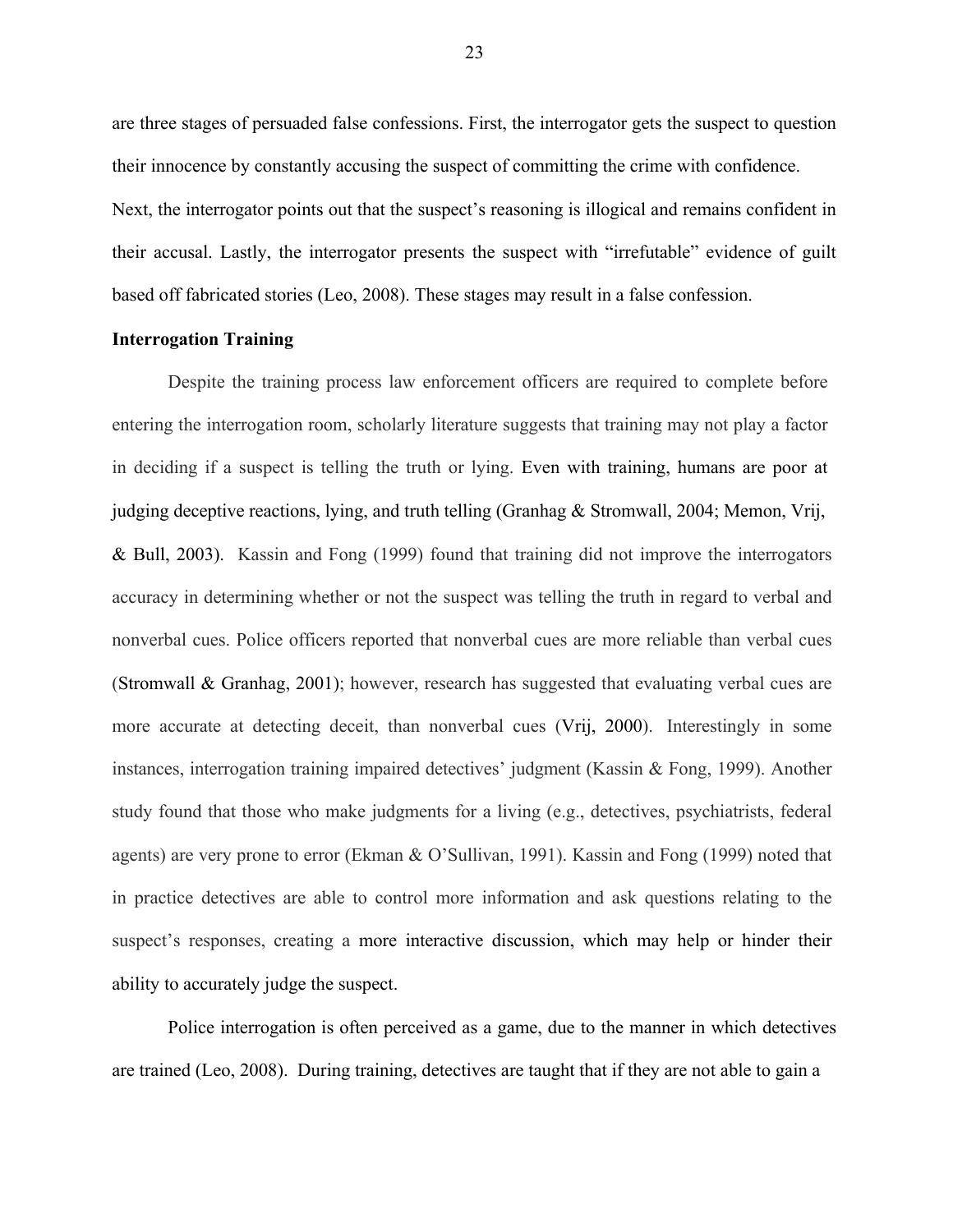confession from a suspect, then they should try to catch the suspect in lies and suggest different scenarios or themes (Leo, 2008). According to Leo (2008) this role is displayed through interrogation in which four phases are recognized: "the softening up phase, the Miranda warning phase, the interrogation proper (i.e., from denial to admission), and the postadmission interrogation (i.e., from admission to confession)" (p. 26). During the softening phase, detectives are responsible for building rapport with the suspect through friendly small talk to divert the suspect's attention (Leo, 2008). Next, the Miranda waiver phase warns suspects of their rights and encourages suspects to waive those rights; however, confessions are not discontinued if detectives fail to follow Miranda (Leo, 2008, p. 27). In the interrogation proper phase, detectives address the crime and confront the suspect with real or fake evidence, encouraging them to plead guilty in their own self-interest (Leo, 2008). One of the goals of this phase is to break the suspect's self-confidence, "the suspect should come to perceive himself as caught, trapped, and utterly powerless to change a seemingly unchangeable situation" (Leo, 2008, p. 28). In the final post-admission stage, if the suspect's narrative fails to coincide with the one the detectives believe to be true, then investigators tend to "use confrontational, suggestive, and manipulative interrogation techniques" (Leo, 2008, p. 29). In many cases, interrogators stop the investigation and are not concerned about errors suspects make in the postadmission process, if the suspect previously uttered the words "I did it" (Leo, 2008). This process may unintentionally lead a suspect to confess to a crime they did not commit (i.e., a false confession).

## **Wrongful Convictions**

False confessions are one of the contributing factors to wrongful convictions. According to the National Registry of Exonerations by University of Michigan's Law School, there have been 1817 people exonerated in the United States since 1989 as of June 15, 2016. Of those cases,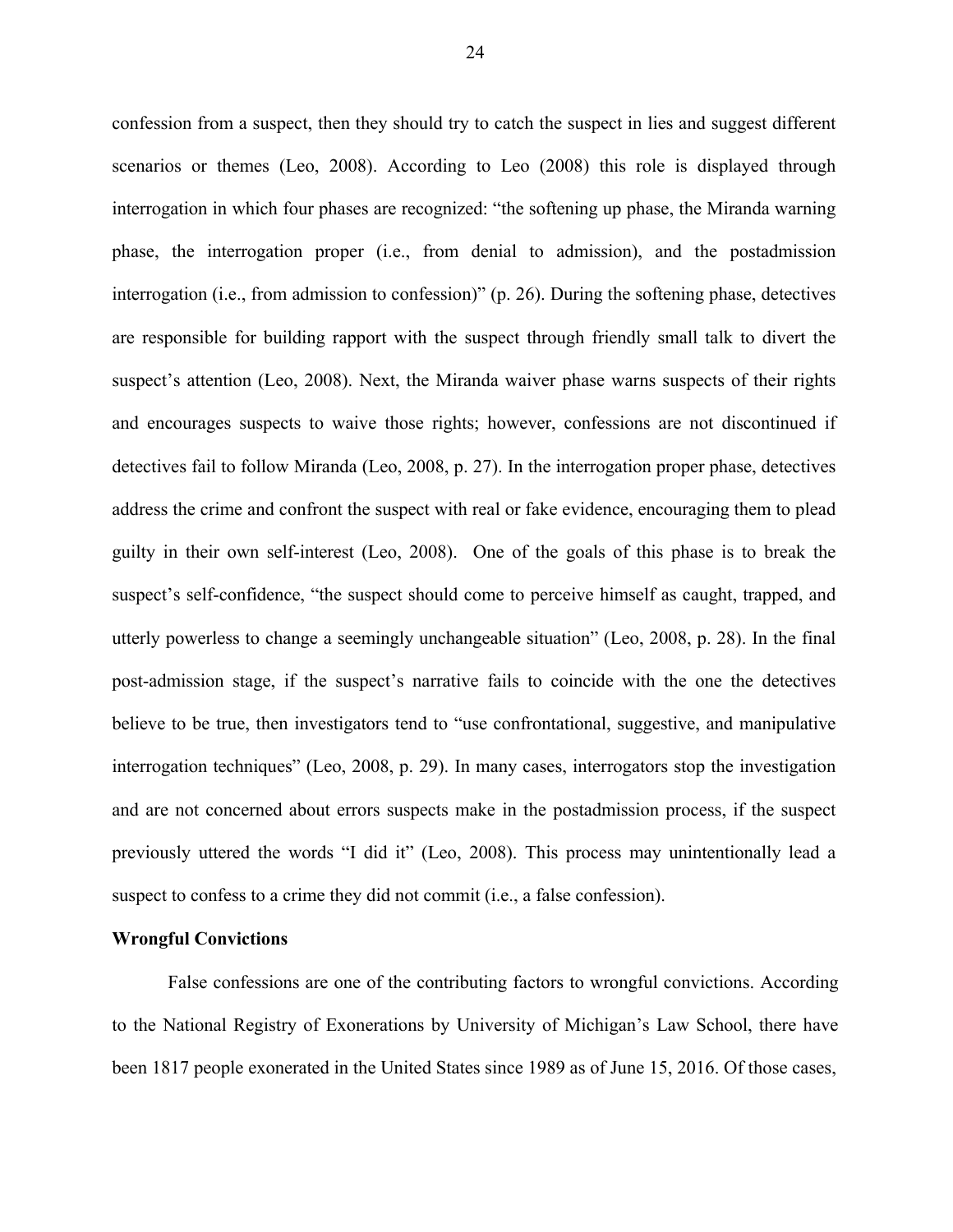false confessions served as a contributing factor to a wrongful conviction in 227 cases (National Registry of Exonerations, 2016). Although false confessions played a factor in the initial conviction of 12.51% of these cases, there are other contributing factors that work alongside false confessions to convict an innocent suspect (National Registry of Exonerations, 2016). Gould, Carrano, Leo, and Hail-Jares (2014) identified the major sources of wrongful convictions, which are: incompetent defense representation, prosecutorial misconduct, forensic misinterpretation, informant testimony, tunnel vision, false confession, and inaccurate eyewitness identification. The small percentage of false confessions may be due to fairly new research on psychological techniques. According to the National Registry of Exonerations (2016), ther e are many more exoneree cases in recent years regarding false confessions, as they used to be a rare occurrence. Recognizing and understanding why wrongful convictions occur is very important. Over the years, the criminal justice system, as well as criminal justice scholars recognized that wrongful convictions do exist and presents a major problem in the criminal justice system (Gould et al., 2014). The emergence of DNA testing significantly helped law enforcement solve cases more accurately and allowed for past wrongful conviction cases to be corrected (Gould et al., 2014). DNA testing has also emphasized that human judgment is fallible (Leo, 2008). Countless news stories were published and television reports aired in the awaking of DNA testing and the first DNA exoneration in 1989 (Leo, 2008). This brought wrongful convictions to the public's attention and gained greater recognition throughout the political realm (Leo, 2008). This created the innocence movement. This movement focuses on reducing the amount of wrongful conviction cases before they occur and identifying cases where defendants are factually innocent and exonerate them. Factual innocence can be defined as an instance where no crime was committed or that another person committed that crime. Innocence studies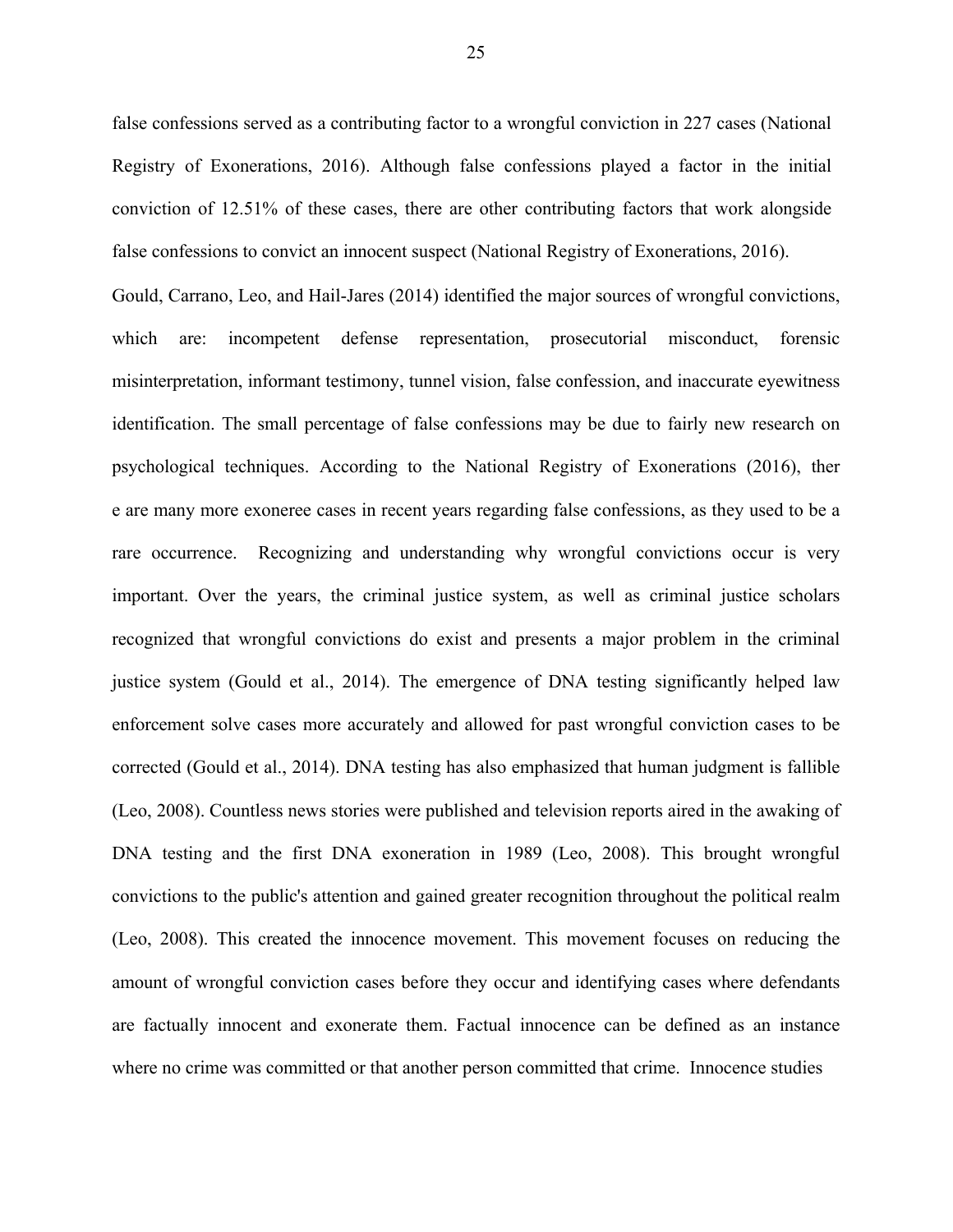suggest that the occurrence of a wrongful conviction increase when 2 or more sources are present and the criminal justice system fails to operate correctly (Carrano & Zalman, 2014). Carrano and Zalman (2014) argue that wrongful convictions should be dealt with on a macro and micro level to view the problem from different angles. Although ridding false confessions altogether will not solve the problem as a whole, it is a step in the right direction and will contribute to minimizing wrongful convictions.

**Organizational Structure.** Several criminal justice systemic factors such as lack of accountability and fragmentation play a role in wrongful convictions (Garret, 2011). Wrongful convictions typically do not occur because of one "bad apple" but due to a problem in how the criminal justice system functions at every level (Leo, 2008). Proper law enforcement agency operation is imperative. Law enforcement agencies must each acquire certain structural and organizational standards (Feeley, 1973). According to Feeley (1973), these standards are extremely important and determine the efficiency of agency operation. If an agency's internal structure is corrupt, then the delivery of service will not be effective; or if an agency fails to organize employees and data, then criminal justice services will not be efficient. The criminal justice system exists to arrest people who commit certain crimes, to decide whether the individual is guilty or innocent, to determine a proper sentence, and then to decide on a proper sanction if found guilty. The system must also take into consideration the defendant's constitutional rights and ensure they have not been violated during the criminal justice process. Agencies have structural and organizational standards that must be met for the proper delivery of criminal justice (Feeley, 1973).

Furthermore, the organizational structure of the interrogation process can be viewed in the context of case routinization within law enforcement agencies. According to Waegel (1981),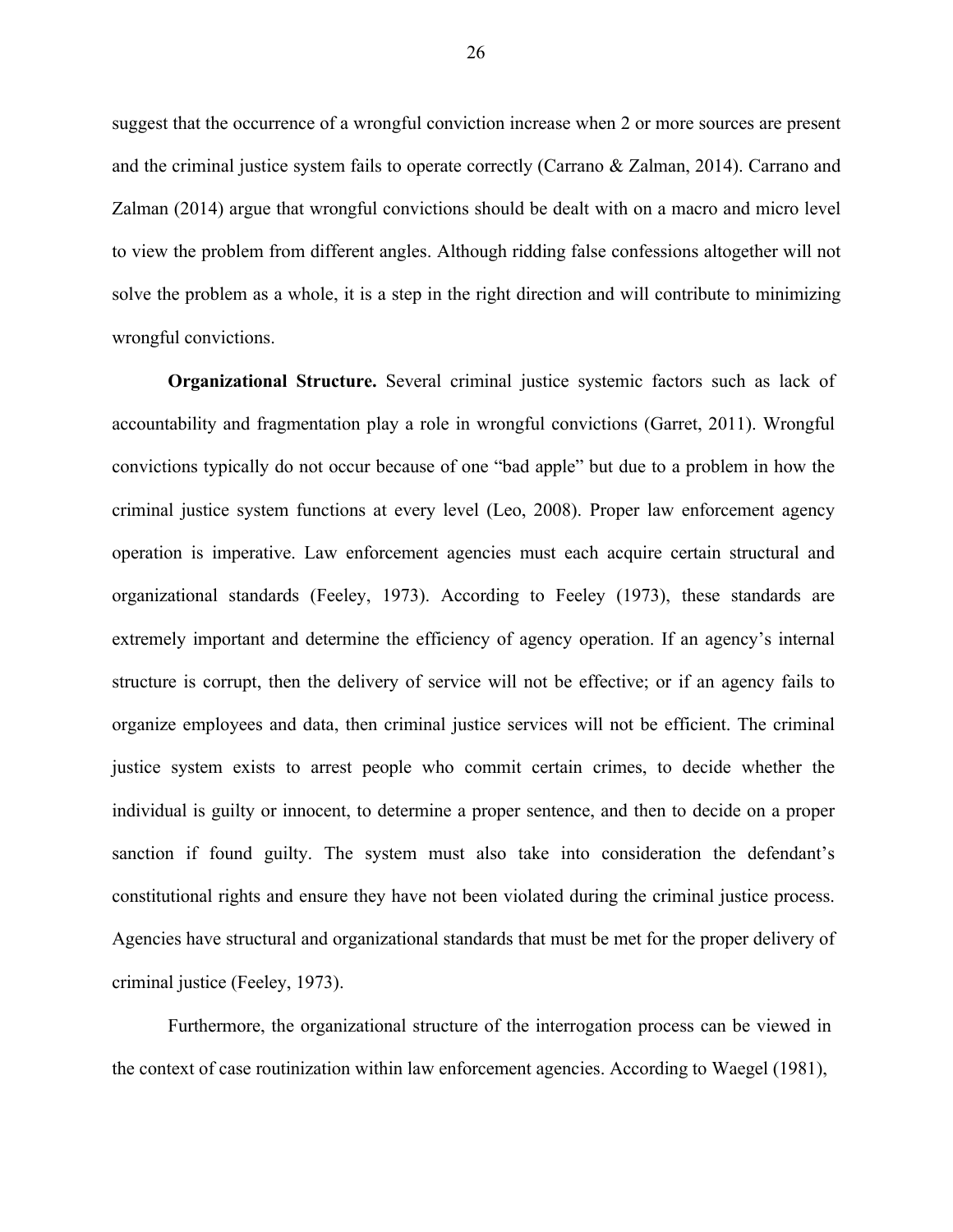police detectives are "guided and constrained by two organizational imperatives: 1) the requirement to submit investigative reports, and 2) the requirement to produce arrests" (p. 266). These two aspects of police detective work tend to shape how they carry out their duties. For example, if detectives gain promotions by the amount of arrests they accrue, then they are given incentives to arrest as many individuals related to their case-work as possible and some may experience tunnel vision, especially in highly routinized cases (Waegel, 1981). According to Waegel (1981), in highly routine cases:

Detectives often rely upon assumptions to add detail to a case rather than actually gather information to further specify the type of case at hand. In other words, it is frequently taken for granted that certain investigative procedures will have predictable outcomes. Frequently, this process manifests itself in the fudging, doctoring and manipulation of formal organizational reports. (p. 274)

Case routinization and tunnel vision may be part of the problem in regard to interrogation practices. This could play a role in obtaining a false confession and conviction of an innocent suspect.

**Wrongful Conviction Reforms.** A movement has been created to reduce the prevalence of wrongful convictions, which is referred to as the innocence movement. This movement focuses on wrongful conviction cases where defendants are factually innocent, which means that either no crime was committed or that another person committed that crime. Influenced by the innocence movement, several states have taken wrongful conviction prevention measures into their jurisdiction. North Carolina created an Actual Innocence Commission to advocate reform to reduce the risk of wrongful convictions in the future (Roach, 2009). This innocence commission pushed the state to require all law enforcement officials to be trained by the set of best practices (Garrett, 2011). These practices included lineups that were independent, blind, and sequential (Garrett, 2011). Several lines of instruction were also added, which dealt with informing the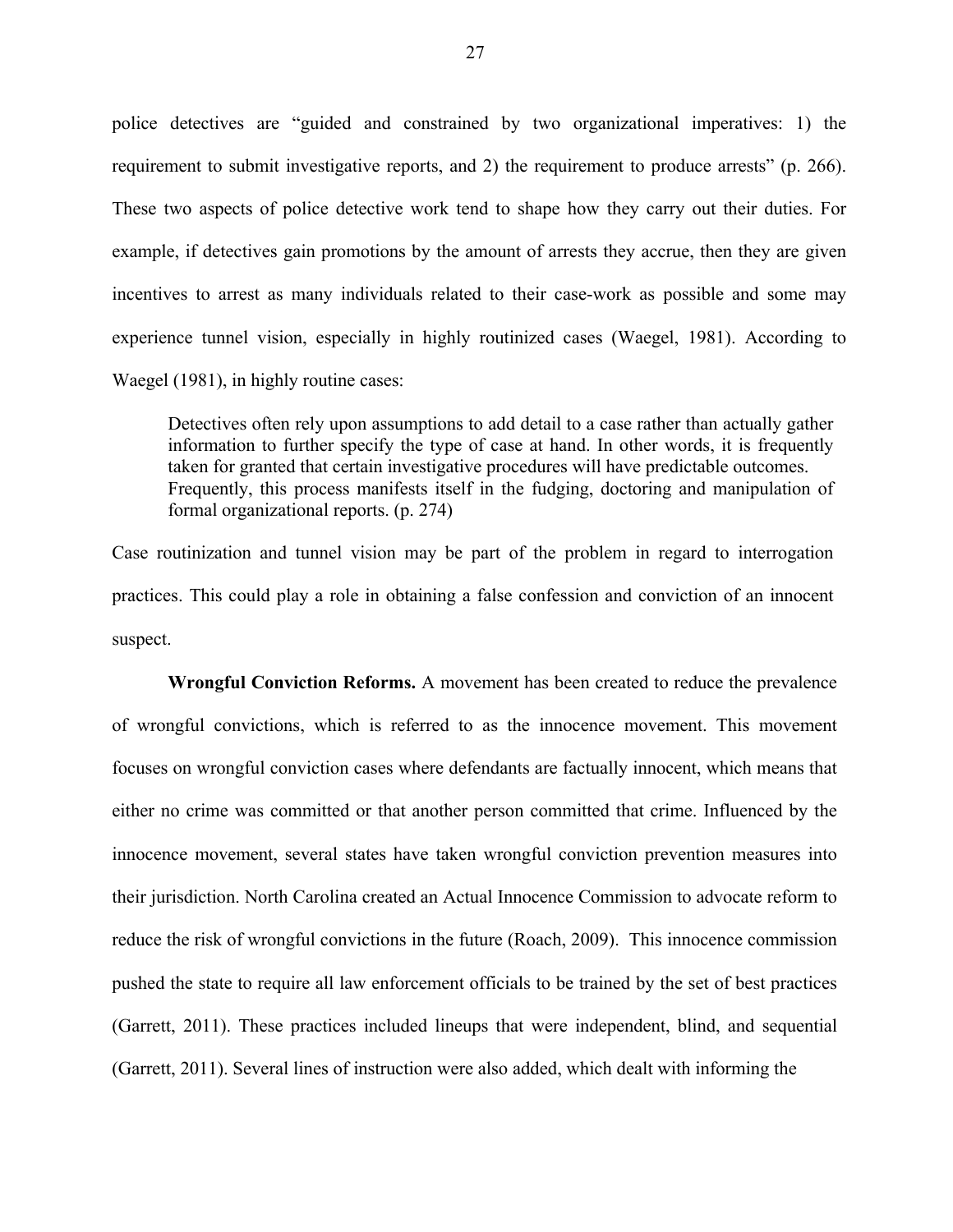eyewitness that the offender may not be present in the lineup and that it is important to exclude innocent individuals (Garrett, 2011). The commission pushed for interrogations involving homicide to be fully recorded (Garrett, 2011). In addition, they advocated for the preservation of evidence, access to DNA testing, and expansion of post exoneration support for the wrongfully convicted (Garrett, 2011). In 2006, a second commission was created, the North Carolina Innocence Inquiry Commission, to review cases of possible innocence (Mumma, 2014). This Innocence Commission has members that serve three-year terms and include a judge, prosecutor, criminal defense lawyer, sheriff, victim's advocate, and members of the public (Garrett, 2011). Ten other states followed by creating different types of reform Commissions (Garrett, 2011). Illinois, for instance, created the Illinois Commission on Capital Punishment that recommended

85 different reforms to help "bullet proof" the death penalty (Garrett, 2011). This commission and others similar are called blue-ribbon commissions (Scheck & Neufeld, 2002). Blue-ribbon Commissions are formed to examine an issue in the criminal justice system that may need reform (Scheck & Neufeld, 2002). These Commissions are important because they promote the reform of policy to prevent wrongful convictions and assist individuals when a miscarriage of justice occurs. In the next chapter, policy reform will be discussed further in the context of false confessions.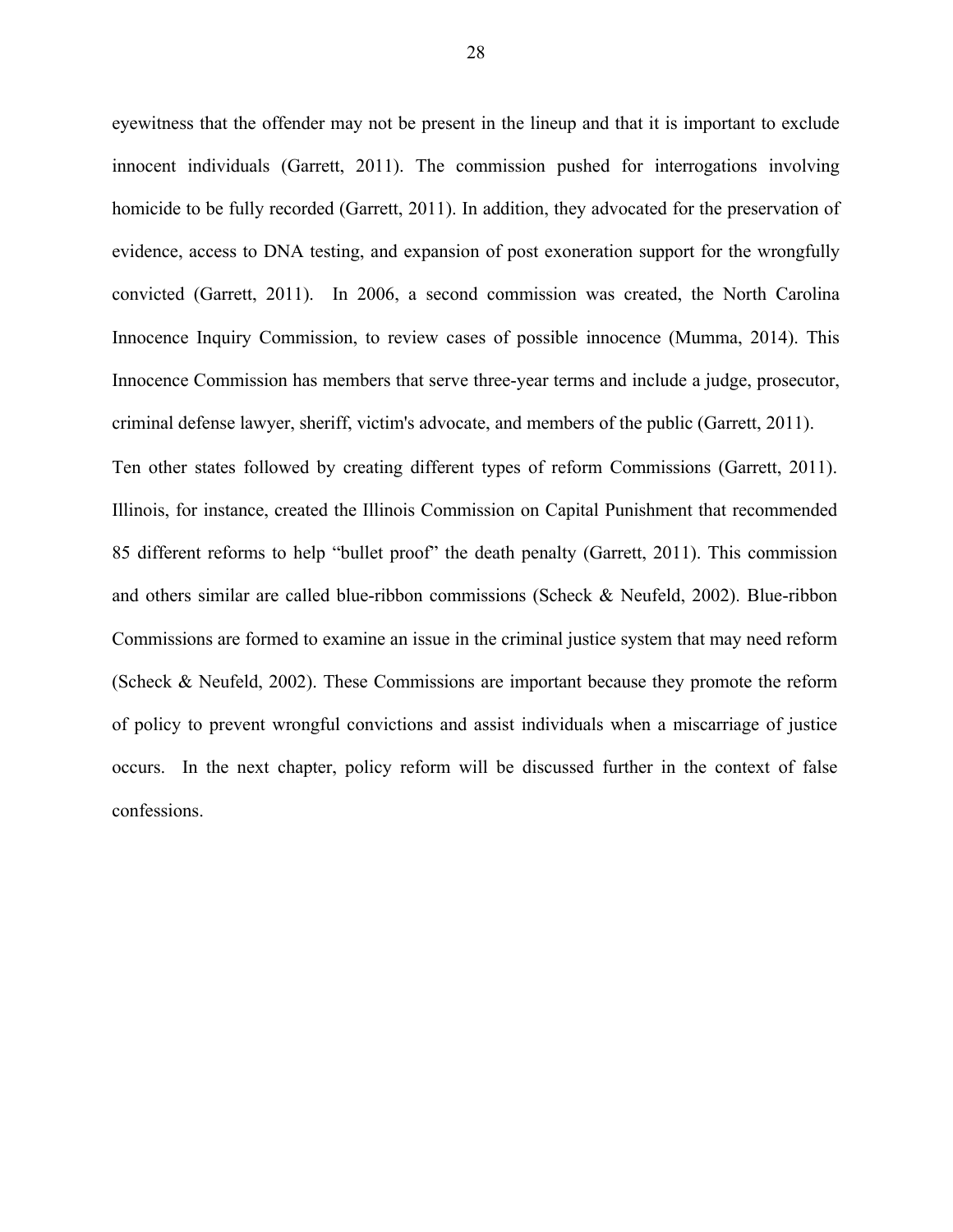## **CHAPTER 3: Policy Implications to Reduce False Confessions**

Policy change is vital when the goal is to reduce and prevent the amount of wrongful convictions. This change was influenced by the innocence movement and follows the public policy reform model (Zalman & Marion, 2014). After the innocence movement became wellknown by the public through DNA exonerations, pressure was put on legislatures to find ways to decrease the number of wrongful convictions. In order to study policy process, policy development must be taken into consideration. Policy development includes: identifying the problem, setting the agenda, formulating and budgeting policies, implementing policies, evaluating policies, and adjusting or terminating policies. Policy development is important and complex since steps of this process are often done at the same time or out of order; this development also serves as both a human and political process (Zalman & Marion, 2014). This chapter will discuss the policy process in regard to one of the contributing factors of wrongful convictions (i.e., false confessions). Research has identified audiovisual recording of interrogations as a remedy to false confessions and will be discussed later in the chapter.

## **Public Policy**

The first step in the public policy process is problem identification. This is an important step, "for conditions not seen as problematic by a significant public are unlikely to impel uncorrupt, official decision makers to enact laws, establish judicial doctrines, or modify agency procedures" (Zalman & Marion, 2014, p. 26). For example, a single highly publicized event or a mass movement can produce a governmental policy response. In 2000:

the innocence movement has coalesced around innocence projects, not because of a mass movement of indignant and altruistic citizens, nor by the efforts of the likely thousands of

29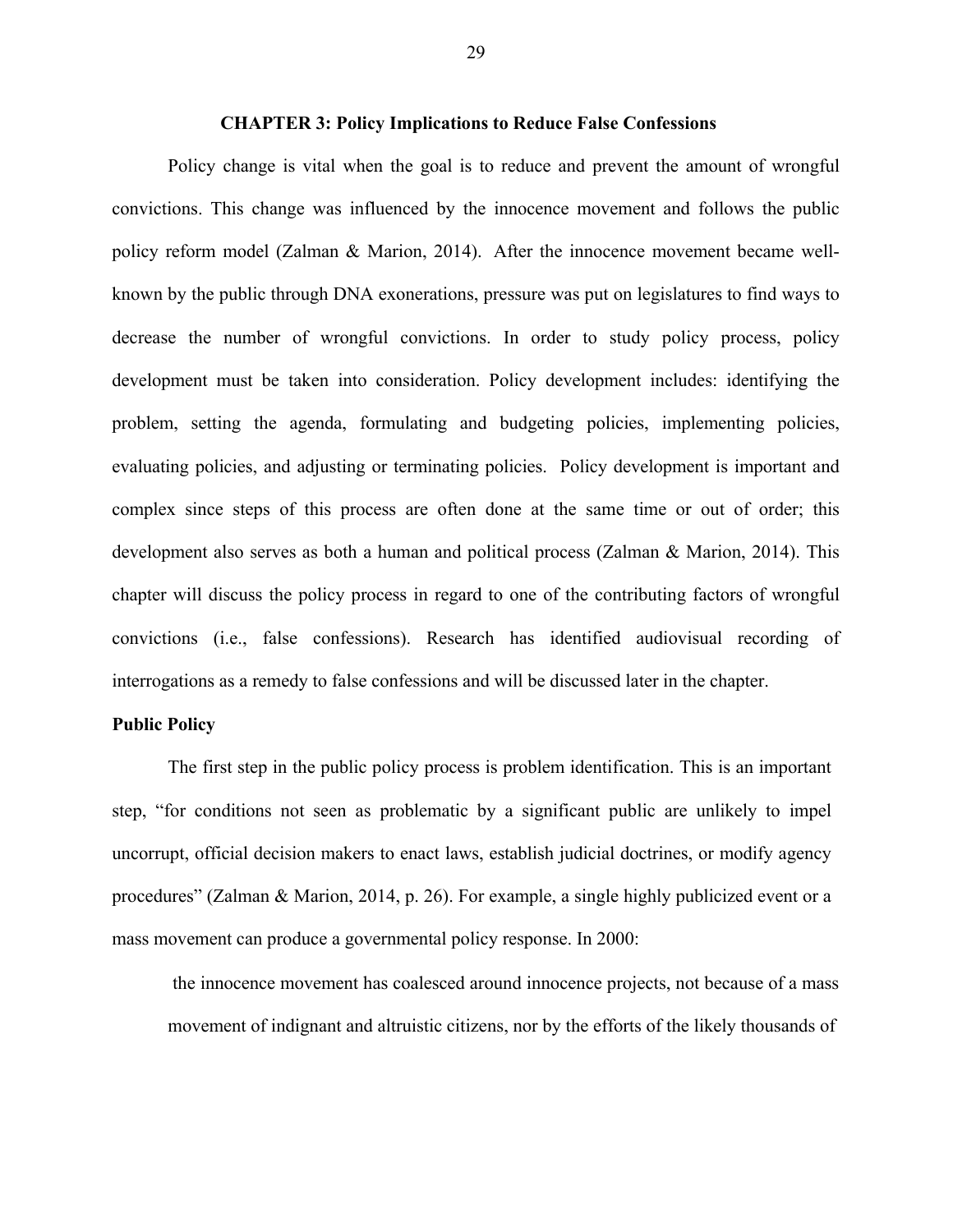wrongfully convicted defendants who received lesser sentences, but by the actions of astute and motivated elites. (Zalman & Marion, 2014, p. 28)

The actions and policies taken and proposed by this "innocence elite" generated public awareness, which spread through the media by widespread news stories (Zalman, Larson, & Smith, 2012; Zalman & Marion, 2014). Baumgartner and Jones (1991) note:

Strategic policymakers can have tremendous success and even up-end powerful subgovernments made up of cohesive groups of executive branch officials and strong economic interests, through the strategic manipulation of images and venues of local and national governments. They are not limited to appealing directly to the mass public in their efforts to expand conflicts beyond their original bounds. (p. 1068)

There does not always need to be a "mass movement" to identify a problem in the criminal justice system and start the policy development process.

Agenda setting and policy formation is the next step in policy development. This stage is critical as issues need to be perceived as important by the political community. Fortunately, wrongful convictions are an active policy issue due to recent legislation and agencies' policies (Zalman & Marion, 2014). Formulating policy is also critical. Policy could be produced "as a result of exhaustive and high-quality research or be cobbled together by policy entrepreneurs…. by people inside government, networks of people," (p. 29) or groups in similar agenda setting positions (Zalman & Marion, 2014). Innocence reform is unique because it focuses on multiple issues and actors in the criminal justice system including, "police, forensic examiners, prosecutors, defense attorneys, juries, judges, and experts in psychology and other specializations" (Zalman & Marion, 2014, p. 30). Factors that contribute to wrongful convictions (i.e., mistaken eyewitness identification, faulty forensic evidence, tunnel vision, false confessions, inadequate counsel, and prosecutorial misconduct) create the innocence movement's policy agenda (Zalman & Marion, 2014). Zalman and Marion (2014) explain an: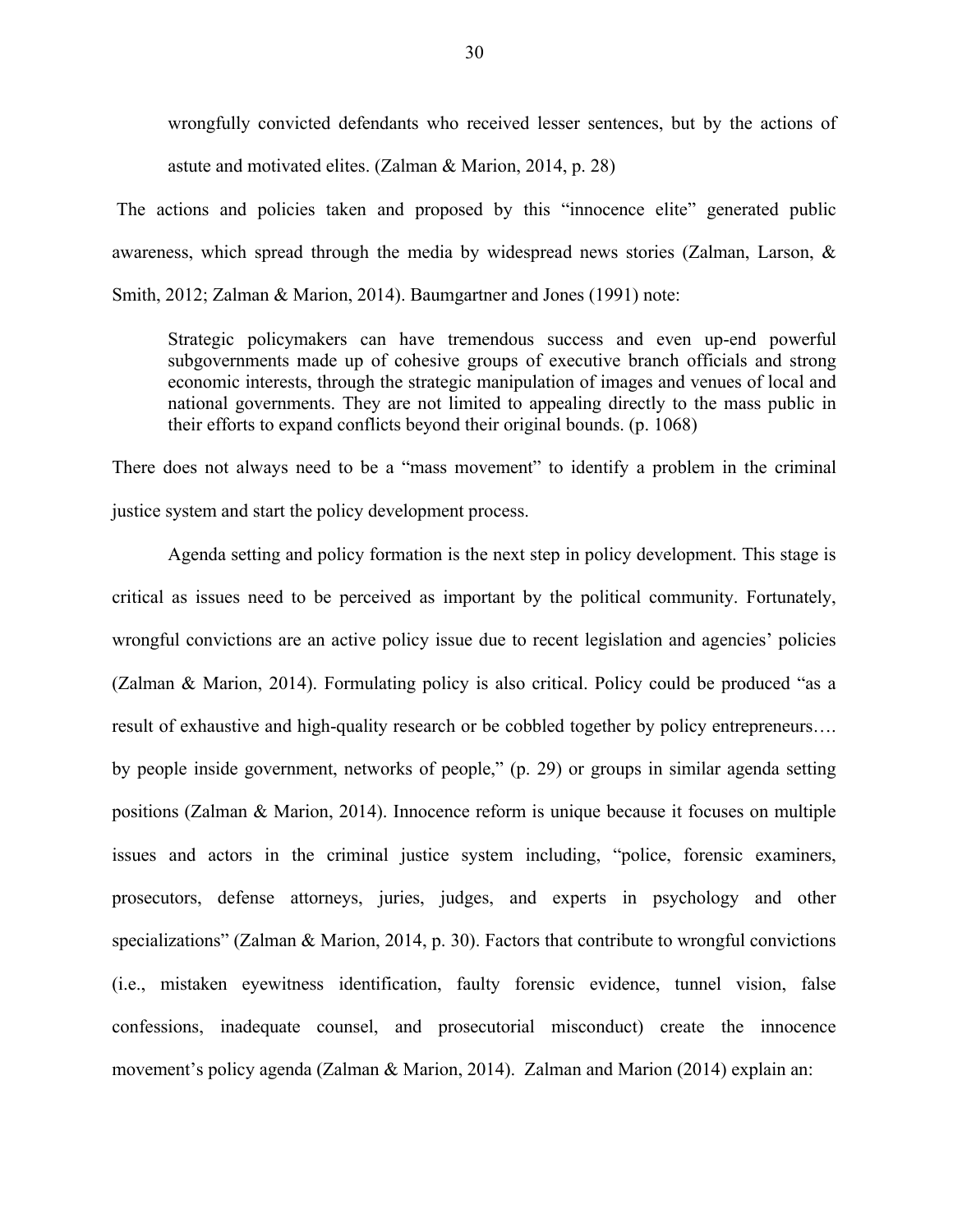important factor mentioned in wrongful conviction scholarship is the cascading effect in which one error influences other parts of the process, as where a mistaken eyewitness identification leads police to more aggressive interrogation, compounding the original error with a psychologically coerced confession. (p. 30-31)

Due to the influence that contributing wrongful convictions factors have on one another, the innocence movement as a whole is processed under one policy agenda.

The next step in the policy development process is legitimation and budgeting.

Legitimation of a policy denotes "choosing among competing policy formations to establish a policy that will then be implemented to address the problem" (Zalman & Marion, 2014, p. 32). One example of policy legitimation is legislation. For instance, the state of Illinois implemented recommendations by Governor Ryan's commission, which set out to examine capital punishment and reduce the number of innocent individuals sent to death row (Garrett, 2011). Zalman and Marion (2014) emphasize that legitimation of policy involves not simply passing an act through legislation, but to create an awareness of issues "central to the existence of a political state" (Zalman & Marion, 2014, p. 32). Budgeting is also important to policy implementation, since nothing can get accomplished without proper funding. During the Bush Administration, this was outlined in regard to the Innocence Protection Act of 2004, when opposition in the Justice Department halted funding for post-conviction DNA testing (Zalman & Marion, 2014).

In order for policy to be properly implemented and applied, adequate funding is needed. Research on the implementation of policies should be conducted, along with an evaluation of prior policy effectiveness. Implementation is defined as "putting a formulated policy into practice" (Zalman & Marion, 2014, p. 33). Research conducted prior to new policy implementation can improve the application of policy and fix problems and issues, recognized in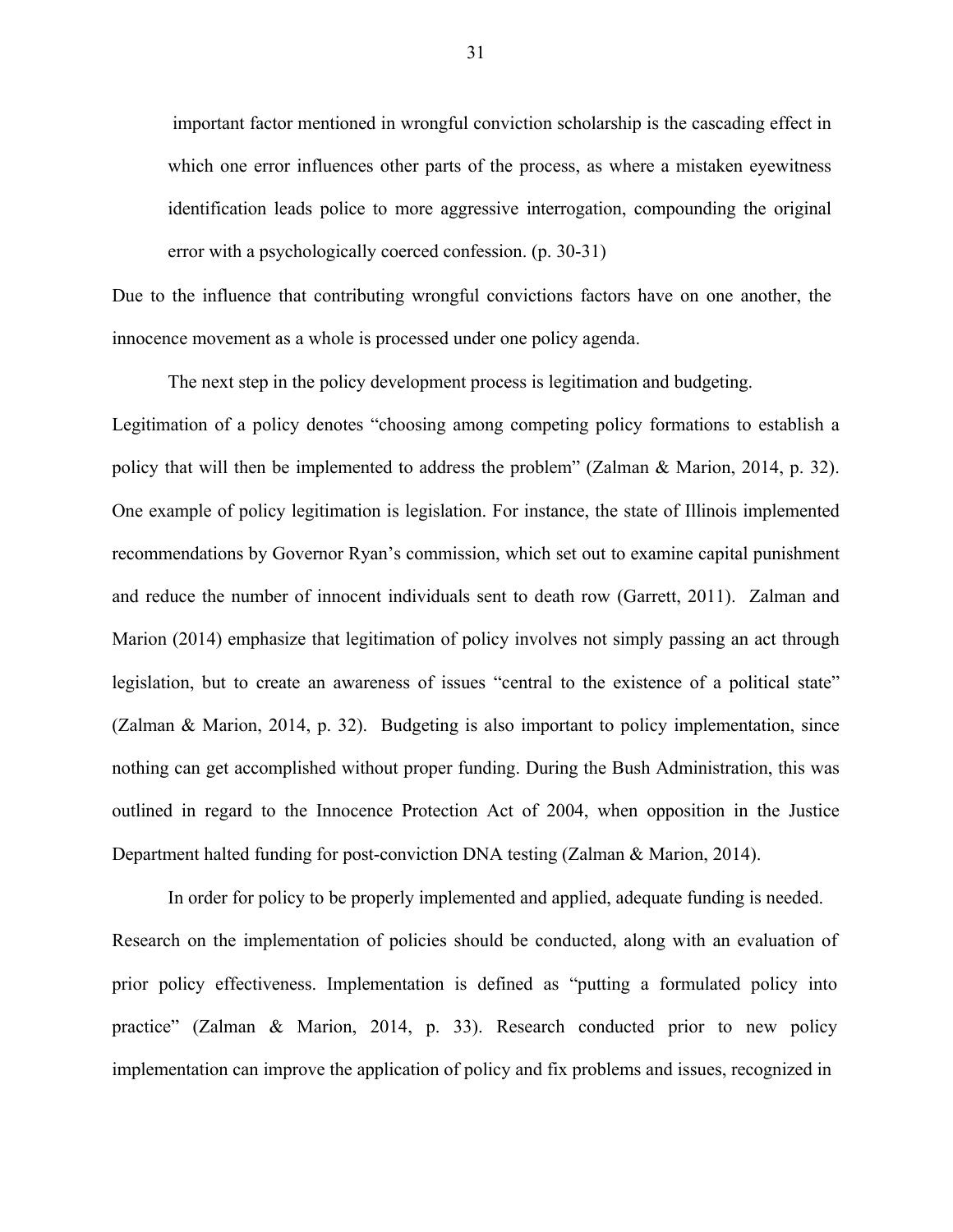past policy executions, before the new policy is implemented (Zalman & Marion, 2014). In addition, criminal justice system actors play a role and shape how policy is implemented, which creates a highly political environment (Zalman & Marion, 2014). This creates further complexities, since different system actors require "different kinds of information about the consequences of a particular policy for their institutional setting—information cast in terms of their particular incentives, goals, and constraints" (McLaughlin, 1987, p. 176). Lastly, policy evaluation, adjustment, and possible termination are among the final stages of policy development (Zalman & Marion, 2014). According to Jones (1984), policy evaluation can be aimed at the political level, the organizational level, and the substantive level (as cited in Zalman & Marion, 2014, p. 34). Many innocence reforms, like videotaping interrogations, are still somewhat new and further political, organizational and substantive level evaluations are needed. After further elevation, especially from substantive levels, possible adjustments in policy may be needed.

### **Remedy for False Confessions**

Leo (2008) identified two serious policy problems in regard to false confession reform that will be difficult to resolve, (1) coerced and involuntary confessions, and (2) "unreliable factfinding and erroneous verdicts" (Leo, 2008, p. 270). One suggestion to remedy this would be to "create a separate nonpolice agency within the criminal justice system (such as an independent branch of the judiciary) to interrogate suspects" (p. 271); however, this is unlikely to pass legislation because it requires a major change in the adversary system (Leo, 2008). Another, more plausible remedy is the electronic recording of interrogations. Having a recording of the interrogation helps others objectively listen and watch what actually occurred in the interrogation room as opposed to getting a biased summary. Leo (2008) explains: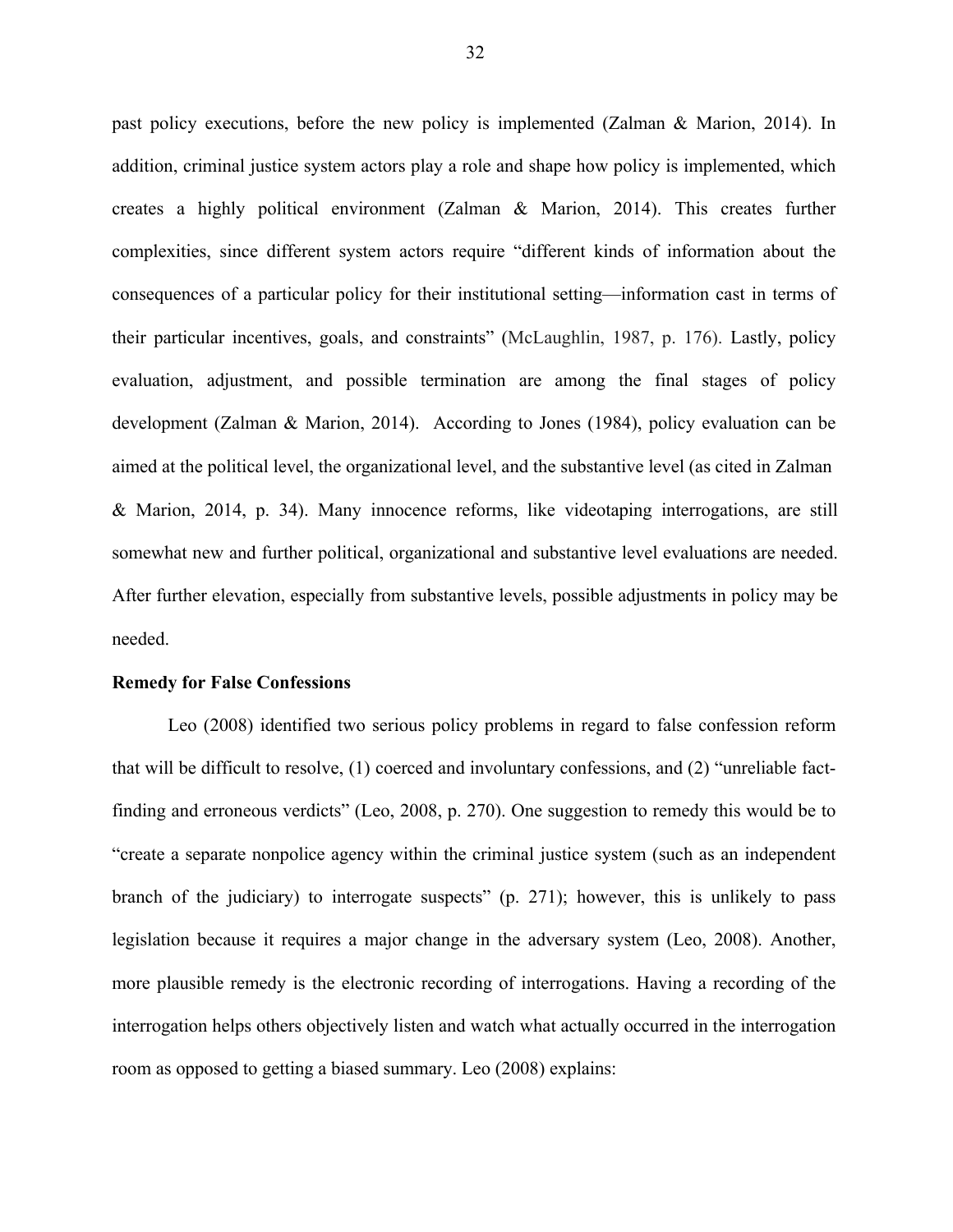If the entire interrogation is captured on audio or video recording, then it may be possible to trace, step by step, how and when the interrogator implied or suggested the corrected answers for the suspects to incorporate into his postadmission narrative. (p. 337).

Also, without factual evidence of what occurred in the interrogation room, there is no way of ensuring the goals of the adversary system, which are (1) the protection of legal rights, (2) the evaluation of state power, and (3) the promotion of truth-finding (Leo, 2008).

Leo (2008) maintains that audiovisual recordings of interrogations are not enough to rid false confessions from occurring, but additional safeguards should also be applied. These safeguards are for vulnerable populations, including the mentally ill, and juveniles (Leo, 2008). Leo (2008) suggests that vulnerable populations should not be interrogated by police, or if they have to be, limits should be placed during interrogation. He maintained that police officers should receive special training to ensure they are not coercing a suspect that is mentally ill into a false confession (Leo, 2008). Kassin et al. (2009) recommend two ways of protecting vulnerable suspects, (1) ensuring that an attorney is present at all times during interrogation, and (2) requiring special training from all law enforcement officers that deal with interviews and interrogations. This required training should not only be "on the limits of human lie detection, false confessions, and the perils of confirmation biases—but on the added risks to individuals who are young, immature, mentally retarded, psychologically disordered, or in other ways vulnerable to manipulation (Kassin et al., 2009, p. 28). These reform recommendations are not set out to work alone, but alongside the recording of interrogations.

This remedy of recording interrogations was adopted by several states. *Stephan v. State* (1985) held that in the state of Alaska, police must electronically record custodial interrogations and "explanations should be given at the beginning, the end and before and after any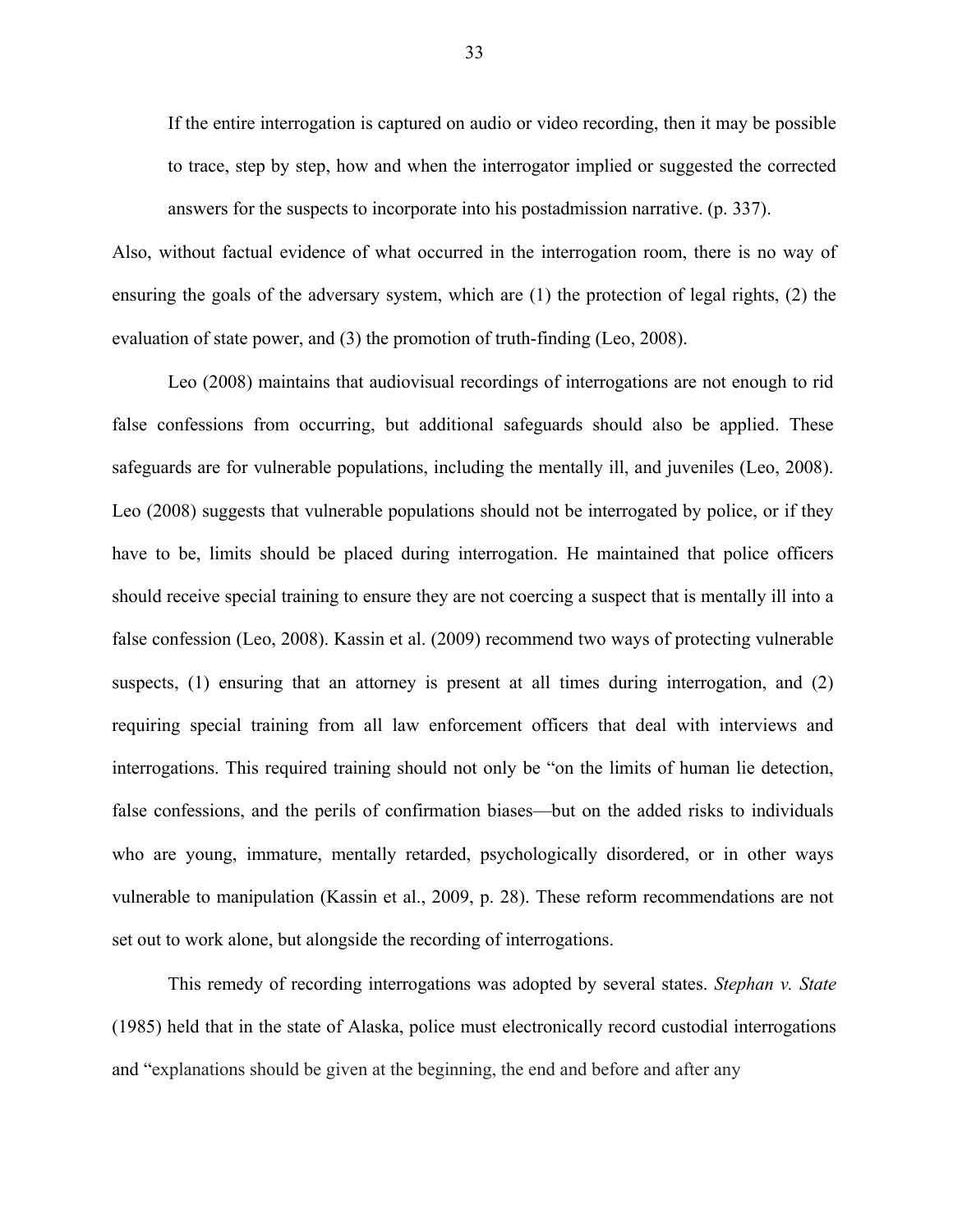interruptions in the recording, so that courts are not left to speculate about what took place" (p. 1162). Minnesota followed about 10 years after in 1994 and seven other states followed in the early 2000s to require the electronic recording of custodial interrogations (Leo, 2008). Garrett (2011) estimated that "at least 500 police departments now videotape interrogation" (p. 248). Some of these states required the recording of custodial interrogations: to be from start to finish in their entirety; to be for felonies only; or to be for violent crimes only (Leo, 2008).

Additionally, state legislatures have been passing bills to require law enforcement agencies to electronically record custodial interrogations, and, more surprisingly, agencies across the United States have begun recording interrogations voluntarily, while forming their own policies (Leo, 2008). This is unexpected since many police departments reject reforms due to cost (Gould et al., 2014).

Due to the fact that agencies are developing their own policies and practices in regard to the electronic recording of custodial interrogations, it creates a difficulty to track which agencies have certain policies or practices. Even if the state requires the electronic recording of custodial interrogations, law enforcement agencies may have varying policies or practices, especially if there is a lack of legislative oversight. In order to understand more about these, research must be conducted. Kassin, et al. (2007) sent out a questionnaire to law enforcement agencies to ask if they used electronic recording devices. Participants were recruited on a voluntary basis and included five U.S. states and two Canadian provinces. Kassin et al. (2007) found that 16% of agencies said they are required to record interrogations, while 84% maintained that they were not required to record. Interestingly, of the 16% that said their agency requires recording of interrogations, 59% used audiotape and 25% used videotape. According to Kassin et al. (2007), "When asked about the interrogation sessions in which they had been involved, participants

34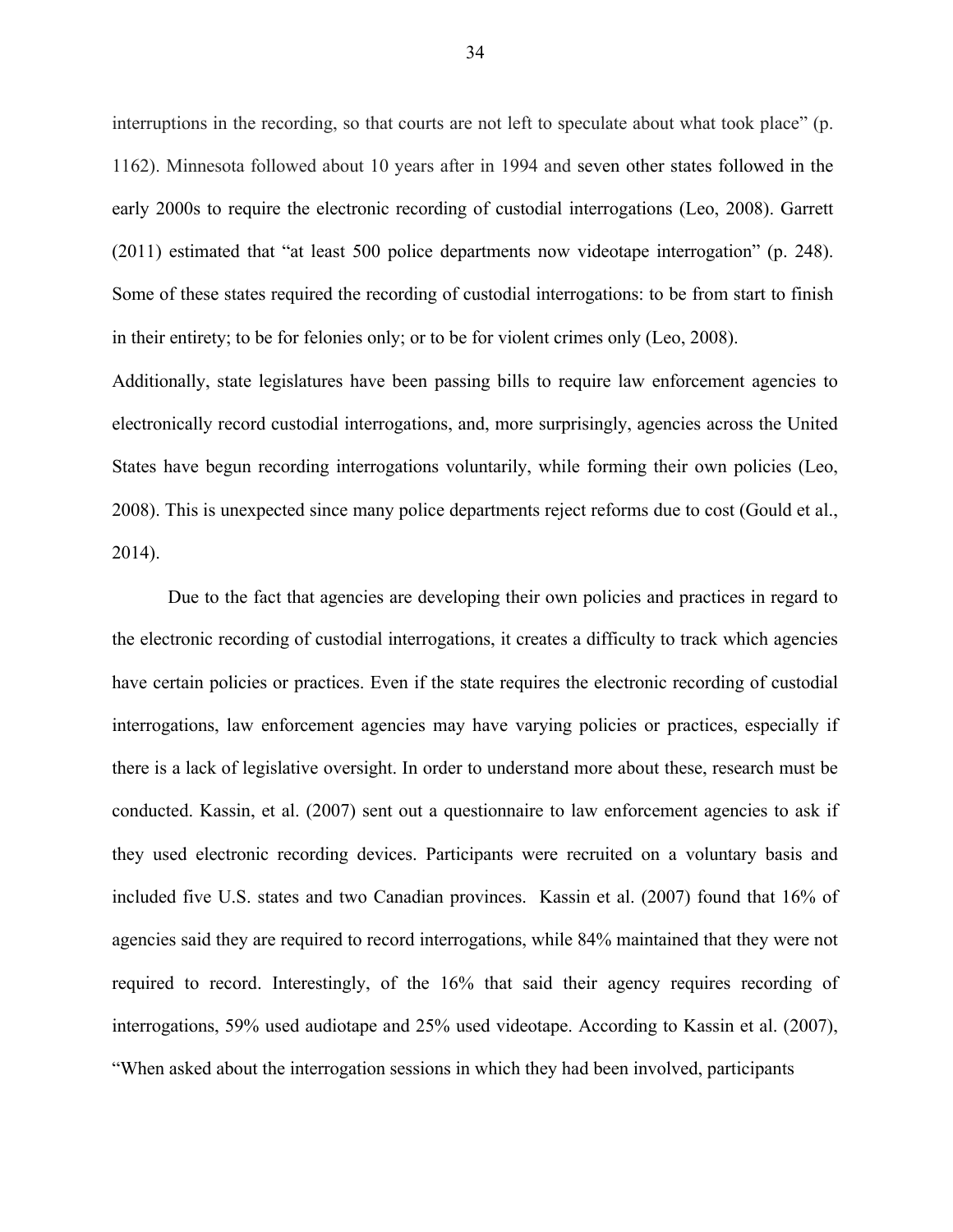estimated that 8.51% were fully videotaped, 35.82% were audiotaped, 14.49% were transcribed by stenographer, and 42.38% were not recorded in any way" (Kassin et al., 2007, p. 393).

The way in which policies are interpreted by law enforcement agencies is important, since it affects the way they are carried out. For example, if one agency interprets the policy as only electronically recording interrogations, but not interviews, then it would be important to know what their definition is of an "interview" and "interrogation." Murray, Gegner and Pelton (2014) found that some agencies had a clear definition of an interrogation and an interview; however some agencies maintained the belief that interviews and interrogations were the same thing. Other agencies said the difference between an interview and an interrogation was when questioning becomes accusatory (Murray et al., 2014). Murray et al. (2014) surveyed 17 law enforcement agencies in Nebraska. The questionnaire tried to identify the "perception of the usefulness" of policies and asked agencies about their current policies on suspect identification procedures, evidence handling, accountability, and interrogations (Murray et al., 2014, p. 134). Although more and more police departments are starting to audiovisual record interrogations, investigations are still conducted with high autonomy and limited visibility (Murray et al., 2014). The results suggested that police departments were hesitant to discuss internal policies and viewed policies as "red tape" they had to get through as opposed to viewing policies as job aids (Murray et al., 2014).

The importance of recognizing and understanding why wrongful convictions occur is vital. The electronic recording of custodial interrogations is one remedy to prevent false confessions (Gould et al., 2014). Kassin, Drizin, Grisso, Gudjonsson, Leo, and Redlich (2009), in a self-styled White Paper, recommend that "all custodial interviews and interrogations of felony suspects should be videotaped in their entirety and with a camera angle that focuses equally on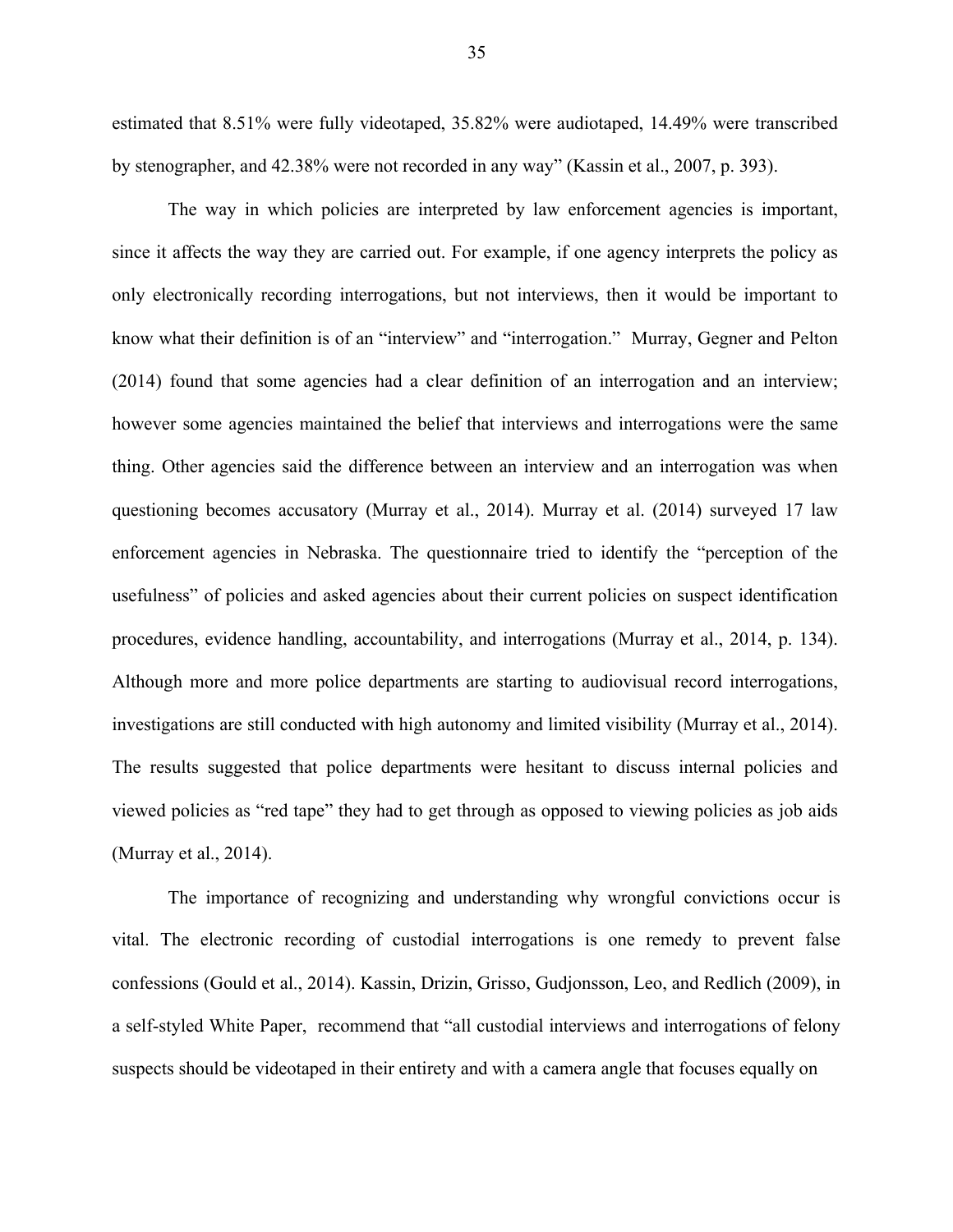the suspect and interrogator" (p. 23). Many states have advocated and passed legislation for recording of custodial interrogations; policies, however, vary by state and law enforcement agencies.

In 2013, the state of Michigan passed a bill in regard to the recording of interrogations, which was introduced by Senator Schuitmaker. According to the Senate Bill 152 (2013):

A law enforcement official interrogating an individual in custodial detention regarding the individual's involvement in the commission of a major felony shall make a timestamped, audiovisual recording of the entire interrogation. A major felony recording shall include the law enforcement official's notification to the individual of the individual's Miranda rights. (p. 1)

The present study's goal is to gain information on Michigan law enforcement agencies' practices and written policies in regard to audiovisual recordings of custodial interrogations. This study also seeks to determine the various interrogation policies and practices of agencies, as well as their compliance with Senate Bill 152. The current study used a stratified random sample of law enforcement agencies across Michigan using a mail-in-survey to obtain the data. It is expected that law enforcement agencies will not be open to the new policy (i.e., electronic recording of custodial interrogation) that may help in the accuracy of investigations due to cost, time, and police culture.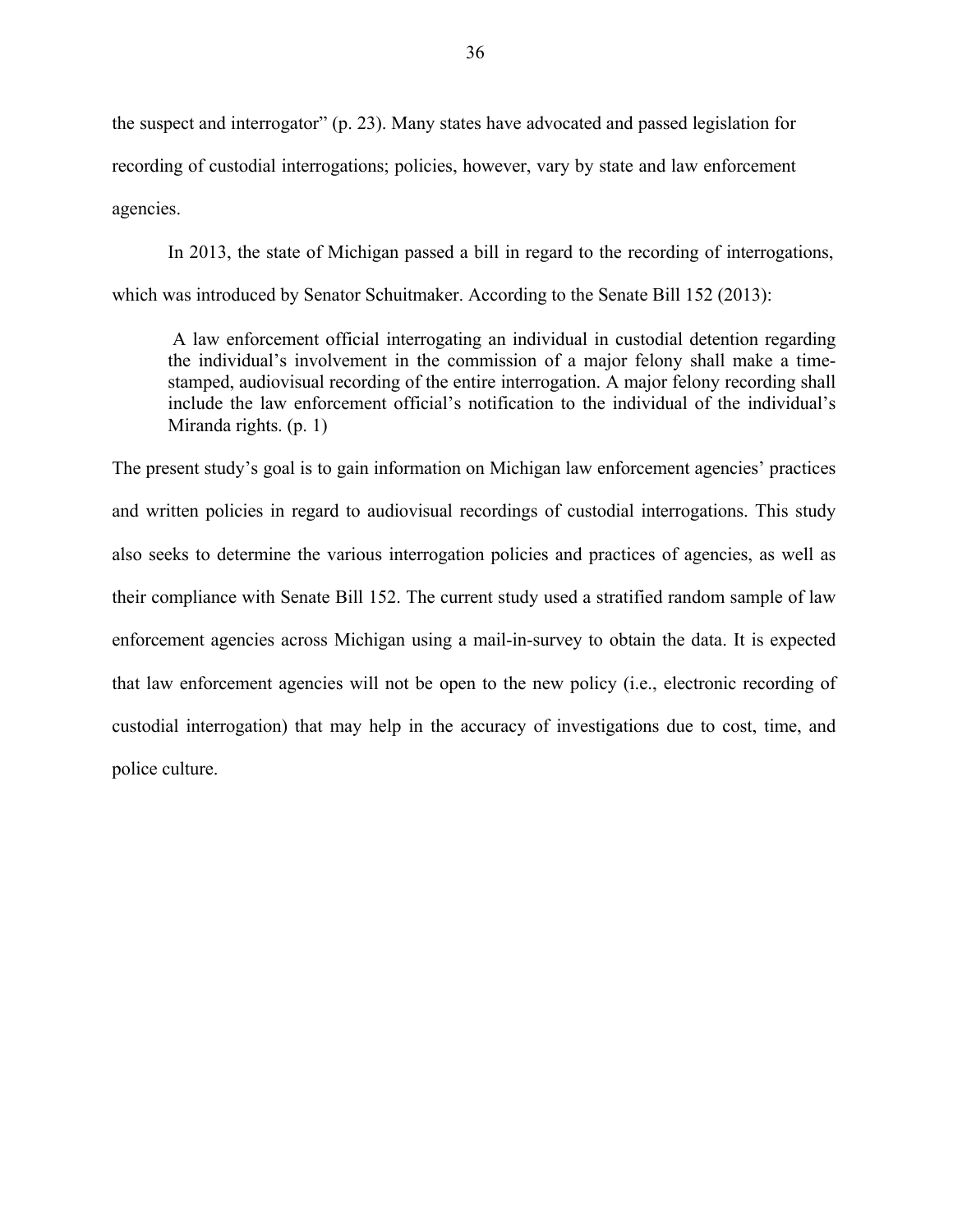# **CHAPTER 4: Method**

Data were collected through mail-in surveys. The surveys asked about past and present law enforcement practices and policies regarding the recording of custodial interrogations. The primary focus of this study is to explore Michigan law enforcement agencies' policies and practices related to audiovisual recording during custodial interrogations. More specifically, the goal is to determine whether Michigan law enforcement agencies conduct audiovisual recordings of custodial interrogations, whether they have formal written policies related to recording of custodial interrogations, and to assess their awareness of Michigan Senate Bill 152.

# **Sampling**

A list of all Michigan Law Enforcement Agencies was acquired from the Michigan Commission on Law Enforcement Standards (MCOLES). There were 590 law enforcement agencies in Michigan, according to the annual registration reporting for 2014, including municipal, township, village, special purpose, county, and state agencies. Given the relatively small number of county, special purpose, and state-level agencies in the state, and the distinctive nature of their role relative to the majority of local police agencies, they were excluded from the study. After excluding state, special purpose, and county agencies, 447 municipal, township and village agencies remained in the final sampling frame. The variability in size and governmental types (i.e., townships, towns, cities) of local police agencies influences their organizational structures and processes. In order to obtain a sample representing the various types of local agencies, a dual sampling technique was used. First, all law enforcement agencies with 50 or more full-time sworn officers  $(N=41)$  were surveyed. Next, the remaining 406 agencies were randomly sampled. SPSS was utilized to select a random sample of approximately 30% of cases of agencies that have 0 to 49 full-time sworn officers. The sample was drawn using SPSS, which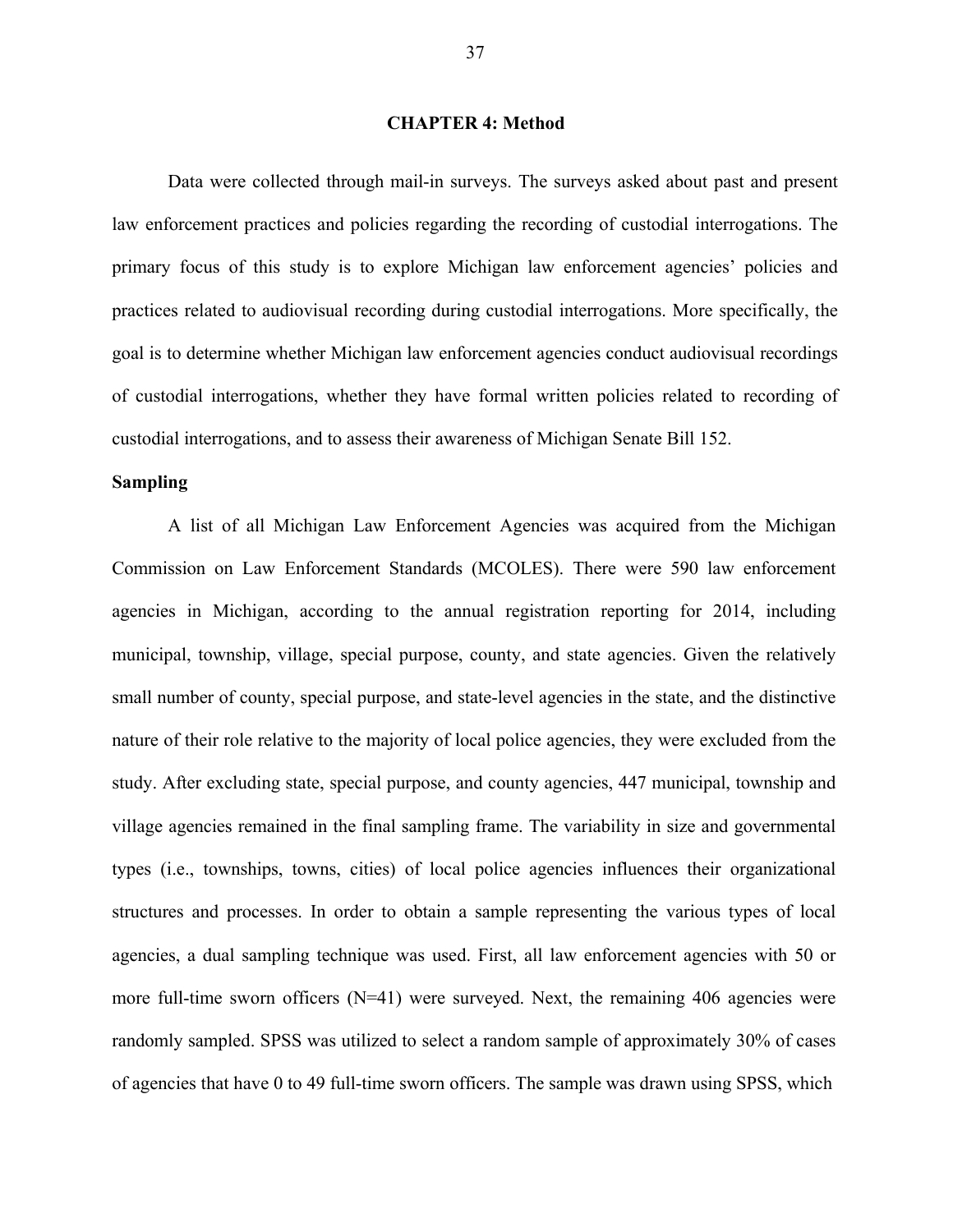conducts a pseudo-random sample. This means that SPSS measures the distribution and takes about 30 percent of the population to ensure the sample is representative. The exact percentage sampled from the 406 remaining agencies was 34.24%. The final total sample size was 180. This methodology was chosen to get the most representative sample of the population (i.e. agencies of all sizes and from all geographic areas in the state).

There are 41 large agencies in Michigan with 50 or more full-time sworn officers and 41 (100%) were surveyed; 27 (65.8%) responded to the survey. Fifty-four medium agencies (i.e., 25 to 49 full-time sworn officers) exist in Michigan; 22 agencies were surveyed, and 13 (24.1%) responded to the survey. In Michigan, there are 100 small agencies that have 10 to 24 full-time sworn officers; 29 of these agencies were surveyed, and 20 (20.0%) responded to the survey. Two-hundred fifty-two very small agencies (i.e., 0 to 9 full-time sworn officers) exist, and of them 88 agencies were surveyed and 46 (18.2%) responded to the survey.

#### **Materials**

Survey packages were mailed to the sampled police agencies' chief executive. The cover letter clearly stated that all survey information was confidential. In the same packet, there was a paid return envelope included to make it as convenient as possible for the respondent. After the initial cover letter and survey, a thank you and reminder letter was sent one week later, as recommended by Dillman, Smyth, & Christian (2014). As suggested by Dillman et al. (2014), a follow-up letter and replacement questionnaire were mailed two weeks after the thank you/reminder letter to all nonrespondents. Then, two weeks later a final reminder letter was mailed. The first mailed contact was on February  $22<sup>nd</sup>$ , 2016 and the last contact was on March  $28<sup>th</sup>$ , 2016. A total of 108 surveys were returned with a response rate of 60%; however, one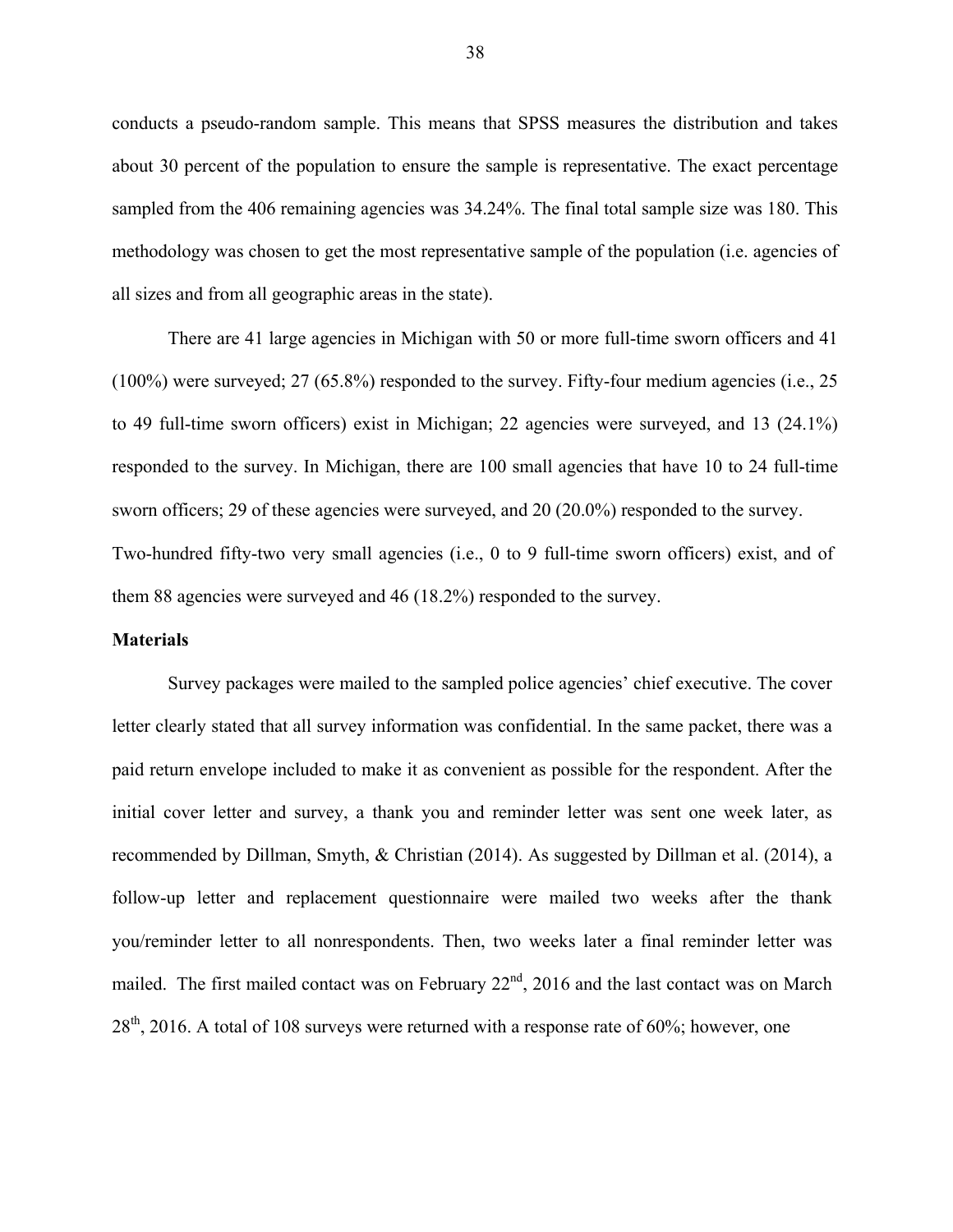survey was discarded due to inconsistencies. The final total was 107 surveys with a response rate of 59.4%.

#### **Measures**

The 22-item survey asked about law enforcement agencies' policies and practices in regard to audiovisual recordings of custodial interrogations. Many survey questions were taken from a survey created by Dr. James Frank and Mark Godsey to study implementation and compliance with Ohio Senate Bill 77 concerning interrogations and lineups. Questions asked about audio and video recordings of custodial interrogation, agencies' policies on audiovisual recordings, Michigan Senate Bill 152, as well as funding and training associated with the senate bill. The survey also asked about camera angles for agencies that have audiovisual recording. The way these variables were measured is described below.

**Demographics.** There were two demographic items used, (1) the number of sworn full time officers, and (2) the total number of officers in the agency (i.e., part-time and full-time sworn officers). These data were obtained through MCOLES.

**Law Enforcement Policy and Practice.** In order to gauge audio and video recording practices and policies in regard to custodial interrogations, respondents were asked eight survey questions. If they indicated their agency does record custodial interrogations, they were asked when their agency began recording. Next, respondents were asked if their agency adopted a written policy regarding the electronic recording of custodial interrogations, and if they indicated "yes," to provide the date it was made effective. Then, the survey asked: "If your agency does have a written policy regarding electronic recording of custodial interrogations, does it include the following elements: (a) interrogations are to be recorded from start to finish in their entirety, (b) video recording is required, and (c) audio recording is required. Then, the survey asked if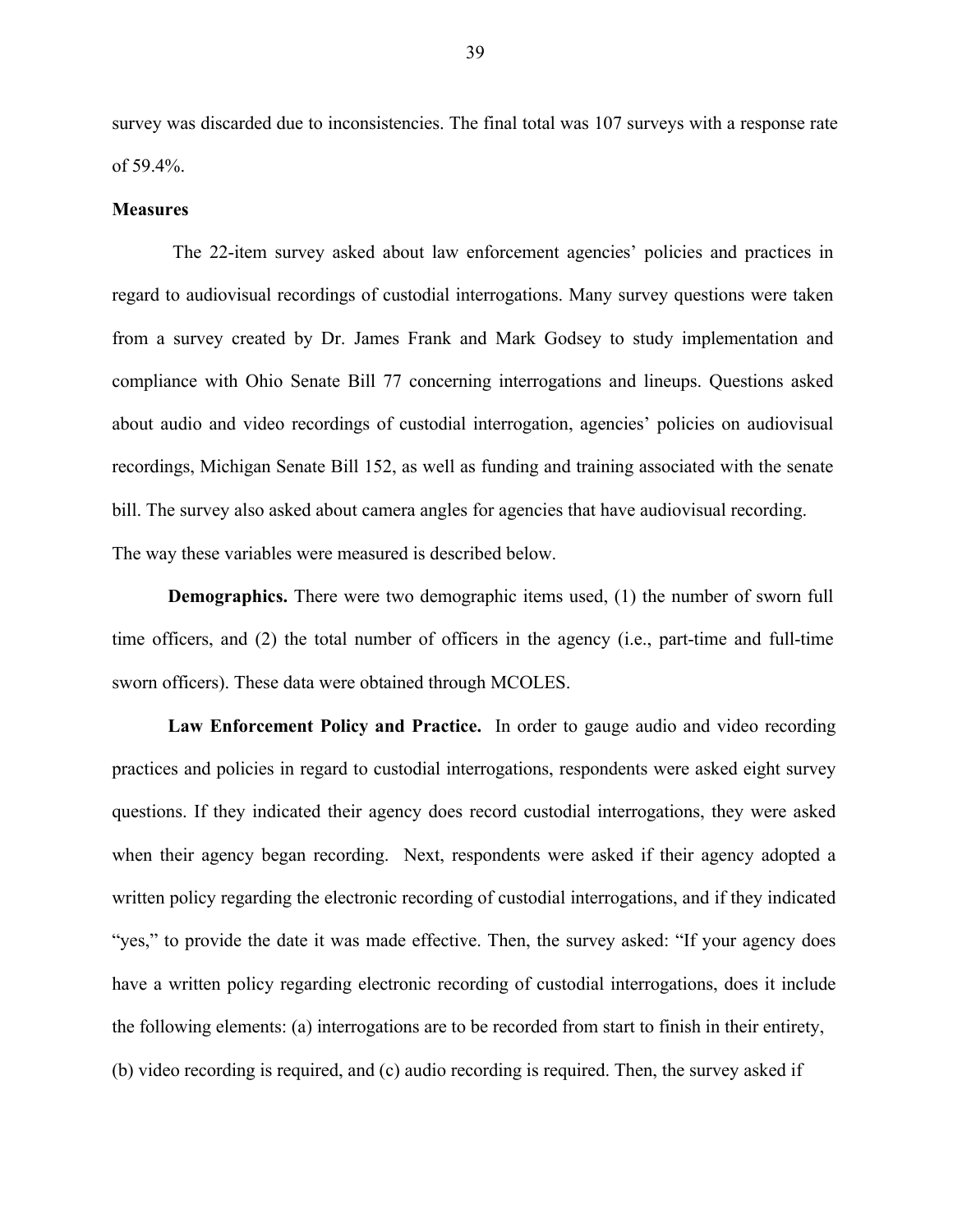agencies recorded interrogations in every crime or only in major felonies (i.e., an offense punishable for a maximum of 20 years to life). If respondents indicated that their agency video recorded custodial interrogations, they were asked if video cameras captured only the interviewing officer, only the suspect, or both. Respondents were also asked, "If your agency does not have a written policy regarding electronic recording of custodial interrogations, does it follow any particular custom or practice in doing so?" The answers provided were "no" or "yes," if "yes" then respondents were encouraged to "please describe any applicable custom or practice." The survey also asked respondents if their agencies' catalogued and labeled all recordings of interrogation.

**Michigan Senate Bill 152.** To better understand the influence of Senate Bill 152, eight questions on the survey were utilized. First, agencies were asked if they were aware Senate Bill 152 was implemented in 2013. If agencies were aware, then they were asked if Senate Bill 152 motivated their agency to start audiovisual recordings of custodial interrogation. Respondents were also asked if their agencies' were supportive, neutral, or opposed to Senate Bill 152. Subsequently, respondents were asked: "Since 2013, has your agency received training on the recording of interrogations?" If the respondent specified "yes," then they were asked who provided/ sponsored it: (a) your own department, (b) state of Michigan, (c) prosecutor's office, or (d) other. Next, it was asked: "Since Senate Bill 152 was passed, has your agency received information about quality standards for the audiovisual recording of statements from MCOLES?" Agencies were also asked, "Since 2013 has your agency received any supplemental funding for the implementation of interrogation video recording?" If the respondent indicated that their agency has received funding they were asked to provide the funding source.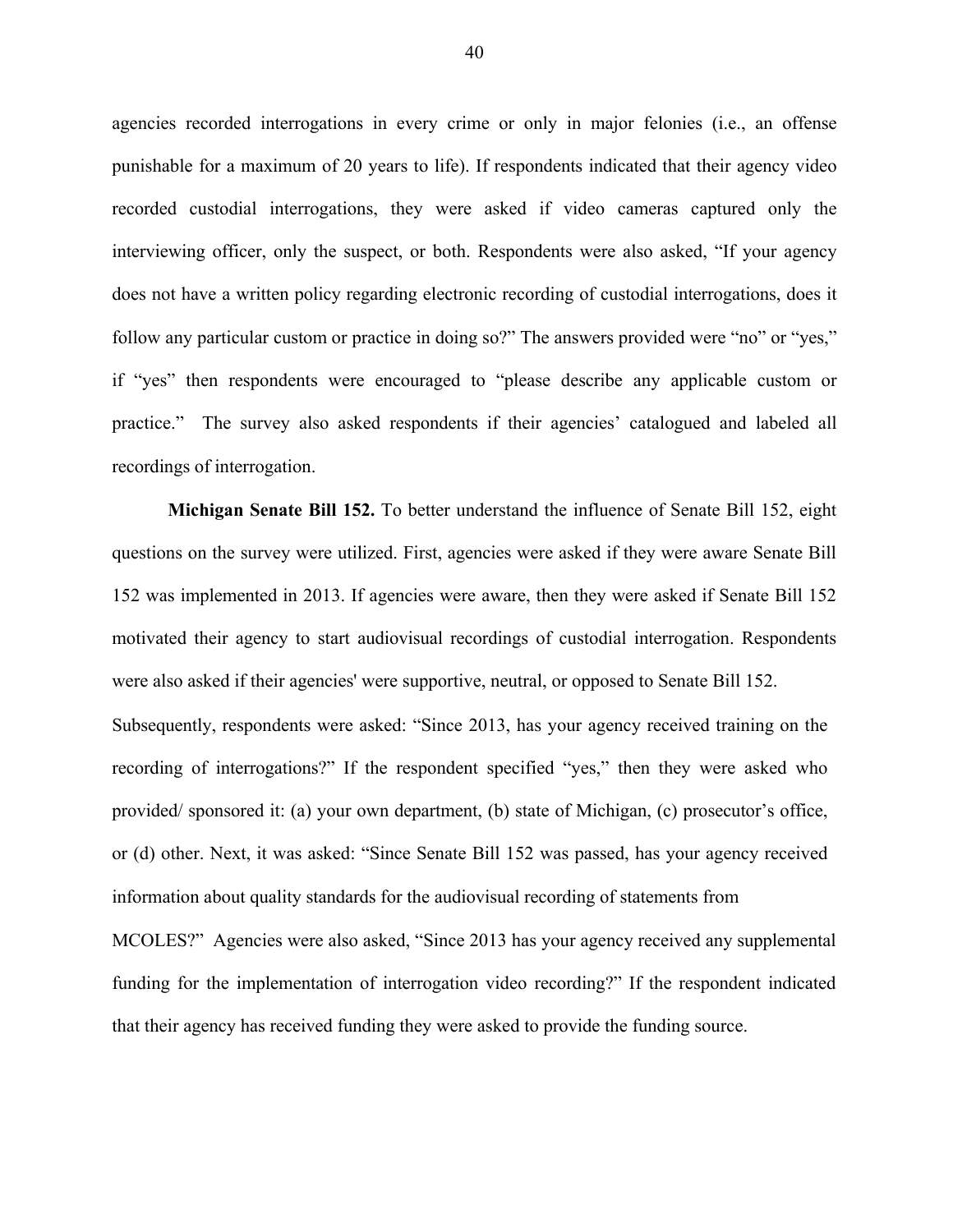# **CHAPTER 5: Results**

#### **Custodial Interrogations**

Of the 107 responding agencies, 99 (92.52%) indicated that they engaged in casework involving custodial interrogation. The 8 agencies that did not engage in such casework and the single agency for which we lacked information on the number of personnel were excluded from analysis. Ninety-eight cases were used in the final analysis. Tables 2 through 7 present agencies' practices and policies regarding the recording of custodial interrogation, whereas Table 1 presents the number of agencies that record custodial interrogation by agency size (i.e., the number of sworn full time officers). Agency size is categorized by the number of full-time officers in a given agency: 0 to 9 officers are classified as very small, 10 to 24 officers are classified small, 25 to 49 officers are classified as medium, and 50 or more officers are labeled large agencies. Of the 98 agencies whose responses are analyzed, 27 (27.6%) are large agencies, 13 (13.3%) are medium agencies, 20 (20.4%) are small agencies, and 38 (38.8%) are very small agencies.

**Table 1.** *Frequency of law enforcement agencies by size*

| Agency Size*                          |    | Frequency |
|---------------------------------------|----|-----------|
|                                       | n  |           |
| Very Small (0-9)                      | 38 | 38.8      |
| Small (10-24)                         | 20 | 20.4      |
| Medium (25-49)                        | 13 | 13.3      |
| Large $(50$ plus)                     | 27 | 27.6      |
| Total                                 | 98 | 100.1     |
| *Number of sworn, full-time officers. |    |           |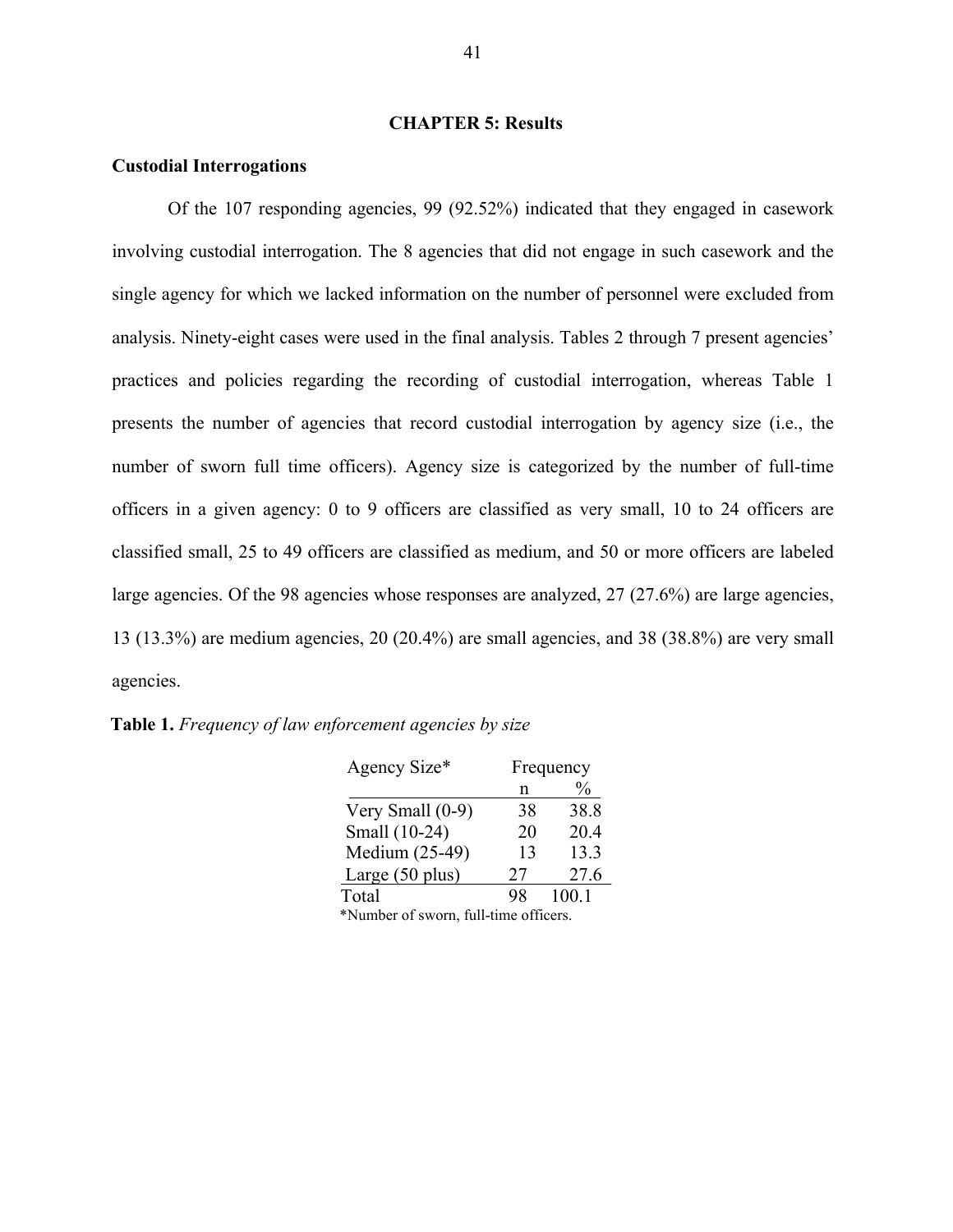| Agency Size*              | No |                                       |    | Yes   | Total |      |  |
|---------------------------|----|---------------------------------------|----|-------|-------|------|--|
|                           | n  | $\%$                                  | n  | $\%$  | n     | $\%$ |  |
| Very Small $(0-9)$        |    | 10.5                                  | 34 | 89.5  | 38    | 100  |  |
| Small (10-24)             |    | 15.0                                  | 17 | 85.0  | 20    | 100  |  |
| Medium (25-49)            |    | 0.0                                   | 13 | 100.0 | 13    | 100  |  |
| Large $(50 \text{ plus})$ |    | 0.0                                   | 27 | 100.0 | 27    | 100  |  |
| Total                     |    |                                       | 91 | 92.8  | 98    | 100  |  |
|                           |    | * Number of gwarn, full time officers |    |       |       |      |  |

**Table 2.** *Does your agency record custodial interrogations?*

Number of sworn, full-time officers.

Table 2 shows that 91 agencies record custodial interrogations. Interestingly, all medium and large agencies record interrogations; this could be the result of greater resources in these agencies. Some smaller agencies, however, may not have enough funding to obtain the equipment for recording interrogations. In survey question 3, respondents in police departments that recorded custodial interrogations were asked separately if their agency engages in (a) "video recording" and if their agency utilizes (b) "audio recording." This yielded an ambiguous interpretation of answers. If agencies indicate that they have both audio and video recording, it could be interpreted as their agency: (1) has audiovisual recording and separate audio recording for certain interrogations or (2) has audiovisual recording only. The purpose of this question was to ask if agencies used "video recording" (i.e., audiovisual recording) and separately used audio recording. From this question, five very small and small agencies identified that they only audio record custodial interrogations. If agencies indicated that they do "audio recording" but not "video recording" of custodial interrogations, then we can accurately present this information with no ambiguity. Agencies that chose video and audio recording in Question 3 are presented, but the possible interpretations above should be taken into account. In fact, 89% of all agencies that record custodial interrogations reported that they video and audio record custodial interrogations. Of the agencies that record interrogations, eighty-one agencies indicated that they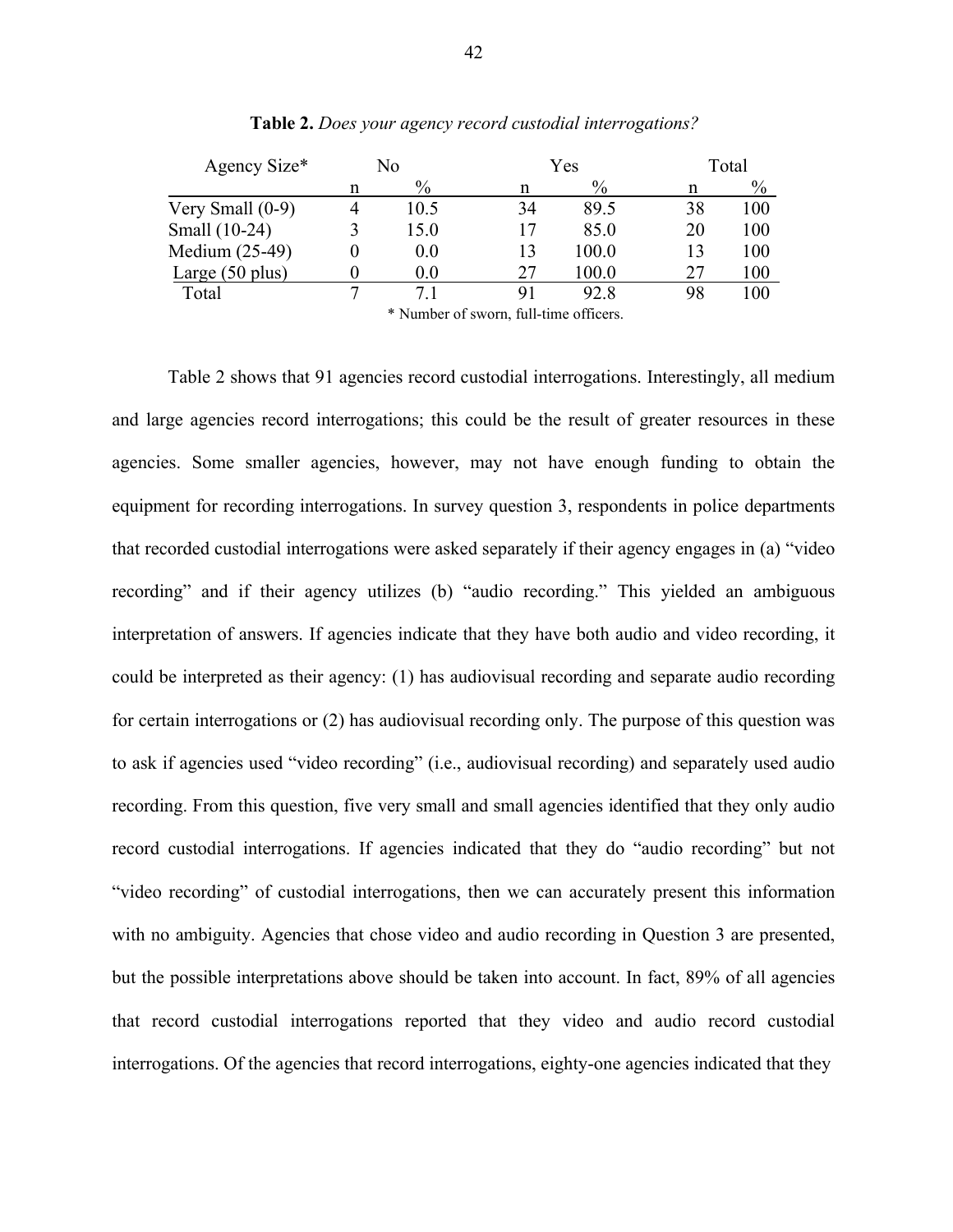use video and audio recording, indicating that the majority video and audio record interrogations, compliant with Michigan law.

| Agency Size*       |    | No            |                                        | Yes  |    | Total         |
|--------------------|----|---------------|----------------------------------------|------|----|---------------|
|                    | n  | $\frac{0}{0}$ | n                                      | $\%$ | n  | $\frac{0}{0}$ |
| Very Small $(0-9)$ | 20 | 58.8          | 14                                     | 41 2 | 34 | 100           |
| Small (10-24)      | 3  | 17.6          | 14                                     | 82.4 | 17 | 100           |
| Medium (25-49)     |    | 30.8          | 9                                      | 69.2 | 13 | 100           |
| Large $(50$ plus)  |    | 25.9          | 20                                     | 74 1 | 27 | 100           |
| Total              | 34 | 37.4          | 57                                     | 62.6 | 91 | 100           |
|                    |    |               | * Number of sworn, full-time officers. |      |    |               |

**Table 3.** *Does your agency have a written policy regarding electronic recording of interrogations?*

Table 3 presents the breakdown of the agencies by size that record custodial interrogations and that either have or do not have a formal written policy on the recording of custodial interrogations. Of the 91 agencies that record custodial interrogations, 57 agencies (62.64%) maintained that they have a policy on the recording of custodial interrogations. Table 3 also reveals that 74.1% of large agencies have a written policy, whereas 41.2% of very small agencies have a policy. This finding may be due to the differences in resources, training, and funding.

Of the 91 responding agencies that record, 34 (37.4%) indicated that they did not have a policy regarding the recording of custodial interrogations. However, 31 of these agencies (not reported in Table 3) claimed they have a particular custom or practice to deal with the recording of custodial interrogations. Of the 31 agencies that responded they had a custom, 8 maintained that they audiovisually recorded every custodial interrogation, 1 maintained that they audio recorded, and 6 agencies maintained that they audiovisually recorded every major felony. One of the six agencies' that record every major felony explained that custodial interrogations for simple misdemeanors are only audio recorded. Another agency noted that they record interrogations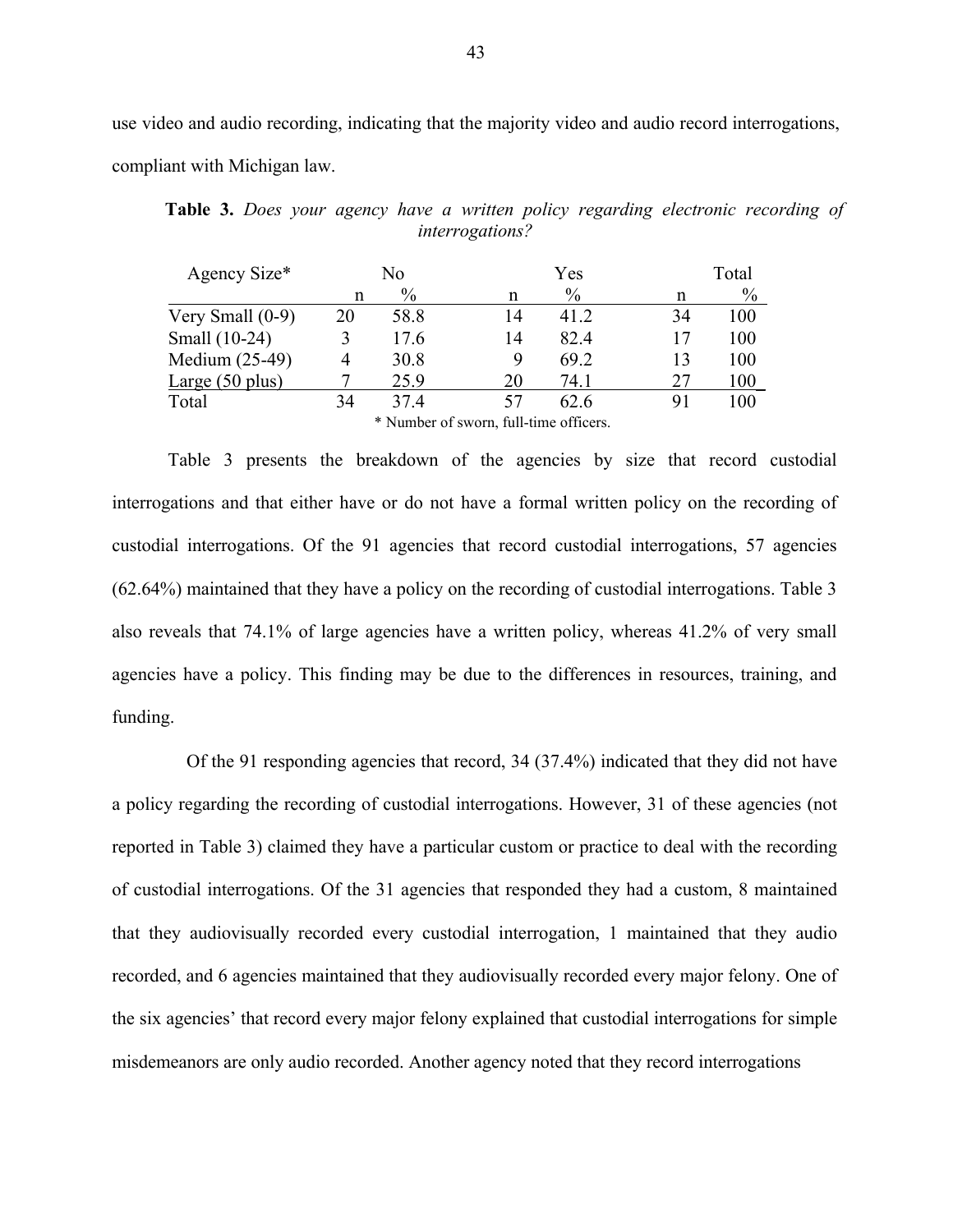from start to finish in their entirety and several others noted that they record "when possible." More information on the type of cases recorded during interrogations can be found in Table 5.

**Table 4.** *Of the agencies that have policies, does it include interrogations being recorded from start to finish in its entirety?*

| Agency Size*       | No |                                                                                                                                                                                                                                                                                                                                           | Yes    |       |          | Missing | Total |               |  |
|--------------------|----|-------------------------------------------------------------------------------------------------------------------------------------------------------------------------------------------------------------------------------------------------------------------------------------------------------------------------------------------|--------|-------|----------|---------|-------|---------------|--|
|                    | n  | $\%$                                                                                                                                                                                                                                                                                                                                      | n      | $\%$  | n        | $\%$    |       | $\frac{0}{0}$ |  |
| Very Small $(0-9)$ |    | 7.1                                                                                                                                                                                                                                                                                                                                       | 12     | 36.8  |          | 7.1     | 14    | 100           |  |
| Small (10-24)      |    | 15.0                                                                                                                                                                                                                                                                                                                                      | 14     | 100.0 |          | 0.0     | 14    | 100           |  |
| Medium (25-49)     | 0  | 30.8                                                                                                                                                                                                                                                                                                                                      |        | 100.0 |          | 0.0     |       | 100           |  |
| Large $(50$ plus)  |    | 10.0                                                                                                                                                                                                                                                                                                                                      | 18     | 90.0  |          | 0.0     | 20    | 100           |  |
| Total              |    | 5.3                                                                                                                                                                                                                                                                                                                                       | 53     | 93.0  |          | 1.8     | 57    | 100           |  |
|                    |    | $\mathbf{u}$ , $\mathbf{v}$ , $\mathbf{v}$ , $\mathbf{v}$ , $\mathbf{v}$ , $\mathbf{v}$ , $\mathbf{v}$ , $\mathbf{v}$ , $\mathbf{v}$ , $\mathbf{v}$ , $\mathbf{v}$ , $\mathbf{v}$ , $\mathbf{v}$ , $\mathbf{v}$ , $\mathbf{v}$ , $\mathbf{v}$ , $\mathbf{v}$ , $\mathbf{v}$ , $\mathbf{v}$ , $\mathbf{v}$ , $\mathbf{v}$ , $\mathbf{v}$ , | $\sim$ | 0.11  | $\alpha$ |         |       |               |  |

\* Number of sworn, full-time officers.

Table 4 asks of the agencies that have a formal written policy regarding the electronic recording of custodial interrogations what their policies entail. A total of 53 of these agencies (93%) have policies that indicate custodial interrogation recordings must be recorded from start to finish in their entirety, and a total of 52 agencies' policies require both audio and video recording (not reported in Table 4). Of the 57 agencies that have a formal policy, approximately 91.2% are in compliance with Senate Bill 152 as they video and audio record custodial interrogations from start to finish in their entirety (not reported in Table 4). In fact, the majority of agencies that audio and video record are medium and large agencies with 25 or more sworn, full-time officers (no table). Respondents were asked separately if "video recording is required" and if "audio recording is required" in agencies' policies regarding electronic recording of custodial interrogations. Respondents' interpretation of these questions varied, just as discussed previously. We cannot be sure if agencies that chose both video and audio meant that their agency: (1) has audiovisual recording and separate audio recording for certain interrogations or (2) has audiovisual recording only that captures sound.

Question 6 on the law enforcement survey (no table) was "Please estimate the percentage of custodial interrogations that are videotaped." Of the 83 agencies that answered, responses

44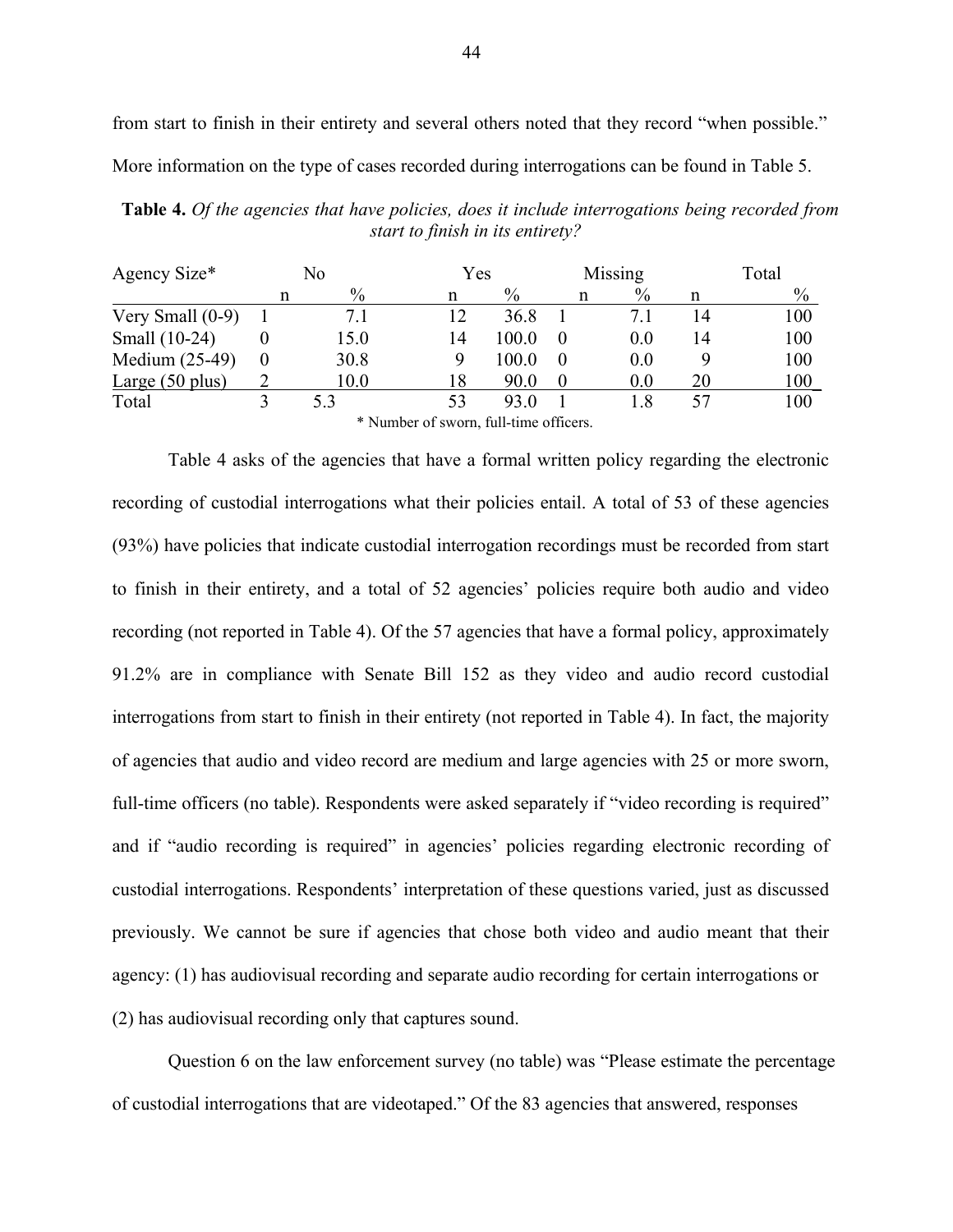ranged from 0% to 100%. It is our estimate that assessing the percentage of custodial interrogations that are videotaped may be better assessed by observation or specific agency catalogue information. Some respondents indicated that the percentage they attributed to question 6 was merely a "guess." This is a limitation of survey data. Intelligent discussion of why this question is unsatisfactory does not give us an accurate reading of the responses; however, it does tell us how these questions should be addressed in the future.

**Table 5.** *Does your agency record interrogations in every crime or only in major felonies?*

| Agency Size*       |    |               |    | Every Crime Major Felonies             |              | Unable       |       |      |  |
|--------------------|----|---------------|----|----------------------------------------|--------------|--------------|-------|------|--|
|                    |    |               |    |                                        |              | to determine | Total |      |  |
|                    | n  | $\frac{0}{0}$ | n  | $\frac{0}{0}$                          | $\mathsf{n}$ | $\%$         | n     | $\%$ |  |
| Very Small $(0-9)$ | 9  | 26.5          | 24 | 70.6                                   |              | 2.9          | 34    | 100  |  |
| Small (10-24)      | 10 | 58.8          |    | 41.2                                   | $\theta$     | 0.0          | 17    | 100  |  |
| Medium (25-49)     | 8  | 61.5          | 5  | 38.5                                   |              | 0.0          | 13    | 100  |  |
| Large(50 plus)     | 9  | 33.3          |    | 63.0                                   |              | 3.7          | 27    | 100  |  |
| Total              | 36 | 39.6          | 53 | 58.2                                   |              | 2.2          | 91    | 100  |  |
|                    |    |               |    | * Number of sworn, full-time officers. |              |              |       |      |  |

In an attempt to better understand when agencies' record custodial interrogations and if they are compliant with Senate Bill 152, respondents were asked if agencies recorded in every crime or only in major felonies (i.e., defined as an offense punishable for a maximum of 20 years to life). In Table 5, the majority of agencies appear to be compliant with Senate Bill 152 as the bill states that custodial interrogations of all major felonies should be audiovisually recorded.

The Bill defines a major felony as "a felony punishable by imprisonment for life, or any terms of years, or for a statutory maximum of 20 years or more" (Senate Bill 152, 2013, p. 2). Agencies' responses varied when it came to this question, as there seems to be diversity in how different agencies deal with choosing custodial interrogations to record. There are 53 agencies in our sample that only record interrogations in major felony cases, as required by law, and 36 agencies that go beyond the minimal legal requirements and record interrogations for every crime.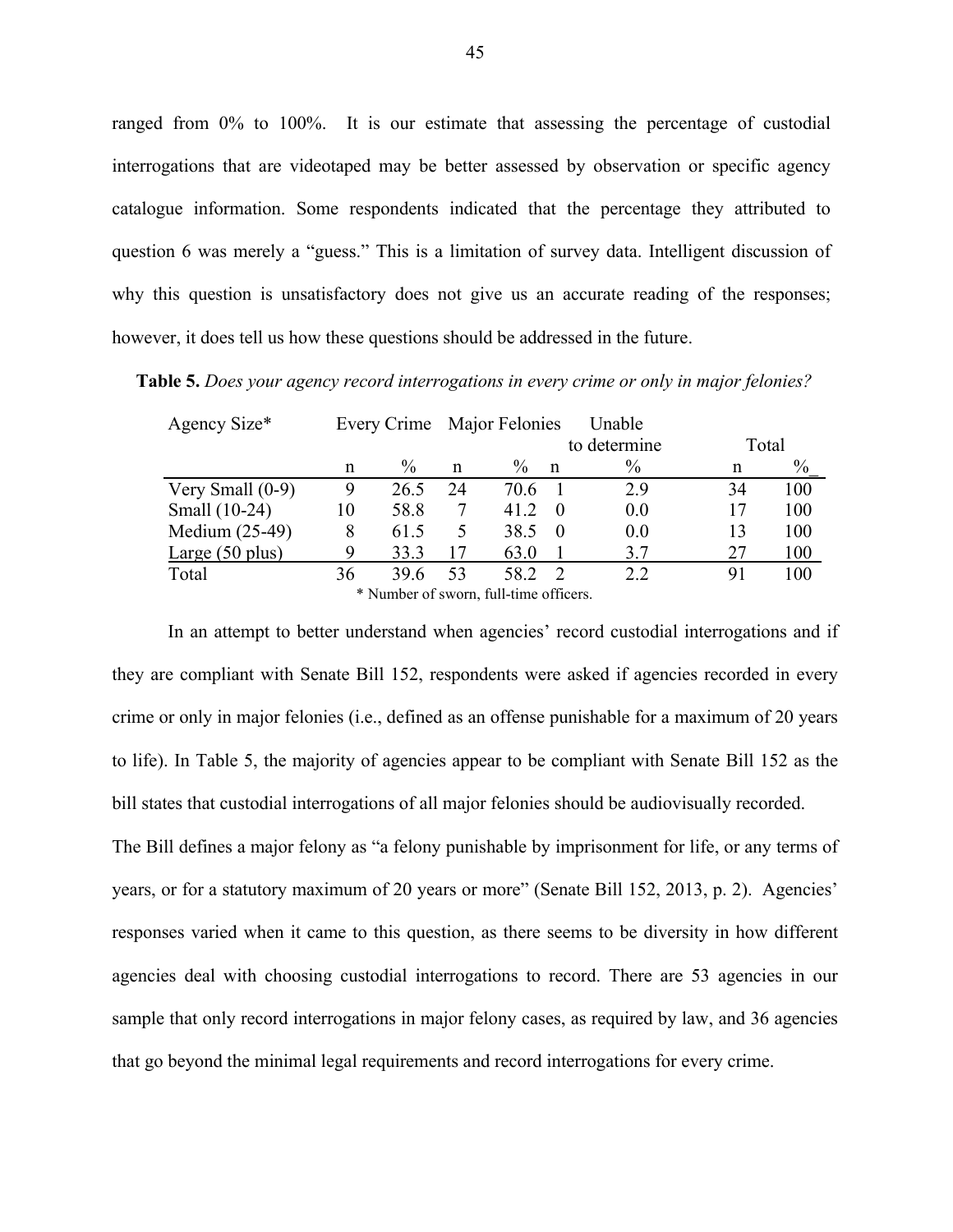| Agency Size*              |          | Suspect Only |    | Both                                   |   | Audio or N/A | Total |               |
|---------------------------|----------|--------------|----|----------------------------------------|---|--------------|-------|---------------|
|                           |          | 0/2          | n  | $\%$                                   | n | $\%$         | n     | $\frac{0}{0}$ |
| Very Small $(0-9)$        | 6        | 17.6         | 25 | 73 5                                   |   | 8.8          | 34    | 100           |
| Small (10-24)             |          | 5.9          | 16 | 941                                    |   | 0.0          | 17    | 100           |
| Medium (25-49)            | $\theta$ | 0.0          | 13 | 100.0                                  |   | 0.0          | 13    | 100           |
| Large $(50 \text{ plus})$ |          | 7.4          | 25 | 92.6                                   |   | 0.0          | 27    | 100           |
| Total                     |          | 99           | 79 | 86.8                                   |   | 3.3          | 91    | 100           |
|                           |          |              |    | * Number of sworn, full-time officers. |   |              |       |               |

**Table 6.** *Of agencies that record, Video cameras capture:*

Table 6 shows the different camera angles captured during audiovisual recordings of custodial interrogations. Audiovisual recordings of interrogations capture the officer and the suspect in 86.8% of agencies responding. Research indicates that video recording both the suspect and officer equally allows for more transparency and a higher likelihood of detecting false confessions (Kassin et al., 2009).

| Agency Size*              |    | No   |    | Yes  |   | Missing | Total |      |
|---------------------------|----|------|----|------|---|---------|-------|------|
|                           | n  | $\%$ | n  | $\%$ | n | $\%$    | n     | $\%$ |
| Very Small $(0-9)$        |    | 14.7 | 29 | 85.  |   | 0.0     | 34    | 100  |
| Small (10-24)             | b  | 35.3 | 10 | 58.8 |   | 5.9     | 17    | 100  |
| Medium (25-49)            | 4  | 30.8 |    | 69.2 |   | 0.0     | 13    | 100  |
| Large $(50 \text{ plus})$ |    |      | 24 | 88.9 |   | 0.0     | 27    | 100  |
| Total                     | 18 | 19.8 | 72 | 79 1 |   |         | 91    | 100  |

**Table 7.** *Does your agency catalogue recordings?*

\* Number of sworn, full-time officers.

Table 7 reports on the number of agencies that label and catalogue all recorded interrogations. The majority of agencies' (79.1%) that do record custodial interrogations also catalogue and label all recordings, which is in compliance with Senate Bill 152. Eight percent of agencies do not catalogue, and are not compliant with the law. We speculate that they are not directly audited for this element of the Act. Therefore, the lack of full compliance may be influenced by low administrative control and a lack of legislatorial oversight.

**General Confessions.** Respondents were asked "Approximately how often do interrogated suspects waive Miranda rights?" (Question 11) and 84 agencies responded;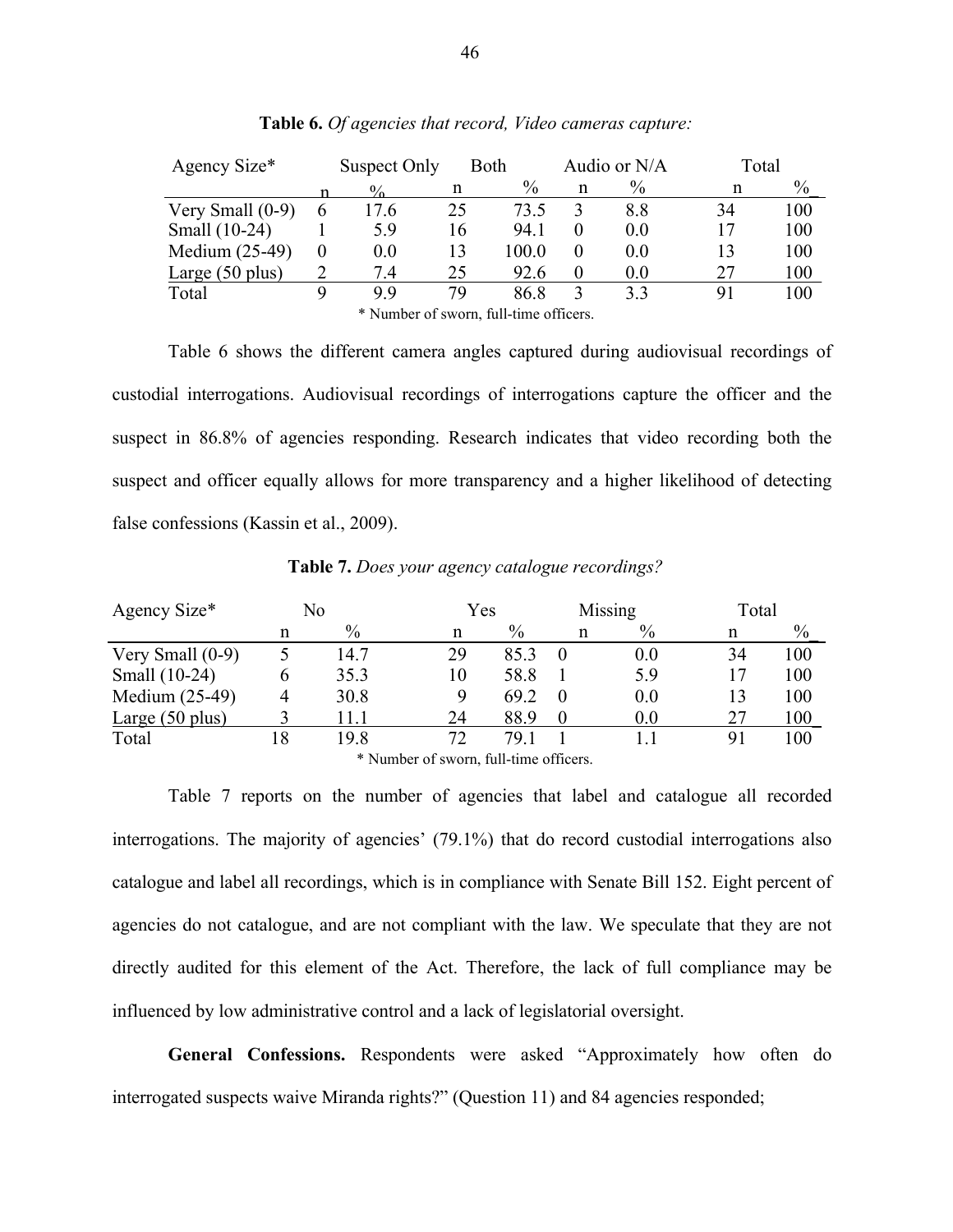however, responses ranged from "1%" to "6 out of 10" to "95%" to "most of the time." The vagueness of responses did not allow us to draw a meaningful conclusion other than that waiver seems commonplace. The following question, "Approximately how often is your agency successful in obtaining a confession" (Question 12) received similar vague answers with 83 agencies responding. No conclusions can be drawn from these questions due to the unclear wording and wide range of respondents' interpretation. These data were not entered into any result tables. In the future, these types of questions should be asked differently. The last survey question in this section asked: "How frequently do cases remain open after a confession is obtained?" The answers respondents could choose from were "never," "sometimes," "often," or "frequently." Interestingly, 22 agencies reported that cases never remain open after a confession is obtained and 59 agencies maintain that cases sometimes remain opened after a confession. Referring to the research literature on false confessions in Chapter 2, confessions can be faulty and to close an entire case based on a confession alone could lead to a wrongful conviction.

#### **Senate Bill 152**

| Agency Size*              | No |               |    |               |               | Yes | Missing       |  | Total |
|---------------------------|----|---------------|----|---------------|---------------|-----|---------------|--|-------|
|                           |    | $\frac{0}{0}$ |    | $\frac{0}{0}$ | $\frac{0}{0}$ |     | $\frac{0}{0}$ |  |       |
| Very Small $(0-9)$        |    | 5.3           | 34 | 89.5          | 5.3           | 38  | 100           |  |       |
| Small (10-24)             |    | 5.0           | 19 | 95.0          | 0.0           | 20  | 100           |  |       |
| Medium (25-49)            |    | 77            | 12 | 92.3          | $0.0\,$       | 13  | 100           |  |       |
| Large $(50 \text{ plus})$ |    | 3.7           | 26 | 96.3          | 0.0           | 27  | 100           |  |       |
| Total                     |    |               | 91 | 92.9          | 2.0           | 98  | 100           |  |       |

**Table 8.** *Agency awareness of Senate Bill 152*

\* Number of sworn, full-time officers.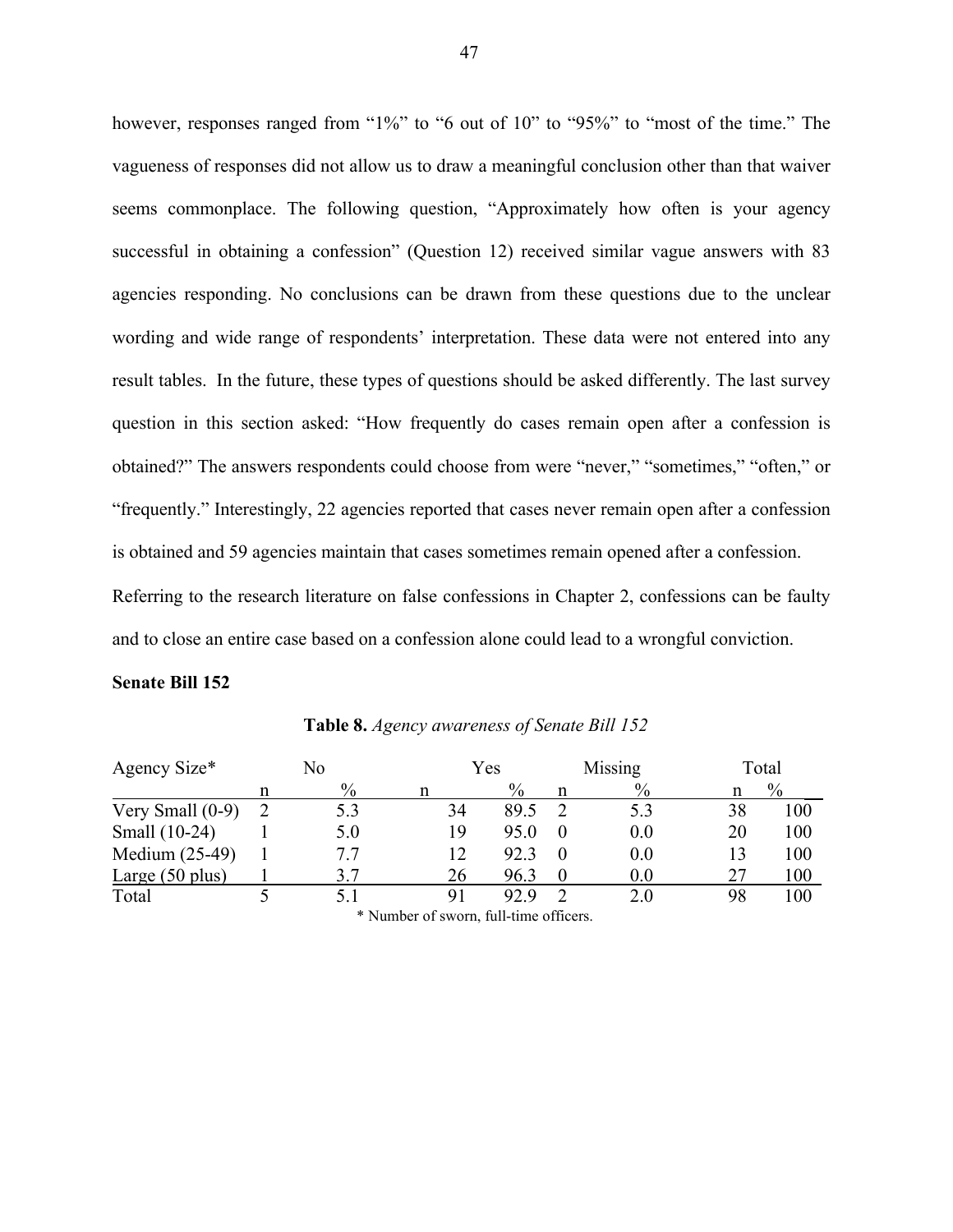| Agency Size*              |    | Supportive |                                                     | Neutral |                   | Opposed |   | Missing | Total |      |
|---------------------------|----|------------|-----------------------------------------------------|---------|-------------------|---------|---|---------|-------|------|
|                           | n  | $\%$       | n                                                   | $\%$    | n                 | $\%$    | n | $\%$    | n     | $\%$ |
| Very Small $(0-9)$        |    | 324        | 22                                                  | 64.7    |                   | 29      |   | 0.0     | 34    | 100  |
| Small (10-24)             |    | 42.1       |                                                     | 579     |                   | 0.0     |   | 0.0     | 19    | 100  |
| Medium (25-49)            |    | 75.0       |                                                     | 16.7    |                   | 0.0     |   | 8.3     | 12    | 100  |
| Large $(50 \text{ plus})$ | 14 | 53.8       |                                                     | 42.3    |                   | 0.0     |   | 3.8     | 26    | 100  |
| Total                     | 42 | 46.2       | 46                                                  | 50.5    |                   |         |   | 2.2     | 91    | 100  |
|                           |    |            | $\mathbf{A}$ $\mathbf{A}$ $\mathbf{F}$ $\mathbf{I}$ | $\sim$  | $\sim$ 11 $\cdot$ | $\sim$  |   |         |       |      |

**Table 9.** *Of the agencies that were aware of Senate Bill 152, were agencies supportive, neutral or opposed?*

\* Number of sworn, full-time officers.

**Table 10.** *Did Senate Bill 152 motivate your agency to start audiovisual recordings of custodial interrogations?*

| Agency Size*       |    | No                                                                                                                   |                      | Yes            | Missing |      | Total |      |
|--------------------|----|----------------------------------------------------------------------------------------------------------------------|----------------------|----------------|---------|------|-------|------|
|                    | n  | $\%$                                                                                                                 | n                    | $\%$           | n       | $\%$ | n     | $\%$ |
| Very Small $(0-9)$ |    | 61.8                                                                                                                 | 13                   | 38.2           |         | 0.0  | 34    | 100  |
| Small (10-24)      |    | 63.2                                                                                                                 |                      | 31.6           |         | 5.3  | 19    | 100  |
| Medium (25-49)     | 10 | 83.3                                                                                                                 |                      | 8.3            |         | 8.3  | 12    | 100  |
| Large(50 plus)     | 21 | 80.8                                                                                                                 |                      | 15.4           |         | 3.8  | 26    | 100  |
| Total              | 64 | 70.3                                                                                                                 | 24                   | 26.4           |         | 33   | 91    | 100  |
|                    |    | $\mathbf{a}$ $\mathbf{v}$ $\mathbf{v}$ $\mathbf{v}$ $\mathbf{v}$ $\mathbf{v}$ $\mathbf{v}$ $\mathbf{v}$ $\mathbf{v}$ | $\sim$ $\sim$ $\sim$ | 0.11<br>$\sim$ |         |      |       |      |

\* Number of sworn, full-time officers.

Tables 8 through 10 present law enforcement agencies' knowledge regarding Senate Bill 152. Table 8 shows the majority of agencies (92.9%) were aware of Senate Bill 152. Table 9 presents the stance agencies took on Senate Bill 152, "supportive," "neutral," or "opposed." Interestingly, 50.5% of agencies took a neutral stance on the Senate Bill, while 46.2% took a supportive stance, and one very small agency opposed the bill. These findings are inconsistent with preceding research studies. Prior literature suggests that law enforcement agencies may oppose new laws similar to Senate Bill 152 due to police culture (Murray et al., 2014). Next, Table 10 shows the number of agencies that were motivated by Senate Bill 152 to start audiovisual recordings of custodial interrogations. In fact, 26.4% maintained that their agency was motivated by Senate Bill 152 to start audiovisual recording of custodial interrogations. Prior to 2013, it should be noted that 17 agencies already had a policy in place in regard to the electronic recording of custodial interrogations.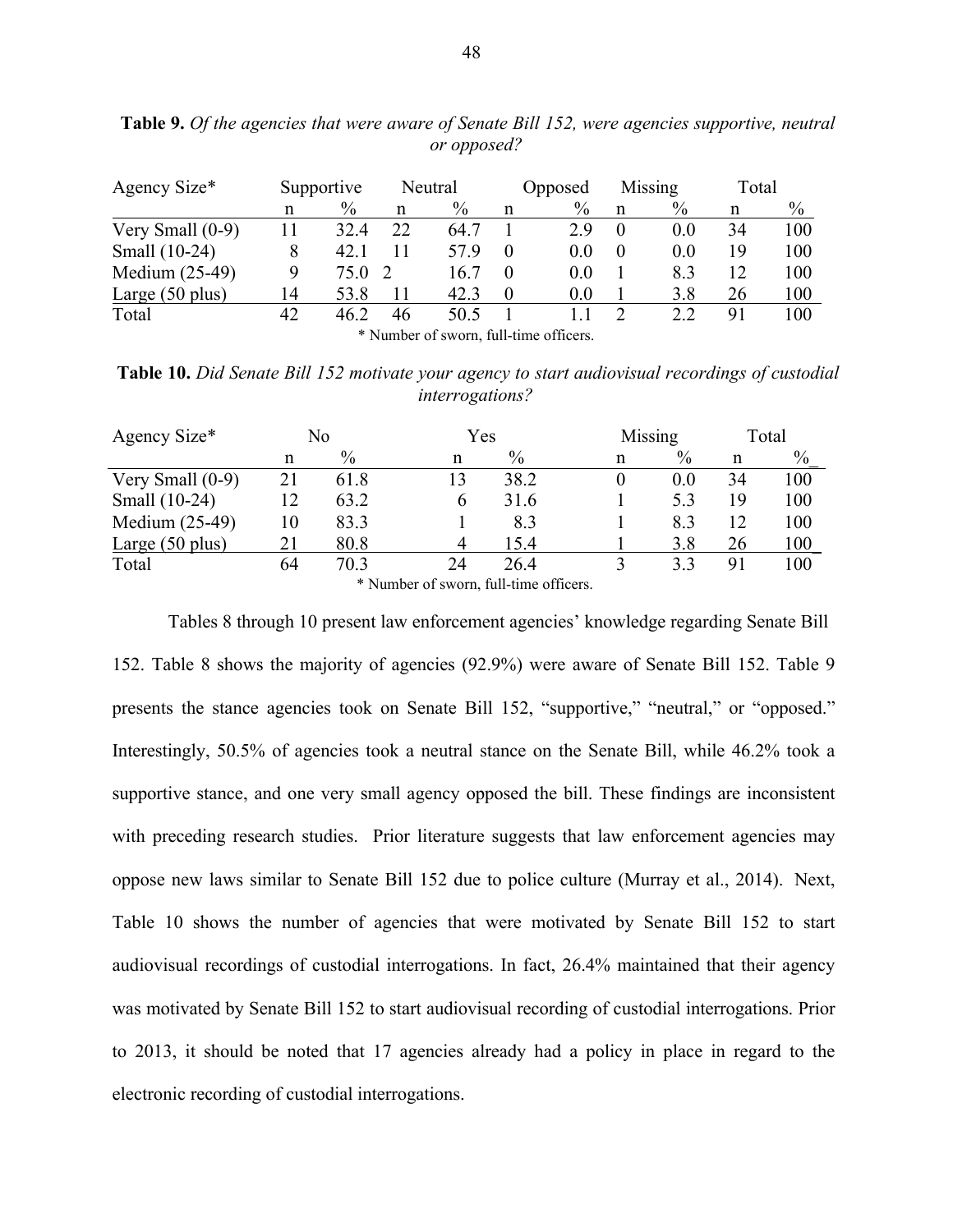| Agency Size*              | No | Yes  |    | Unknown |          |                                        | Missing  | Total |    |      |
|---------------------------|----|------|----|---------|----------|----------------------------------------|----------|-------|----|------|
|                           | n  | $\%$ | n  | $\%$    | n        | $\%$                                   | n        | $\%$  | n  | $\%$ |
| Very Small $(0-9)$        | 14 | 36.8 | 18 | 474     |          | 26                                     |          | 13.2  | 38 | 100  |
| Small (10-24)             |    | 10.0 | 16 | 80.0    | $\Omega$ | 0.0                                    |          | 10.0  | 20 | 100  |
| Medium (25-49)            | 4  | 30.8 | 9  | 69.2    | $\theta$ | 0.0                                    | $\theta$ | 0.0   | 13 | 100  |
| Large $(50 \text{ plus})$ |    | 29.6 | 17 | 63.0    |          | 37                                     |          | 3.7   | 27 | 100  |
| Total                     | 28 | 28.6 | 60 | 61 2    |          | 20                                     | 8        | 82    | 98 | 100  |
|                           |    |      |    |         |          | * Number of sworn, full-time officers. |          |       |    |      |

**Table 11.** *Has your agency received information about quality standards for the audiovisual recording of statements from MCOLES?*

Since the implementation of Senate Bill 152 in 2013, a majority of agencies indicated that they have received information about quality standards for audiovisual recordings of custodial interrogations by the Michigan Commission on Law Enforcement Standards (MCOLES ). In fact, of 98 responding agencies, 61.2% indicated that they received the inform ation from MCOLES. Table 11 shows 63% of all large agencies received the information. This information is important because Senate Bill 152 maintains that all audiovisual recording practices are required to comply with MCOLES. Senate Bill 152 also maintained that "The legislature shall annually appropriate funds to the commission on law enforcement standards in the amount determined by the commission's assessment… for distribution to law enforcement agencies throughout the state to allow the agencies to purchase audiovisual recording equipment" (Senate Bill 152, 2013, p. 5). This was not consistent with our findings. In fact, very few agencies reported receiving any supplemental funding for audiovisual recording equipment.

| Agency Size*       | No |               |    | Yes  |  |           | Missing<br>Total |      |
|--------------------|----|---------------|----|------|--|-----------|------------------|------|
|                    | n  | $\frac{0}{0}$ | n  | $\%$ |  | $\%$<br>n | n                | $\%$ |
| Very Small $(0-9)$ | 31 | 81.6          |    | 18.4 |  | 0.0       | 38               | 100  |
| Small (10-24)      | 13 | 65.0          |    | 35.0 |  | 0.0       | 20               | 100  |
| Medium (25-49)     |    | 38.5          |    | 53.8 |  | 7.7       | 13               | 100  |
| Large(50 plus)     |    | 22.2          | 21 |      |  | 0.0       | 27               | 100  |
| Total              | 55 | 56.1          | 42 | 42.8 |  | $1.0\,$   | 98               | 100  |

**Table 12.** *Since 2013, has your agency received training on the recording of interrogations?*

\* Number of sworn, full-time officers.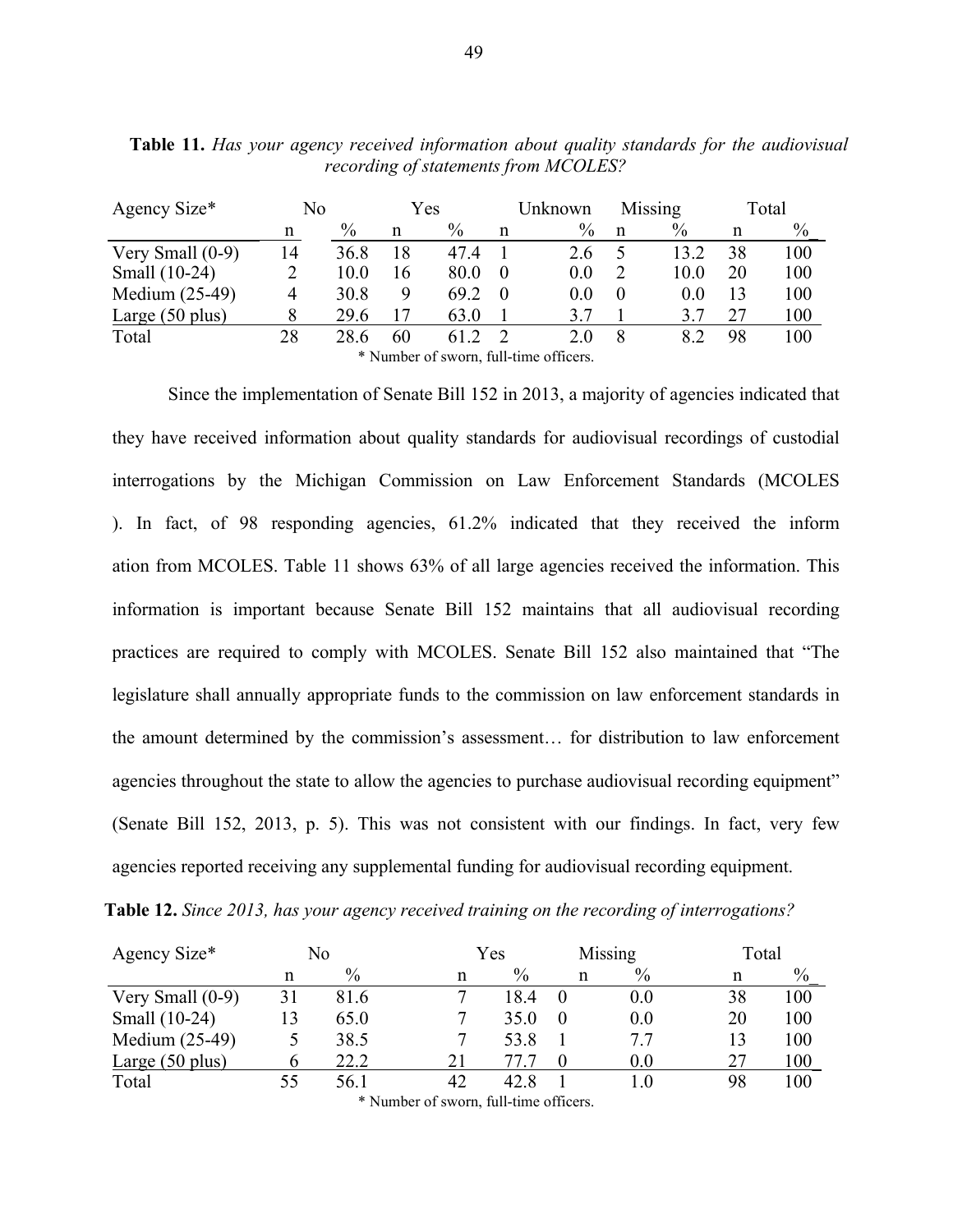Table 12 presents data on law enforcement agencies' training. Interestingly, 42.8% of law enforcement agencies indicated that they received training on the recording of interrogations, whereas 56.1% indicated that they did not receive training. Respondents were also asked "If your agency has received training, who provided/ sponsored it: (a) your own department, (b) state of Michigan, (c) prosecutor's office, or (d) other." Agencies were able to choose more than one training provider or sponsor. Thirty-seven agencies indicated that their own department provided/sponsored the training, 8 agencies indicated the state of Michigan, 18 specified the prosecutor's office, and 5 agencies stated "other." The 5 agencies that responded "other" noted that trainings were provided or sponsored by: (1) a retired prosecutor, (2) an audiovisual company, (3) Law Enforcement Officers Regional Training Consort (LEORTC), (4) security outlets, and (5) the Sheriff's office. Several of these agencies' indicated that they have had multiple training outlets. There were some inconsistencies with the two training questions. Some agencies may have assumed that the question about "who provided/sponsored" the training was actually asking about general training practices.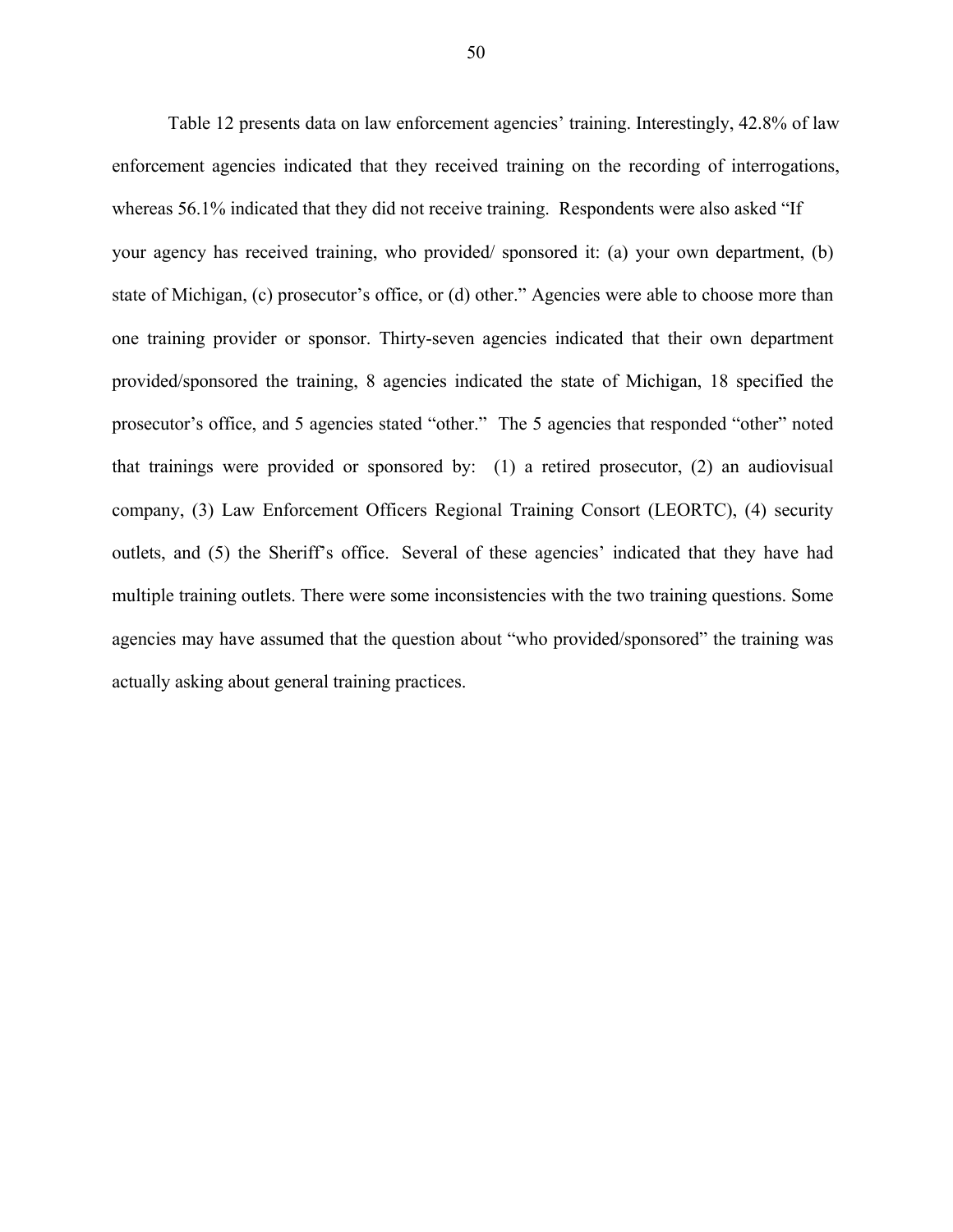## **CHAPTER 6: Conclusion**

Interrogation practices throughout the United States have notably changed within the last century. Interrogation practices went from the third degree to the use of lie detectors to the Reid method. Currently, the Reid method is commonly used for interrogations, which presents a problem because it uses psychologically coercive techniques to obtain confessions. Lie detectors are still used in some interrogations, even though research has deemed them as inaccurate and they are not admissible in court. These psychologically coercive techniques put suspects at risk of giving a false confession, which is one of the contributing factors in wrongful convictions. One remedy to reduce false confessions is to electronically record interrogations from start to finish. Recording interrogations will "lift the veil of secrecy from the interrogation process in favor of the principle of transparency" (Kassin et al., 2009, p. 23). Transparency should make it easier for a criminal justice actor to go over the recording to identify problematic aspects of interrogations, most importantly coercion. Several states across the U.S. passed legislation on the recording of custodial interrogations, and many agencies have developed policies requiring the recording of interrogations. These policies and practices vary by state and by agency, which makes it difficult to determine the extent of audiovisual recording and its compliance with state laws. The current study set out to assess whether Michigan law enforcement agencies' practices are consistent with state law. This study provides important insight on the policies and practices related to audiovisual recordings of interrogations among law enforcement agencies across Michigan. Information obtained from this study will expand the understanding of police practices and policy implementation, which in turn will improve understanding of how law enforcement agencies make policy decisions.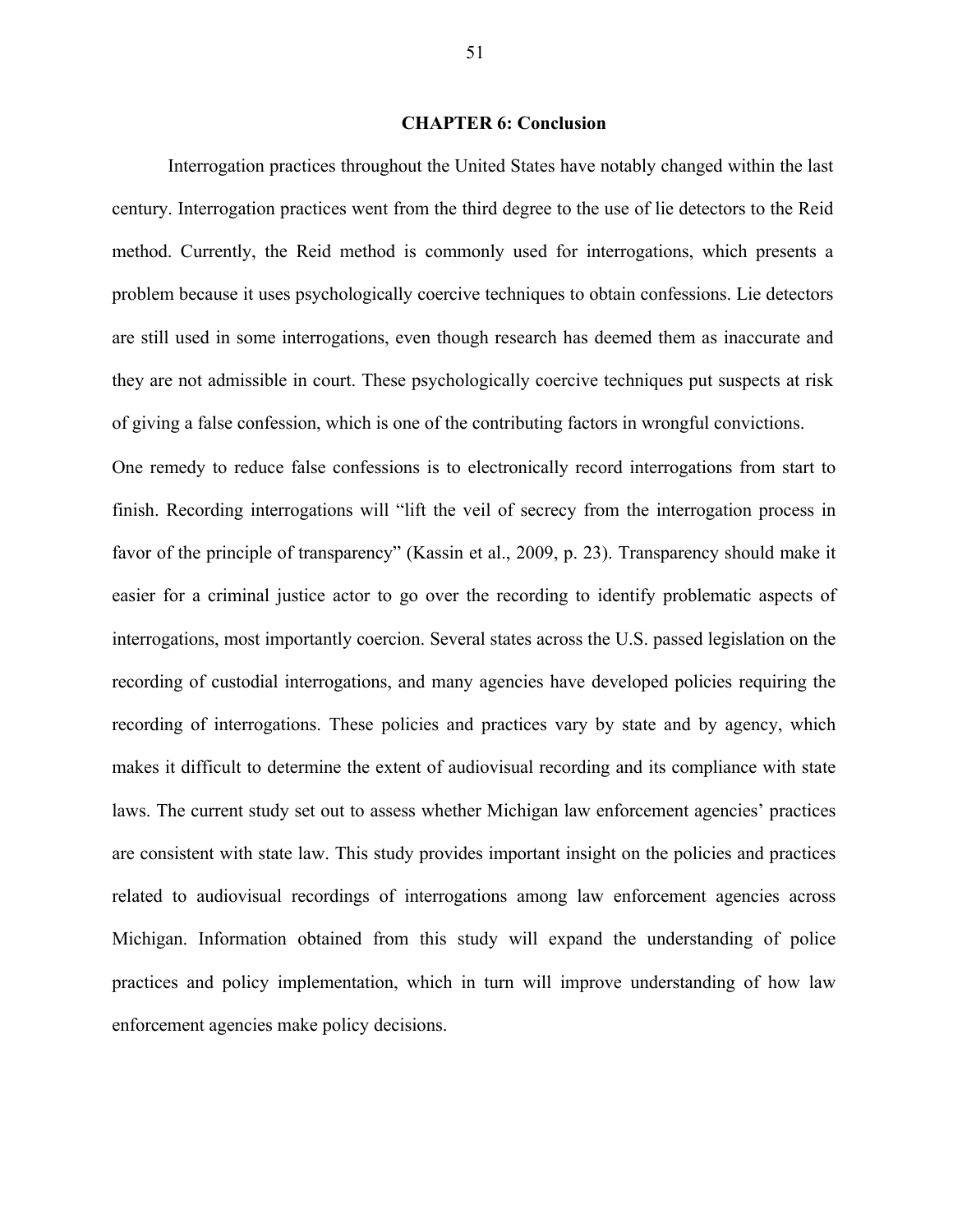One major conclusion from this study was that the vast majority of agencies are compliant with Michigan Senate Bill 152. These agencies conducted audiovisual recordings of custodial interrogations. The majority of agencies went beyond the requirements of Michigan law in recording every crime and not only major felonies. The vast majority of agencies catalogue and label all recordings of custodial interrogations, which is in compliance with Senate Bill 152. Cataloguing and time stamping every custodial interrogation recording is important if it needs to be referenced in court or reviewed by a supervisor or another criminal justice system actor.

Agency policy is important to ensure that they are being consistent with the law (i.e., audiovisual record custodial interrogations). Agency policy also may be useful in guiding law enforcement officers in everyday practices. About half of the agencies (62.6%) in the sample that record interrogations have a written policy regarding the electronic recording of custodial interrogations and a vast majority of them include interrogations being recorded from start to finish in their entirety. Specifically, a considerable number of large agencies have a policy, which may be due to increased resources and funding. Formal written policies are important and would be beneficial for more Michigan law enforcement agencies to adopt.

The majority of law enforcement agencies sampled were aware of Michigan Senate Bill 152 and about a quarter of agencies were motivated by the Senate Bill to start audiovisual recordings of custodial interrogations. The Senate Bill had a positive impact on agencies, since 26.4% began audiovisual recording of custodial interrogations because of it. Law enforcement agencies were expected to have an oppositional stance on Senate Bill 152; however, findings indicate that the majority of agencies had a supportive or neutral stance on the Senate Bill. This was a surprising finding, since police culture typically involves views that policies are equivalent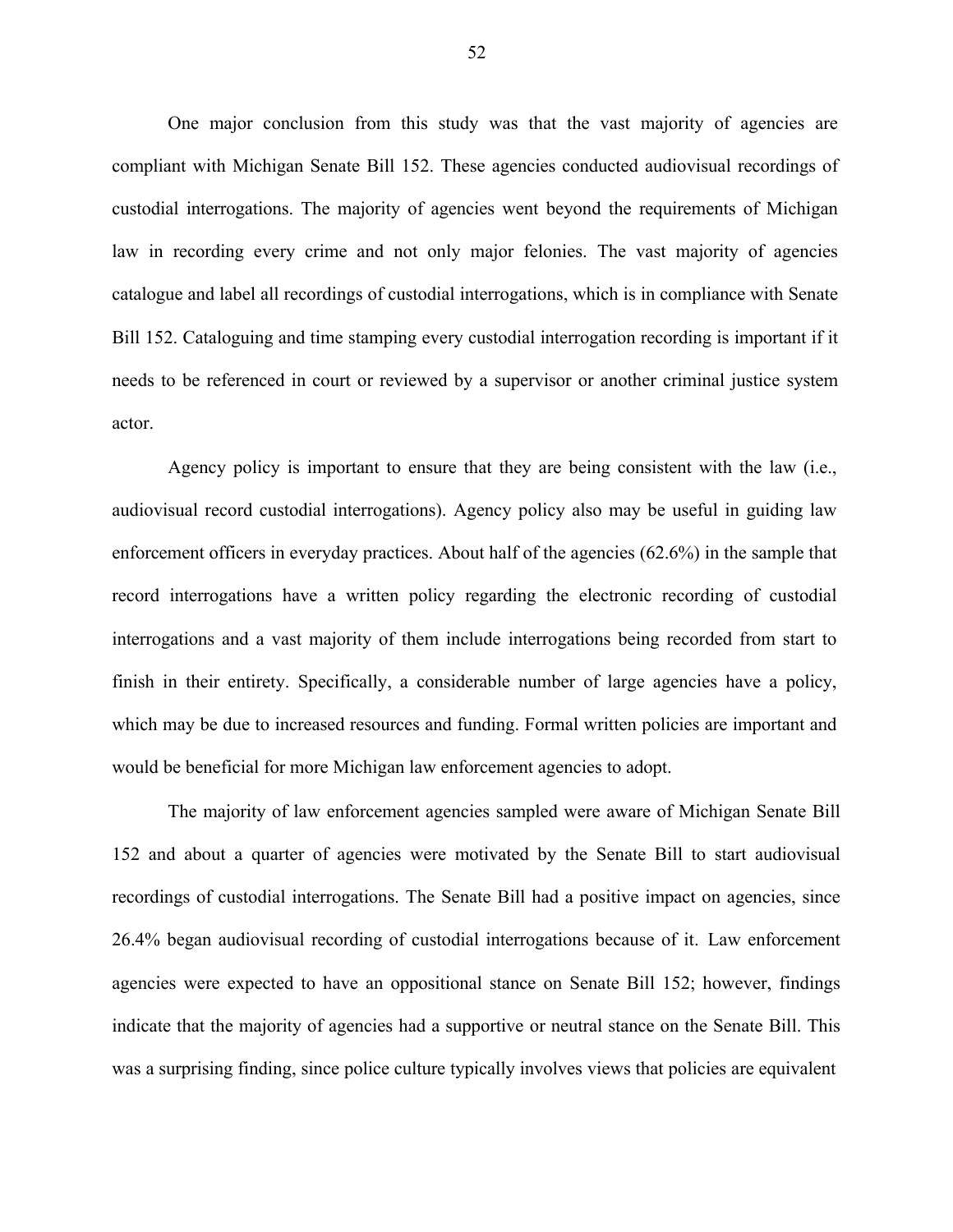to "red tape" (Murray et al., 2014). A Detroit police chief, as reported by Garrett, explained that electronic recording of interrogation is "a protection for the citizen that's being interrogated. But from a chief's point of view, I think the greatest benefit is to police because what it does is provide documentation that they didn't coerce" (as cited in Garrett, 2011, p. 248).

**Future Research.** Expanding the current research into a nationwide study to obtain information on current policies and practices in regard to audiovisual recording of interrogations would be beneficial. In 1992, a nationwide study on videotaping interrogations and confessions was conducted by the Police Executive Research Forum (PERF). A similar study in 2016 would be beneficial to better understand the practices and policies of agencies across the country to examine if they are compliant with their state's laws. Also, there has been much technological advancement throughout the years and it would be interesting to investigate how it affects policy change. Audiovisual recordings of custodial interrogations are fairly new practices of law enforcement agencies, and these practices have been expanding ever since the innocence movement strengthened. Furthermore, the current study could be examined in greater depth from a qualitative standpoint to get details of why agencies follow certain electronic recording practices and not others.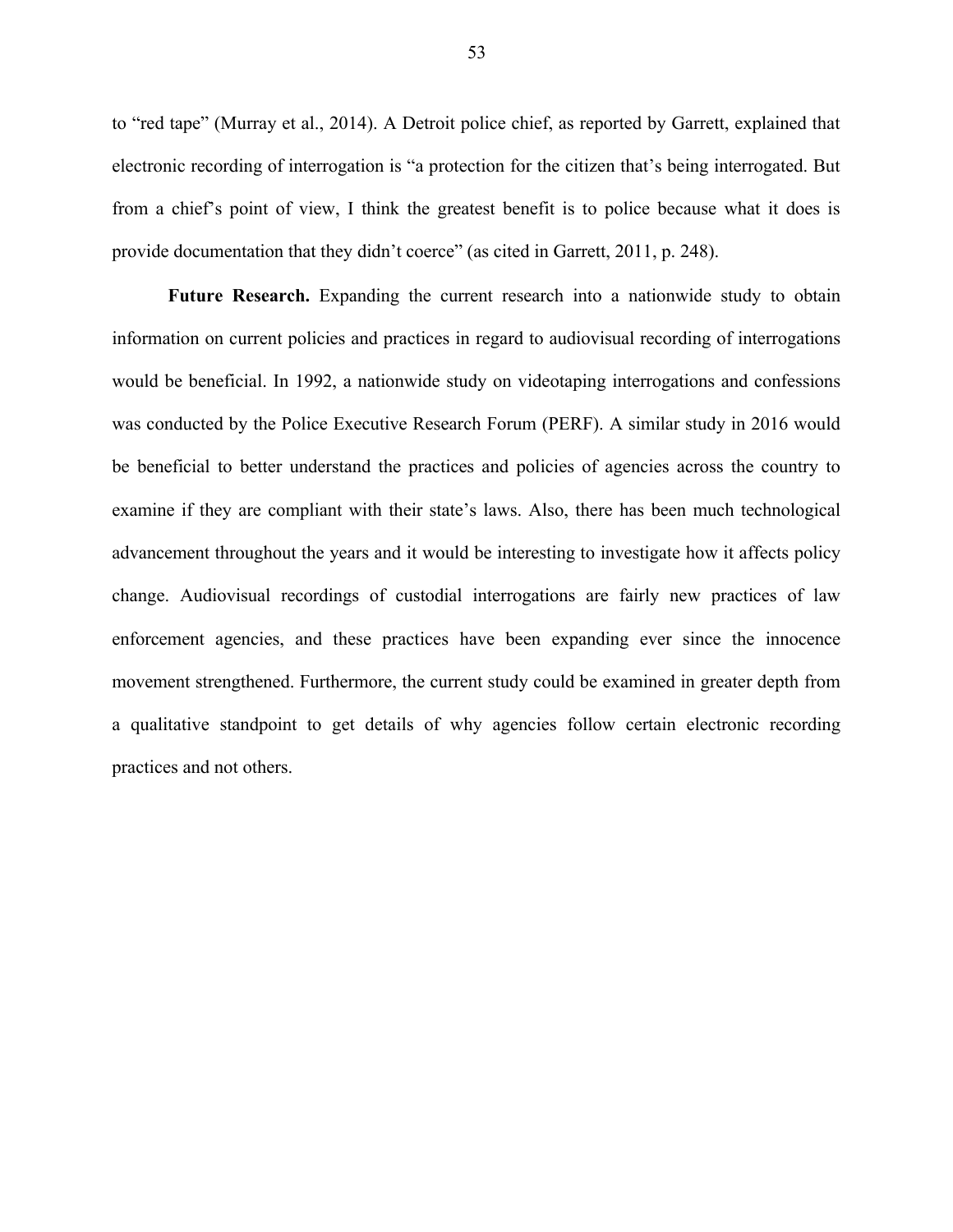# **APPENDIX Interrogation Law Enforcement Survey**

**Please return the survey in the envelope provided. For yes/no questions please circle your answer. First, we would like to ask you to respond to questions concerning custodial interrogations.**

- 1. In a typical year does your agency engage in case work that involves **custodial interrogations**? **No** (please respond to question #2 **Yes** (please continue to question 3) and return the questionnaire) 2. If your agency refers case work involving custodial interrogations to another agency rather than handling it internally, to which agency do you refer cases? Agency name: 3. Does your agency record custodial interrogations? **No** (if no, skip to 11) **Yes:** When did your agency begin recording? a. Video recording: **No Yes b.** Audio recording: **No Yes** 4. Has your agency adopted a written policy regarding the electronic recording of custodial interrogations? **No** (if no, skip to 6) **Yes:** please provide the approximate date it was made effective: 5. If your agency **does have** a written policy regarding electronic recording of custodial interrogations, does it include the following elements? a. Interrogations are to be recorded from start to finish in their entirety: **No Yes** b. Video recording is required: **No Yes** c. Audio recording is required: **No Yes** 6. Please estimate the percentage of custodial interrogations that are videotaped. %
- 7. Does your agency record interrogations in every crime or only in major felonies (i.e. an offense punishable for a maximum of 20 years to life)?

**Every Crime Major felonies**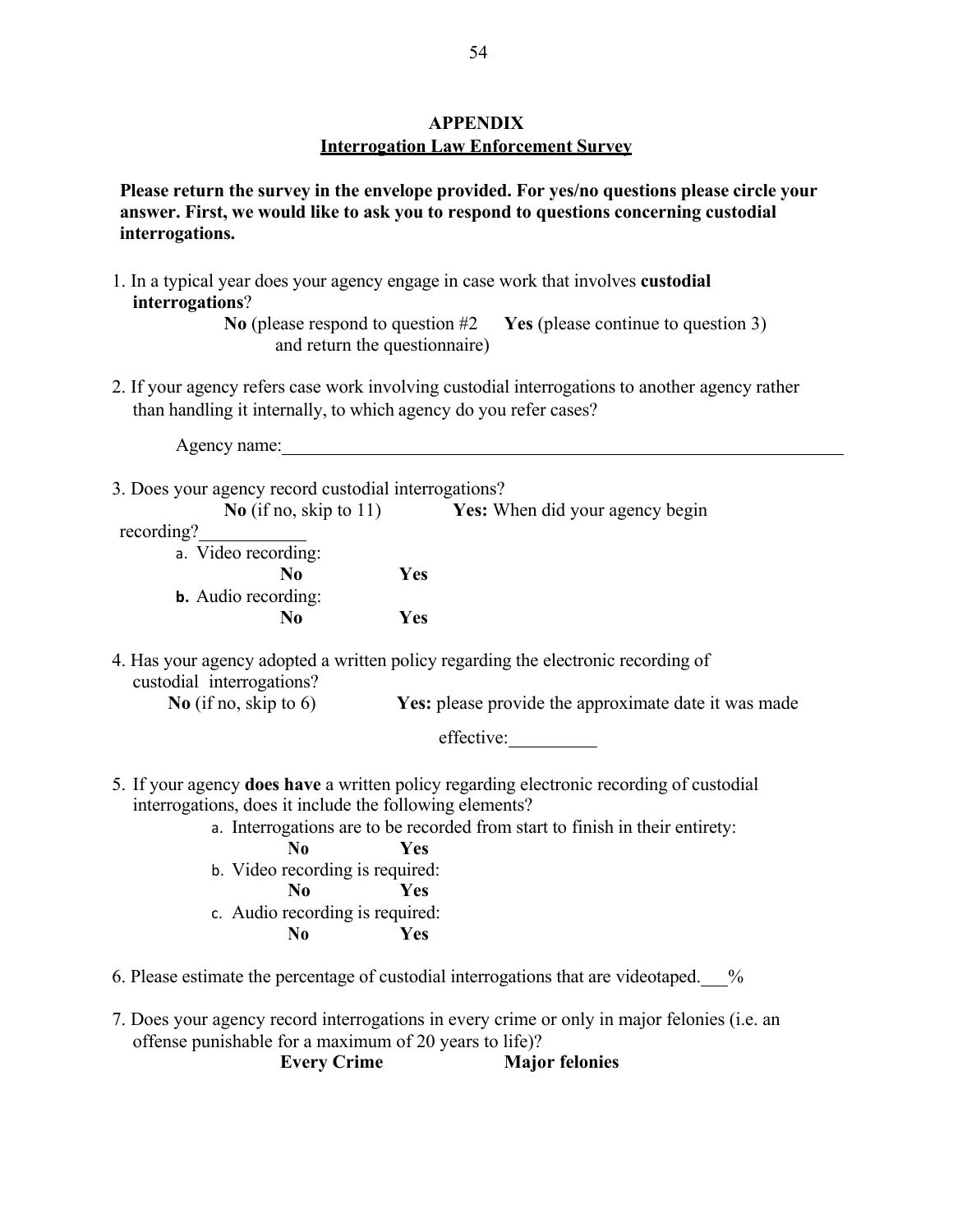|             |              | 8. For recordings of custodial interrogations, do video cameras capture:                                                                                                          |     |                                                         |                   |  |
|-------------|--------------|-----------------------------------------------------------------------------------------------------------------------------------------------------------------------------------|-----|---------------------------------------------------------|-------------------|--|
|             |              | a. Only the interviewing officer:                                                                                                                                                 |     |                                                         |                   |  |
|             |              | N <sub>0</sub>                                                                                                                                                                    | Yes |                                                         |                   |  |
|             |              | b. Only the suspect:                                                                                                                                                              |     |                                                         |                   |  |
|             |              | N <sub>0</sub>                                                                                                                                                                    | Yes |                                                         |                   |  |
|             | d.           | Both the interviewing officer and suspect:                                                                                                                                        |     |                                                         |                   |  |
|             |              | N <sub>0</sub>                                                                                                                                                                    | Yes |                                                         |                   |  |
|             |              |                                                                                                                                                                                   |     |                                                         |                   |  |
|             |              | 9. Do you catalogue and label all recordings of interrogations?                                                                                                                   |     |                                                         |                   |  |
|             |              | N <sub>0</sub>                                                                                                                                                                    | Yes |                                                         |                   |  |
| so?         |              | 10. If your agency <b>does not</b> have a written policy regarding electronic recording of<br>custodial interrogations, does it follow any particular custom or practice in doing |     |                                                         |                   |  |
|             |              | N <sub>0</sub>                                                                                                                                                                    |     | Yes: Please describe any applicable custom or practice: |                   |  |
|             |              |                                                                                                                                                                                   |     |                                                         |                   |  |
|             |              |                                                                                                                                                                                   |     |                                                         |                   |  |
|             |              |                                                                                                                                                                                   |     |                                                         |                   |  |
|             |              |                                                                                                                                                                                   |     |                                                         |                   |  |
|             |              |                                                                                                                                                                                   |     |                                                         |                   |  |
|             |              |                                                                                                                                                                                   |     |                                                         |                   |  |
|             |              |                                                                                                                                                                                   |     |                                                         |                   |  |
|             |              |                                                                                                                                                                                   |     |                                                         |                   |  |
|             |              |                                                                                                                                                                                   |     |                                                         |                   |  |
|             |              |                                                                                                                                                                                   |     |                                                         |                   |  |
|             |              | This section asks several general questions about investigation and confession.                                                                                                   |     |                                                         |                   |  |
|             |              |                                                                                                                                                                                   |     |                                                         |                   |  |
|             |              | 11. Approximately how often do interrogated suspects waive Miranda                                                                                                                |     |                                                         |                   |  |
| rights?     |              |                                                                                                                                                                                   |     |                                                         |                   |  |
|             |              |                                                                                                                                                                                   |     |                                                         |                   |  |
|             |              | 12. Approximately how often is your agency successful in obtaining a                                                                                                              |     |                                                         |                   |  |
| confession? |              |                                                                                                                                                                                   |     |                                                         |                   |  |
|             |              |                                                                                                                                                                                   |     |                                                         |                   |  |
|             |              | 13. How frequently do cases remain open after a confession is obtained?                                                                                                           |     |                                                         |                   |  |
|             | <b>Never</b> | <b>Sometimes</b>                                                                                                                                                                  |     | Often                                                   | <b>Frequently</b> |  |
|             |              |                                                                                                                                                                                   |     |                                                         |                   |  |
|             |              |                                                                                                                                                                                   |     |                                                         |                   |  |
|             |              | The final section of the survey asks several questions about Senate Bill 152.                                                                                                     |     |                                                         |                   |  |
|             |              | 14. Is your agency aware that in 2013 Senate Bill 152 was implemented, changing the law<br>concerning the recording of custodial interrogations?<br>No (if no, skip to $17$ )     |     | Yes                                                     |                   |  |
|             |              | 15. If so, was your agency supportive, neutral or opposed to Senate Bill 152?<br><b>Supportive</b>                                                                                |     | <b>Neutral</b>                                          | <b>Opposed</b>    |  |
|             |              |                                                                                                                                                                                   |     |                                                         |                   |  |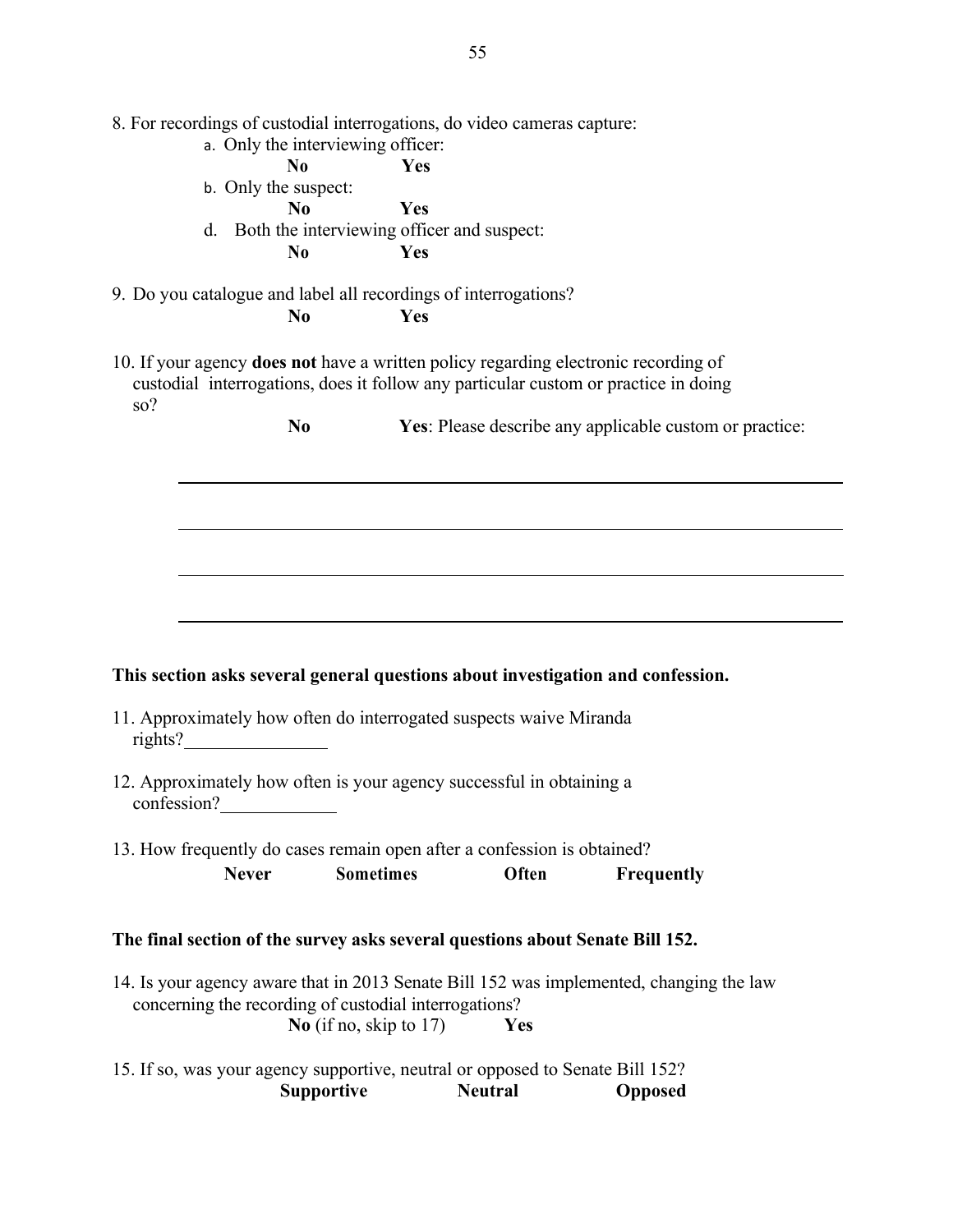| custodial interrogations?                                            |                            |     |                                                                                                                                                                       |
|----------------------------------------------------------------------|----------------------------|-----|-----------------------------------------------------------------------------------------------------------------------------------------------------------------------|
|                                                                      | No                         |     | Yes                                                                                                                                                                   |
|                                                                      |                            |     | 17. Since 2013 has your agency received training on the recording of interrogations?                                                                                  |
|                                                                      | N <sub>0</sub>             |     | Yes                                                                                                                                                                   |
| 18. If your agency has received training, who provided/sponsored it: |                            |     |                                                                                                                                                                       |
|                                                                      | a. Your own department:    |     |                                                                                                                                                                       |
|                                                                      | $\bf N_0$                  | Yes |                                                                                                                                                                       |
| b. State of Michigan:                                                |                            |     |                                                                                                                                                                       |
|                                                                      | N <sub>0</sub>             | Yes |                                                                                                                                                                       |
| c. Prosecutor's Office:                                              |                            |     |                                                                                                                                                                       |
|                                                                      |                            |     |                                                                                                                                                                       |
|                                                                      | $\bf No$                   | Yes |                                                                                                                                                                       |
|                                                                      | d. Other (please specify): |     |                                                                                                                                                                       |
|                                                                      | N <sub>0</sub>             |     | 19. Since Senate Bill 152 was passed, has your agency received information about quality<br>standards for the audiovisual recording of statements from MCOLES?<br>Yes |
|                                                                      |                            |     | 20. Since 2013 has your agency received any supplemental funding for the implementation of                                                                            |
| interrogation video recording?                                       | N <sub>0</sub>             |     | Yes: What was the source of the                                                                                                                                       |
|                                                                      | supplemental               |     |                                                                                                                                                                       |
|                                                                      |                            |     | funding?                                                                                                                                                              |
|                                                                      |                            |     |                                                                                                                                                                       |

,我们也不能在这里的时候,我们也不能在这里的时候,我们也不能会在这里的时候,我们也不能会在这里的时候,我们也不能会在这里的时候,我们也不能会在这里的时候,我们也

22. Any additional comments: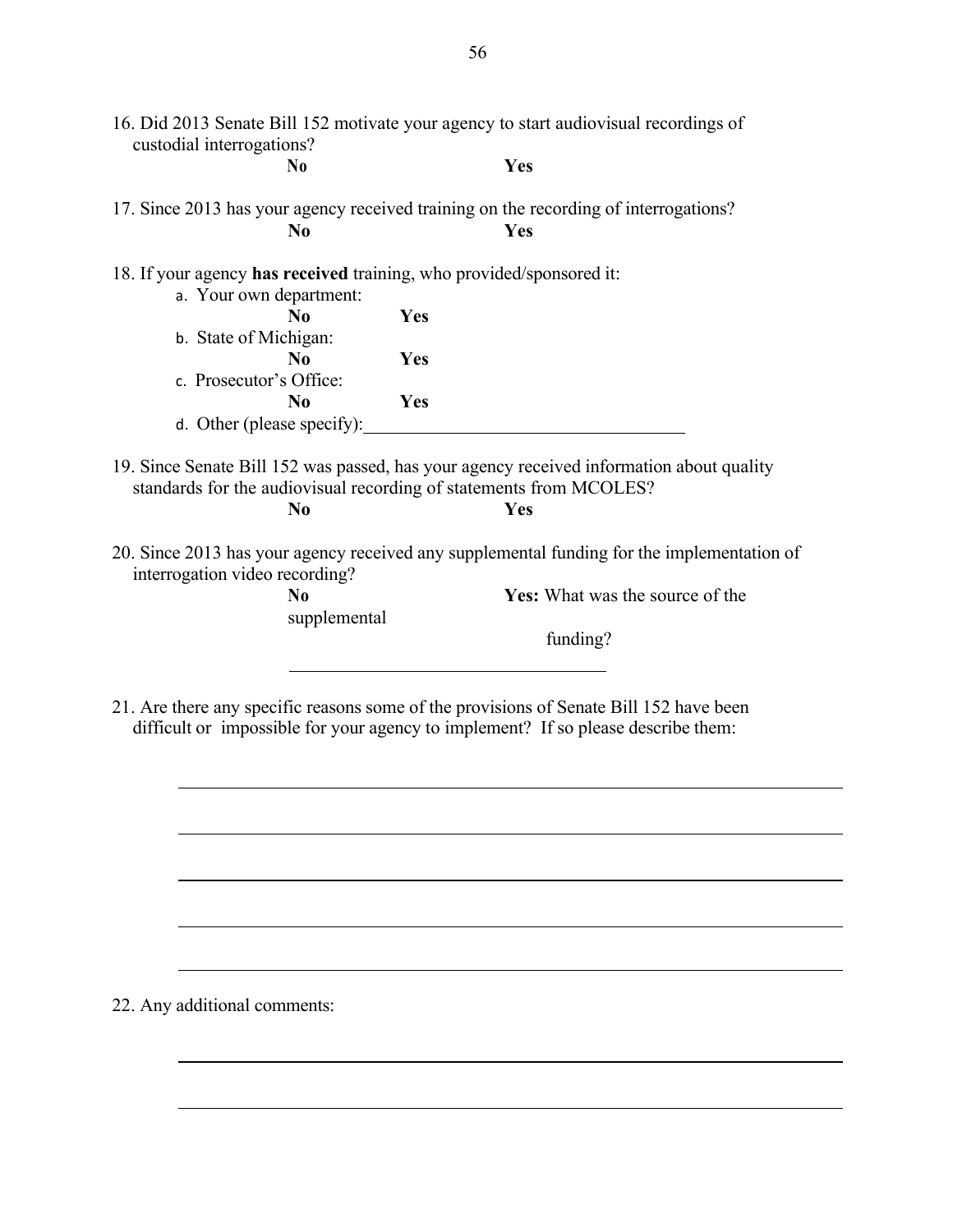# **Thank you for your participation!**

Rank/ title of Officer Completing Survey (optional):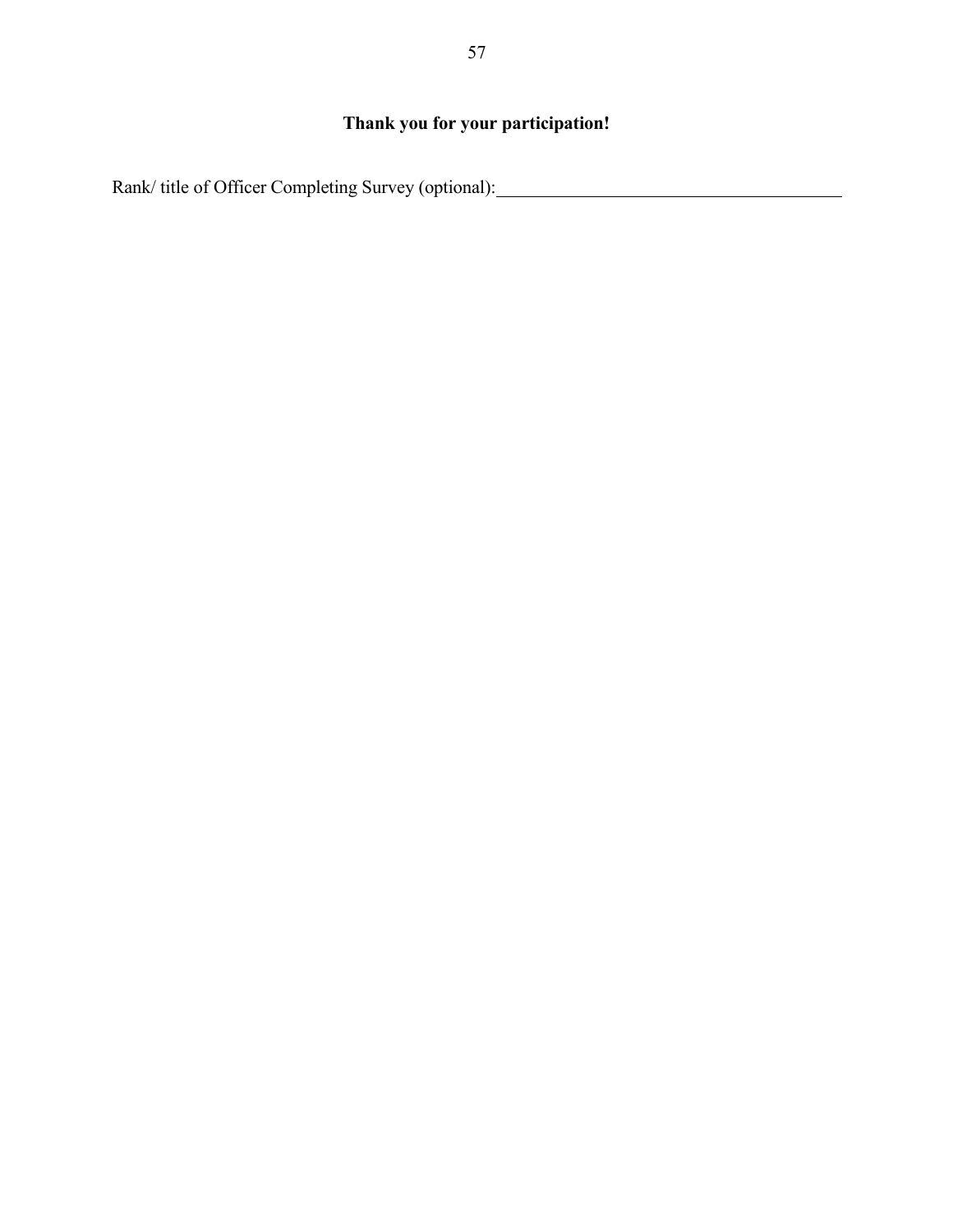#### **REFERENCES**

- Baumgartner, F., & Jones, B. (1991). Agenda Dynamics and Policy Subsystems. *The Journal of Politics, 53*(4), 1044-1074. Retrieved from http://www.jstor.org/stable/2131866
- Bell, B. G., Kircher, J. C., Bernhardt, P. C. (2008). New measures improve the accuracy of the directed-lie test when detecting deception using a mock crime. *Journal of Physiology and Behavior, 94*(3), 331-340.
- Bogaard, G., Meijer, E. H., Vrij, A., & Merckelbach, H. (2016). Scientific content analysis (SCAN) cannot distinguish between truthful and fabricated accounts of a negative event. *Frontiers in Psychology, 7*. Retrieved from http://www.frontiersin.org/Journal/Abstract.aspx?s=196&name=cognitive\_science&ART \_DOI=10.3389/fpsyg.2016.00243

*Brown v. Mississippi*, 297 U.S. 278 (1936).

- Buckley, J. P. (2006). The Reid technique of interviewing and interrogation. In T. Williamson (ed.) *Investigative interviewing*. New York, NY: Taylor and Francis Group. 190-206.
- Carrano, J., & Zalman, M. (2014). An introduction to innocence reform. In Zalman, M. & Carrano, J. (Eds.), *Wrongful convictions and criminal justice reform: Making justice* (pp. 307-317). New York, NY: Routledge.
- Clare, I. C., & Gudjonsson, G. H. (1995). The vulnerability of suspects with intellectual disabilities during police interviews: A review and experimental study of

decision-making. *Mental Handicap Research*, *8*(2), 110-128. Copes, H., Vieraitis, L., & Jochum, J. M. (2007). Bridging the gap between research and practice: How neutralization theory can inform Reid interrogations of identity thieves. *Journal of Criminal Justice Education, 18*(3), 444-459.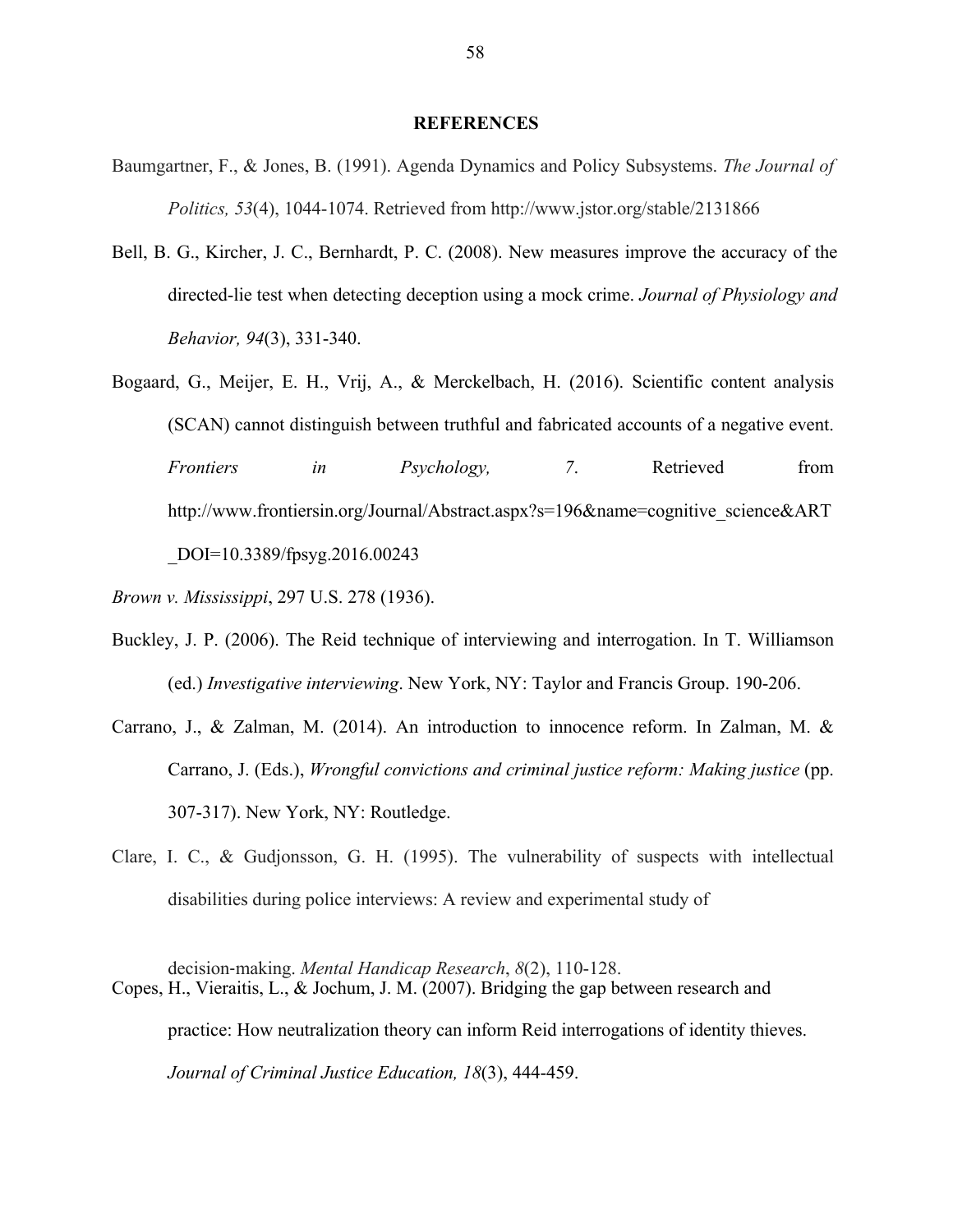- Dillman, D.A., Smyth, J.D., & Christian, L. M. (2014). *Internet, phone, mail, and mixed-mode surveys: The tailored design method.* Hoboken, New Jersey: John Wiley & Sons, Inc.
- Ekman, P., & O'Sullivan, M. (1991). Who can catch a liar? *American Psychologist, 46,* 913-920.
- Feeley, M. M. (1973). Two models of the criminal justice system: an organizational perspective. *Law & Society Review*, *7*(3), 407-425.
- *Frazier v. Cupp*, 394 U.S. 731 (1969).
- *Frye v. United States*, 293 F. 1013 (D.C. Cir. 1923).
- Garrett, B. (2011). *Convicting the innocent: Where criminal prosecutions go wrong.* Cambridge, MA: Harvard University Press.
- Geddes, L. A. (2002). The truth shall set you free: Development of the polygraph. *IEEE engineering in medicine and biology magazine, 21*(3), 97-100*.* doi:10.1109/MEMB.2002.1016854
- Gould, J. B., Carrano, J., Leo, R. A., & Hail-Jares, K. (2014). Innocent defendants: Divergent case outcomes and what they teach us. In Zalman, M. & Carrano, J. (Eds.), *Wrongful convictions and criminal justice reform: Making justice* (pp. 73-92). New York, NY: Routledge.
- Granhag, P. A., & Strömwall, L. A. (2004). *The detection of deception in forensic contexts*. Cambridge University Press.
- Gudjonsson, G. H. (2004). Compliance and personality: The vulnerability of the unstable introvert. *European Journal of Personality, 18*(5), 435-443.
- Gudjonsson, G. H. (2003). *The psychology of interrogations and confessions: A handbook.* West Sussex, England: John Wiley & Sons, Ltd. Retrieved from http://cryptome.org/2013/01/aaron-swartz/Interrogations-and-Confessions-Handbook.pdf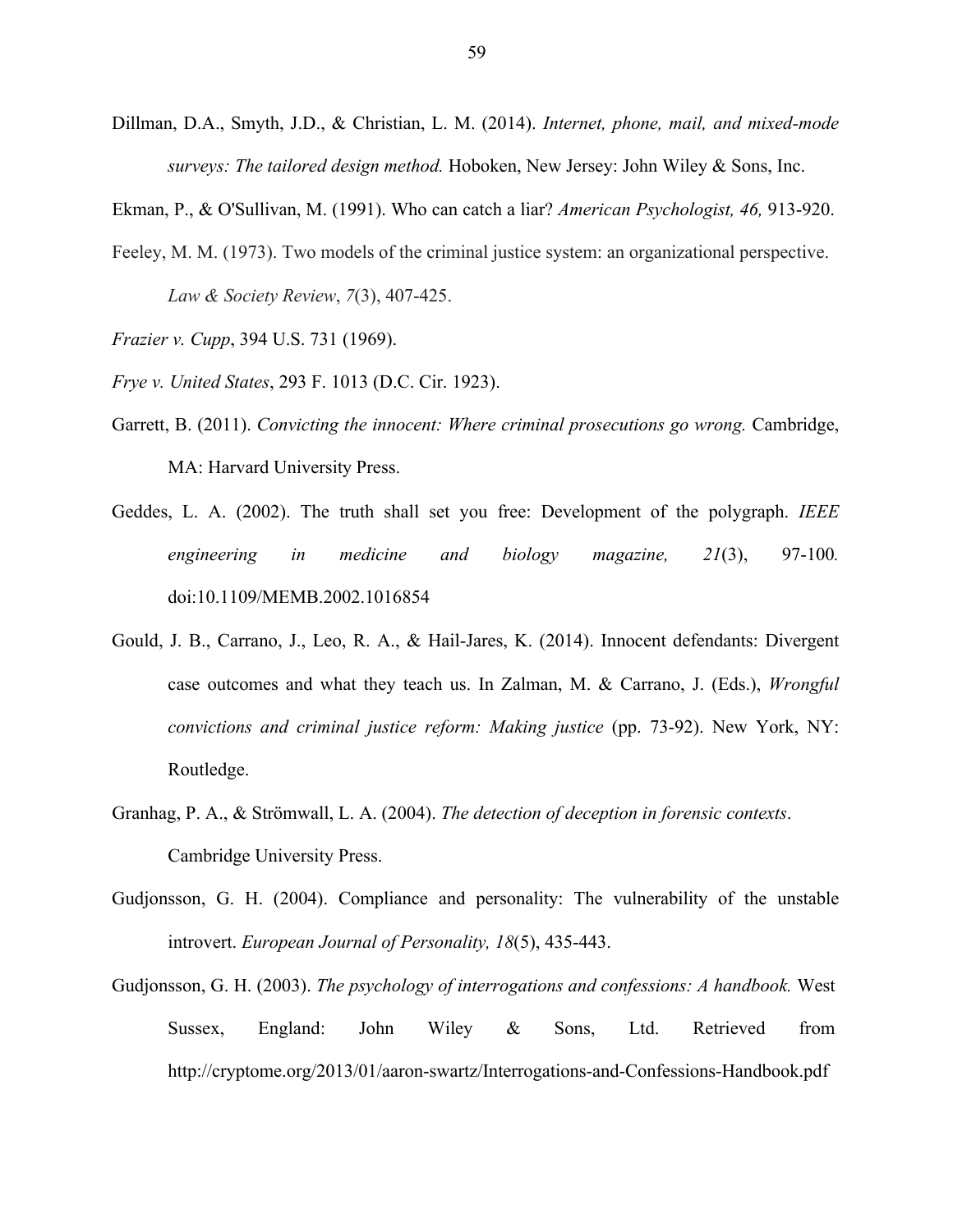Heyden, G. (2009). Are police organisations suspending their disbelief in scientific content analysis (SCAN)? *International Investigative Interviewing Research Group, 1*(1), 8-9. Retrieved from http://eprints.lancs.ac.uk/34884/2/iIIRG\_Bulletin\_-

Volume  $1\frac{3}{2}$ C Issue  $1\left[1\right]$ .pdf#page=11

Hopkins, E. J. (1931). *Our lawless police: A study of the unlawful enforcement of the law*. New York: Viking Press.

Hopkins, C. S., Benincasa, D. S., Ratley, R.J., & Grieco, J. J. (2005). Evaluation of voice stress analysis technology. *38th Hawaii International Conference on System Sciences*, 1-10. Retrieved from the state of the state of the state of the state of the state of the state of the state of the state of the state of the state of the state of the state of the state of the state of the state of the state of https://www.computer.org/csdl/proceedings/hicss/2005/2268/01/22680020b.pdf

- Howard Jr., R. C., & Rich, L. A. (2006). A history of *Miranda* and why it remains vital today. *Valparasio University Law Review, 40*(3), 685-706.
- Iacono, W. G. (2008). Accuracy of polygraph techniques: Problems using confessions to determine ground truth. *Journal of Physiology and Behavior, 95*(1), 24-26. Retrieved from http://www.sciencedirect.com/science/article/pii/S0031938408001947
- Inbau, F., Reid, J., & Buckley, J. (1986). *Criminal interrogations and confessions* (3 ed.). Baltimore: Williams and Wilkins.
- Inbau, F. E., Reid, J. E., Buckley, J. P., & Jayne, B. C. (2004). *Criminal interrogation and confessions* (4th ed.). Boston: Jones and Bartlett.
- Inbau, F., Reid, J., Buckley, J., & Jayne, B. (2013). *Criminal interrogation and confessions* (5<sup>th</sup>) ed.) Burlington, MA: Jones and Bartlett Learning, LLC.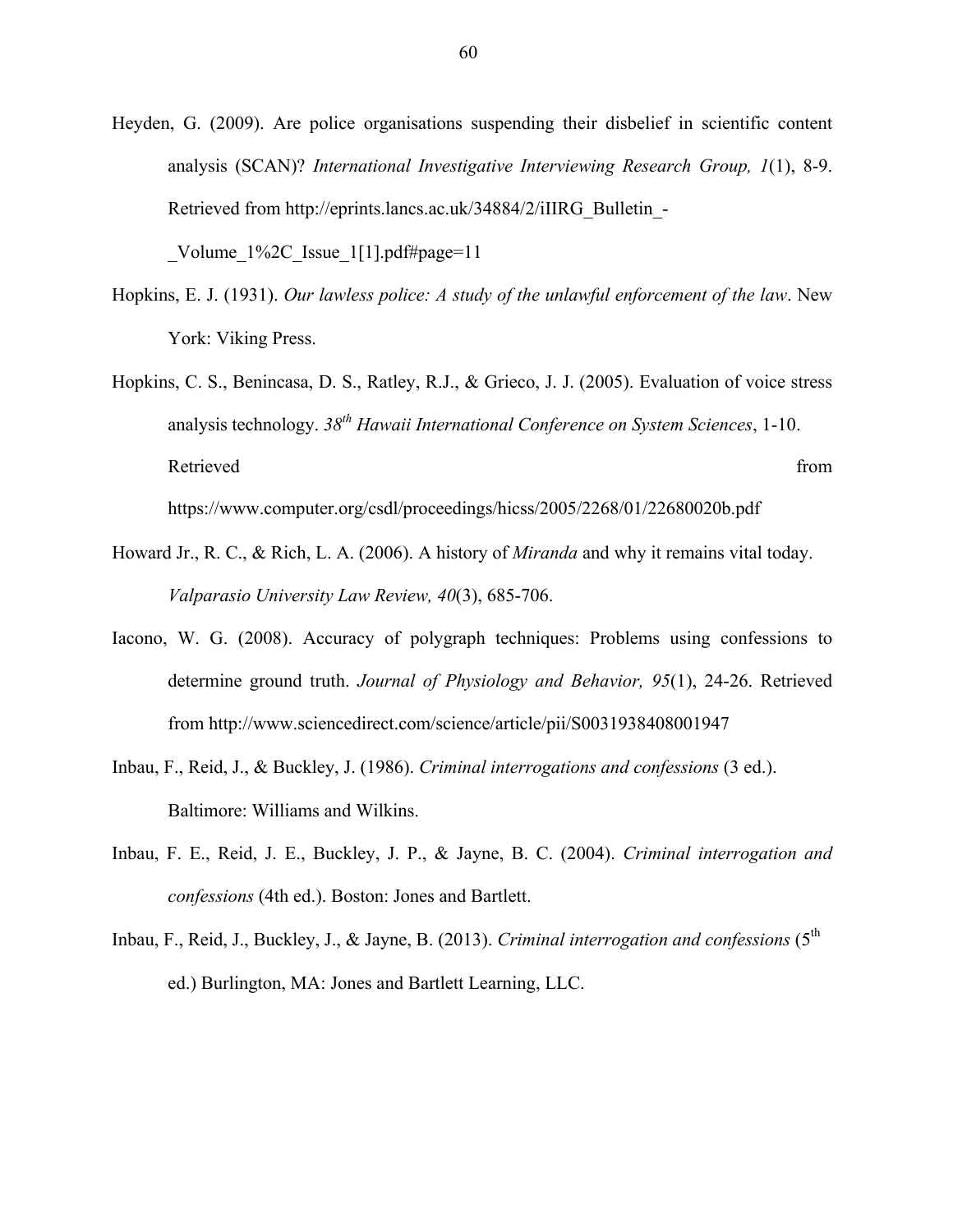- Jayne, B., & Buckley, J. (1999). *The investigator anthology: A compilation of articles and essays about the Reid technique of interviewing and interrogation*. Chicago: John E. Reid and Associates, Inc.
- Kassin, S. M., Drizin, S. A., Grisso, T., Gudjonsson, G. H., Leo, R. A., & Redlich, A. D. (2010). Police-induced confessions: Risk factors and recommendations. *Law and Human Behavior, 34*, 3-38. Doi: 10.1007/s10979-009-9188-6
- Kassin, S. M., & Fong, C. T. (1999). "I'm Innocent!": Effects of training on judgments of truth and deception in the interrogation room. *Law and Human Behavior, 23*(5), 499-516. Retrieved from the state of the state of the state of the state of the state of the state of the state of the state of the state of the state of the state of the state of the state of the state of the state of the state of

http://web.williams.edu/Psychology/Faculty/Kassin/files/kassin\_fong\_1999.pdf

Kassin, S. M., Goldstein. C. C., & Savitsky, K. (2003). Behavioral confirmation in the interrogation room: On the dangers of presuming guilt. *Law and Human Behavior, 27*(2), 187-203. Retrieved from http://up7af9tu5s.scholar.serialssolutions.com/?sid=google&auinit=SM&aulast=Kassin& atitle=Behavioral+confirmation+in+the+interrogation+room:+On+the+dangers+of+presu ming+guilt.&id=doi:10.1023/A:1022599230598&title=Law+and+human+behavior&volu me=27&issue=2&date=2003&spage=187&issn=0147-7307

Kassin, S. M., Drizin, S. A., Grisso, T., Gudjonsson, G. H., & Leo, R. (2009). Police-induced confessions: Risk factors and recommendations. *Law and Human Behavior 34*, 49-52.

Kassin, S. M., Leo, R. R., Meissner, C. A., Richman, K. D., Colwell, L. H., Leach, A. M., La Fon, D. H2007). Police interviewing and interrogation: A self-report survey of police practices and beliefs. *Law and Human Behavior, 31,* 381-400.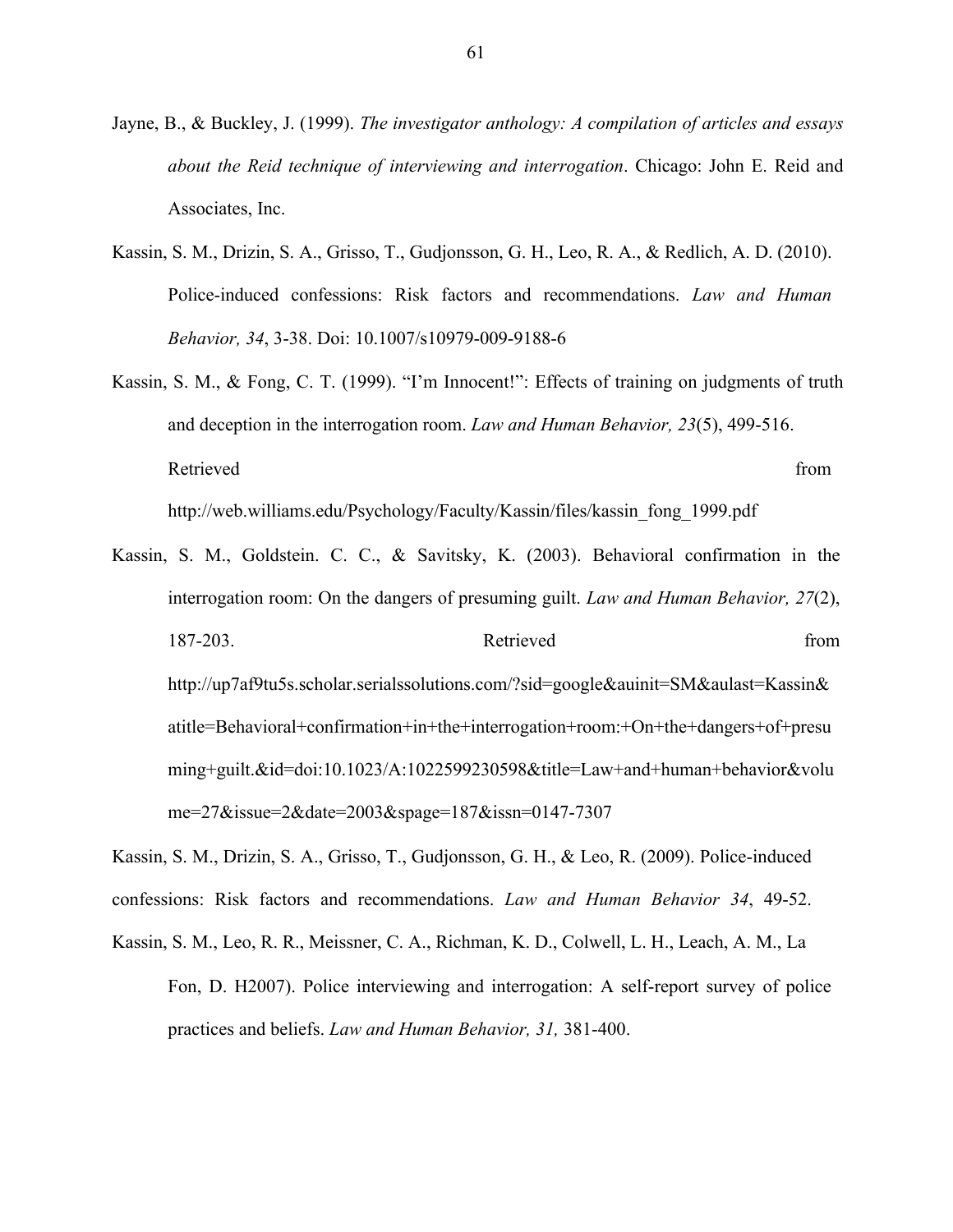Kassin, S. M., & Wrightsman, L. S. (1985). Confession evidence. In S. Kassin & L. Wrightsman (Eds.), *The psychology of evidence and trial procedure* (pp. 67-94). Beverly Hills: Sage Publications. The example of the extension of the Retrieved from the from the from the extension of the extension of the extension of the extension of the extension of the extension of the extension of the extension of the http://web.williams.edu/Psychology/Faculty/Kassin/files/kassin\_wrightsman\_1985.pdf

Kassin, S. M. (2005). On the psychology of confessions: Does innocence put innocents at risk?. *American Psychologist*, *60*(3), 215-228.

- Kidd, W. R. (1940). *Police Interrogation.* New York: Police Journal. Retrieved from http://babel.hathitrust.org/cgi/pt?id=wu.89095807194;view=1up;seq=1
- Kleinmuntz, B., & Szucko, J. J. (1984). Lie detection in ancient and modern times: A call for contemporary scientific study. *The American psychologist, 39*(7), 766-776.
- Krippendor , K. (1989). Content analysis. In E. Barnouw, G. Gerbner, W. Schramm, T. L. Worth, & L. Gross (Eds.), *International encyclopedia of communication* (Vol. 1, pp. 403- 407). New York, NY: Oxford University Press. Retrieved from hp://repository.upenn.edu/asc\_papers/226
- Le Moyne, S. (1943). Criminal interrogation with the lie detector. *Rocky Mountain Law Review, 15*(2), 162-172. Retrieved from
- http://heinonline.org/HOL/Page?handle=hein.journals/ucollr15&div=8&g\_sent=1&collection=jo urnals
- Leo, R. A. (1996). The impact of Miranda revisited. *Journal of Criminal Law and Criminology, 86*(3), 621-692.
- Leo, R. A. (2004). The third degree and the origins of psychological interrogation in the United States. In G. D. Lassiter (Ed.), *Interrogations, confessions, and entrapment* (pp. 37-85). New York, NY: Kluwer Academic/Plenum Publishers.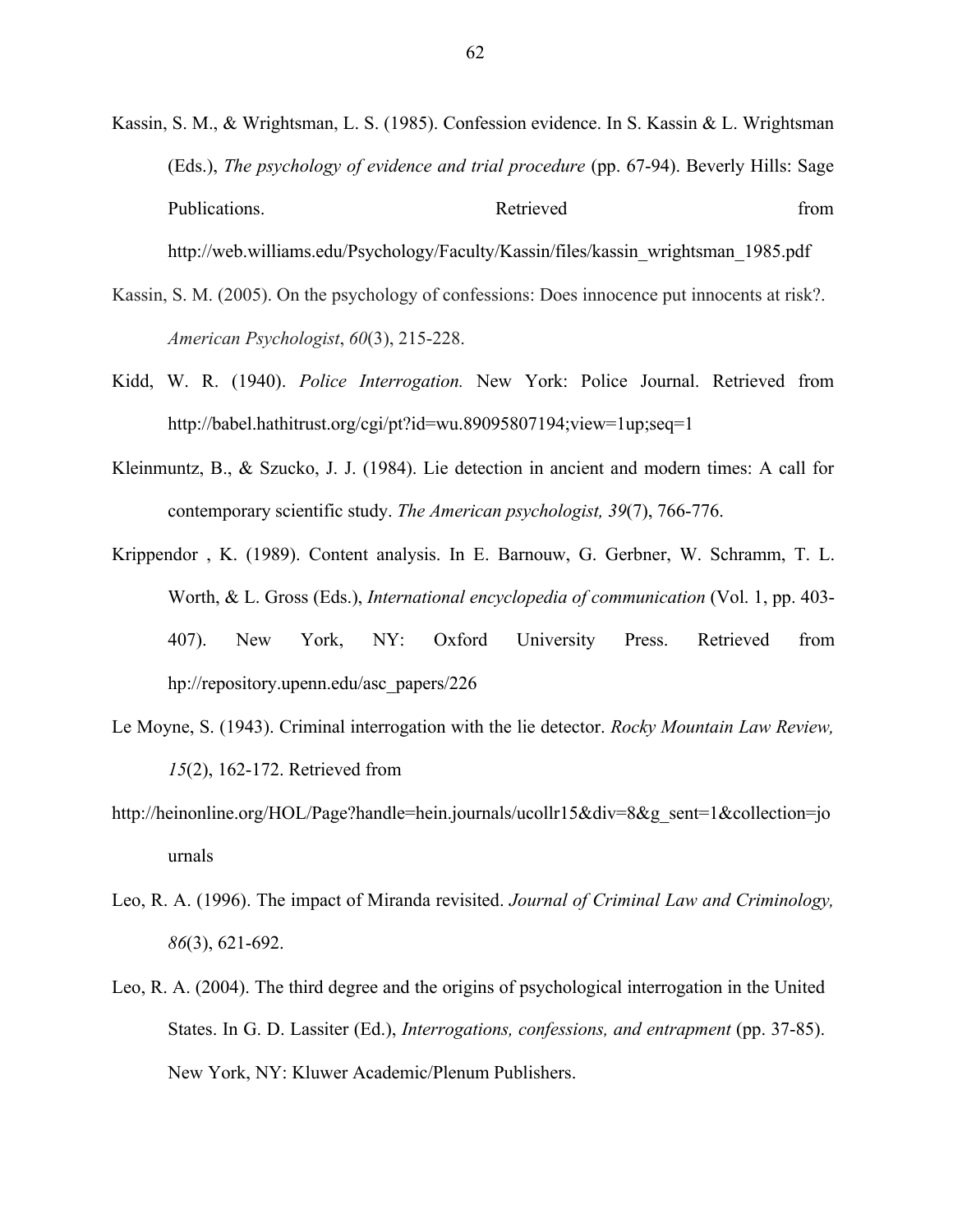- Leo, R. A. (2008). *Police interrogation and American justice.* Cambridge, MA, and London, England: Harvard University Press.
- Leo, R. A. (2009). False confessions: Causes, consequences, and implications. *The Journal of the American Academy of Psychiatry and the Law, 37*, 332-343.
- Loveday, B. (1999). Government and accountability of the police. In R.I. Mawby (ed.), *Policing Across the World: Issues for the Twenty-First Century*, (pp. 132-150). New York, NY: Routledge.
- Mangan, D. J., Armitage, T. E., Adams, G. C. (2008). A field study on the validity of the quadritrack zone comparison technique. *Journal of Physiology and Behavior, 95*, 17-23.
- McLaughlin, M. (1987). Learning from Experience: Lessons from Policy Implementation. *Educational Evaluation and Policy Analysis, 9*(2), 171-178. Retrieved from http://www.jstor.org/stable/1163728
- Meissner, C. A., & Kassin, S. M. (2002). "He's guilty!": Investigator bias in judgments of truth and deception. *Law and Human Behavior, 26*(5), 469-480. Retrieved from http://web.williams.edu/Psychology/Faculty/Kassin/files/meissner\_kassin\_2002.pdf
- Meissner, C. A., Kelly, C. E., & Woestehoff, S. A. (2015). Improving the effectiveness of suspect interrogations. *Annual Review of Law and Social Science, 11*, 211-233.
- Memon, A. A., Vrij, A., & Bull, R. (2003). *Psychology and law: Truthfulness, accuracy and credibility*. Chichester, West Sussex, England: John Wiley & Sons Ltd.
- Michigan Senate Bill 152, Legis Assemb. No. 152. Reg. Sess. 2012-2013 (2013).
- Michigan Commission on Law Enforcement Standards. (2015, September 3). *Michigan Law Enforcement Agencies.* Retrieved from: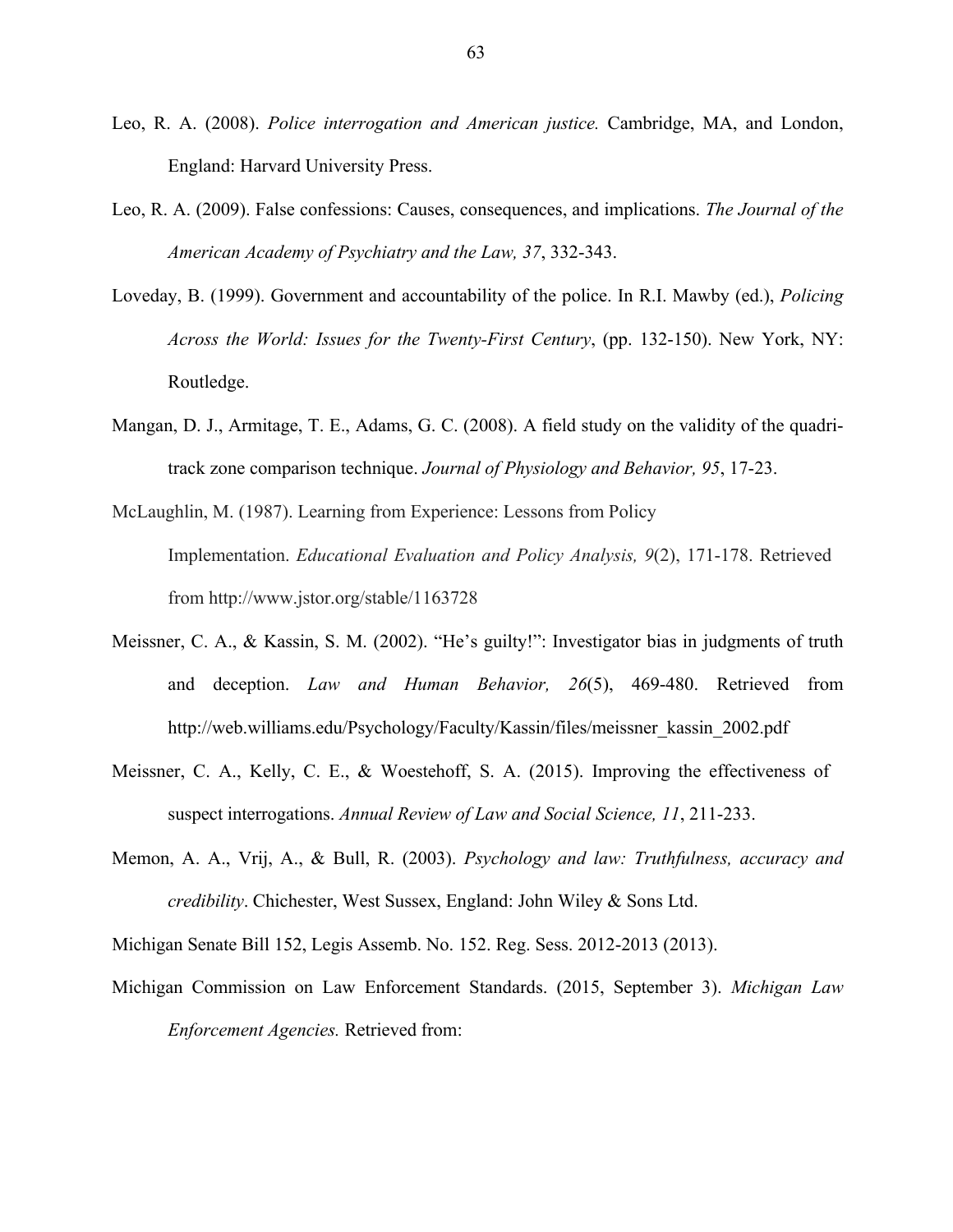http://www.michigan.gov/documents/mcoles/LEAPhoneDirectory\_250363\_7.pdf?20140 327034358

Missouri v. Seibert, 542 U.S. 600 (2004).

- Mumma, C. C. (2014). The North Carolina Innocence Inquiry Commission: Catching cases that fall through the cracks. In Zalman, M. & Carrano, J. (Eds.), *Wrongful convictions and criminal justice reform: Making justice* (pp. 249-265). New York, NY: Routledge.
- Murray, R. K., Gegner, L., & Pelton, J. (2014). Policies, procedures, and the police: An assessment of wrongful conviction risk in Nebraska. In Zalman, M. & Carrano, J. (Eds.), *Wrongful convictions and criminal justice reform: Making justice* (pp. 129-146). New York, NY: Routledge.
- National Registry of Exonerations. (2016). Retrieved from http://www.law.umich.edu/special/exoneration/Pages/about.aspx
- Nhan, J. (2014). Police Culture. *The Encyclopedia of Criminology and Criminal Justice*. Blackwell Publishing Ltd. 1–6.
- Nickerson, R. S. (1998). Confirmation bias: A ubiquitous phenomenon in many guises. *Review of General Psychology, 2*(2), 175-220.
- Perillo, J. T., & Kassin, S. M. (2010). Inside Interrogation: The Lie, The Bluff, and False Confessions. *Law Human Behavior, 35*, 327-337.
- Police Executive Research Forum. (1992). *Police videotaping of suspect interrogations and confessions: A preliminary examination of issues and practices.* Washington D.C.: U.S. Department of Justice, National Institute of Justice.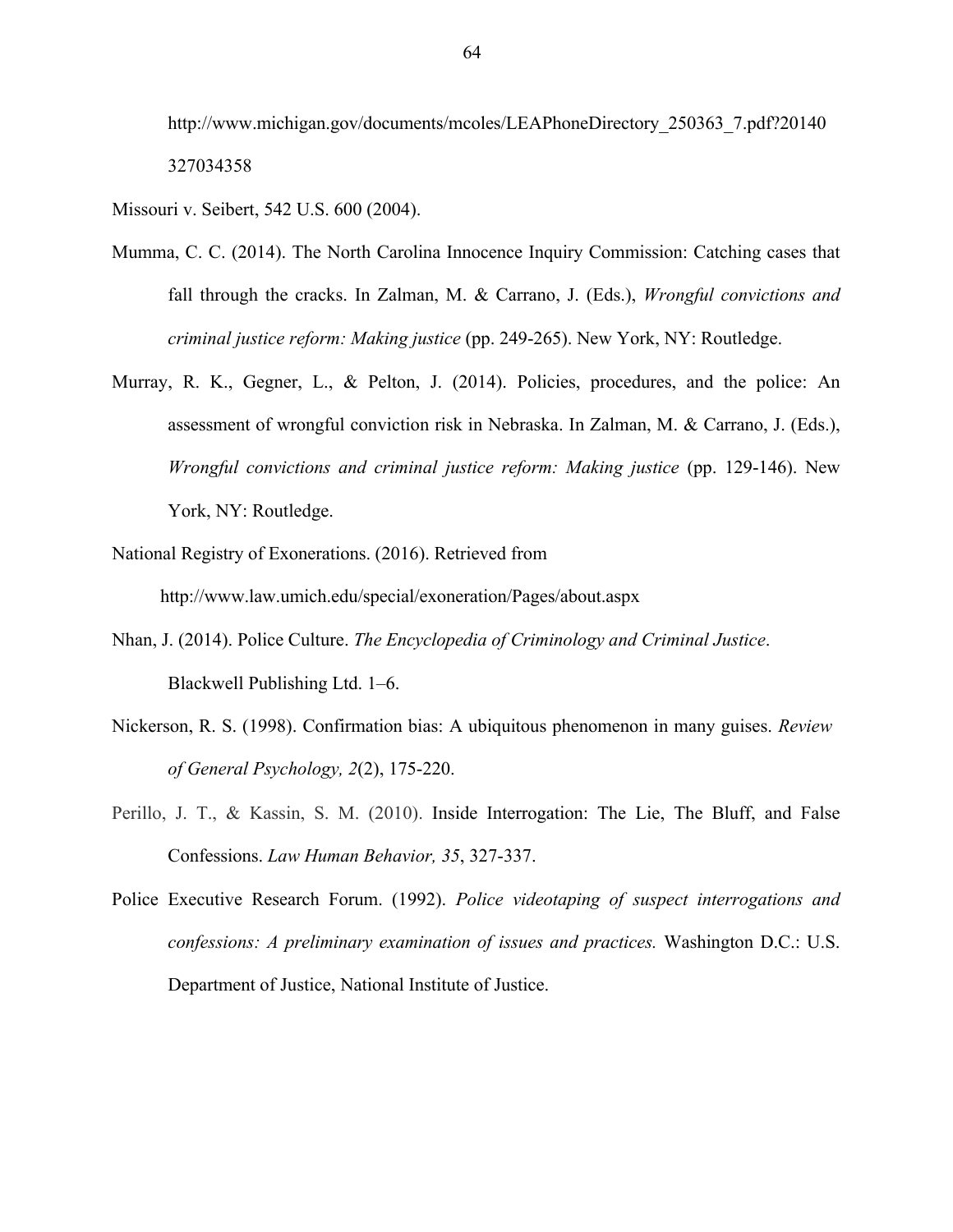- Porter, S., & Yuille, J. C. (1996). The language of deceit: An investigation of the verbal clues to deception in the interrogation context. *Law and Human Behavior*, *20*(4), 443–458. Retrieved from http://www.jstor.org/stable/1394091
- Ratcliff, J. J., Lassiter, G. D., Schmidt, H. C., & Snyder, C. J. (2006). Camera perspective bias in videotaped confessions: Experimental evidence of its perceptual basis. *Journal of Experimental Psychology: Applied, 12(4)*, 197-206. doi:10.1037/1076-898X.12.4.197
- Redlich, A. D. (2004). Mental illness, police interrogations, and the potential for false confession. *Law and Psychiatry*, 55(1), 19-21.
- Redlich, A. D., & Goodman, G. S. (2003). Taking responsibility for an act not committed: the influence of age and suggestibility. *Law and human behavior*, *27*(2), 141-155.
- Reid and Associates (2007). The Reid technique of interviewing and interrogation. Chicago, IL. Retrieved from http://mymassp.com/files/Telling%20the%20Truth.pdf
- Reid, J., & Indau, F. (1977). *Truth and deception: The polygraph ('lie-detector") technique* (2nd ed.). Baltimore: Williams and Wilkins.
- Roach, K. (2009). The role of innocence commissions: Error discovery, systemic reform or both. *Chicago-Kent Law Review, 85*(1), 89-125.
- Scheck, B., & Neufeld, P. (2002). Toward the Formation of Innocence Commissions in America. *Judicature,* 86(2), 98-105.
- Senese, L. C. 2005. *Anatomy of interrogation themes: The Reid technique of interviewing and interrogation*. Chicago: John E. Reid and Associates.
- Smith, N. (2001). *Reading between the lines: An evaluation of the scientific content analysis technique (SCAN).* Police Research Series, Paper 135. London: Home Office.

*Stephan v. State*, 711 P.2d 1156 (1985).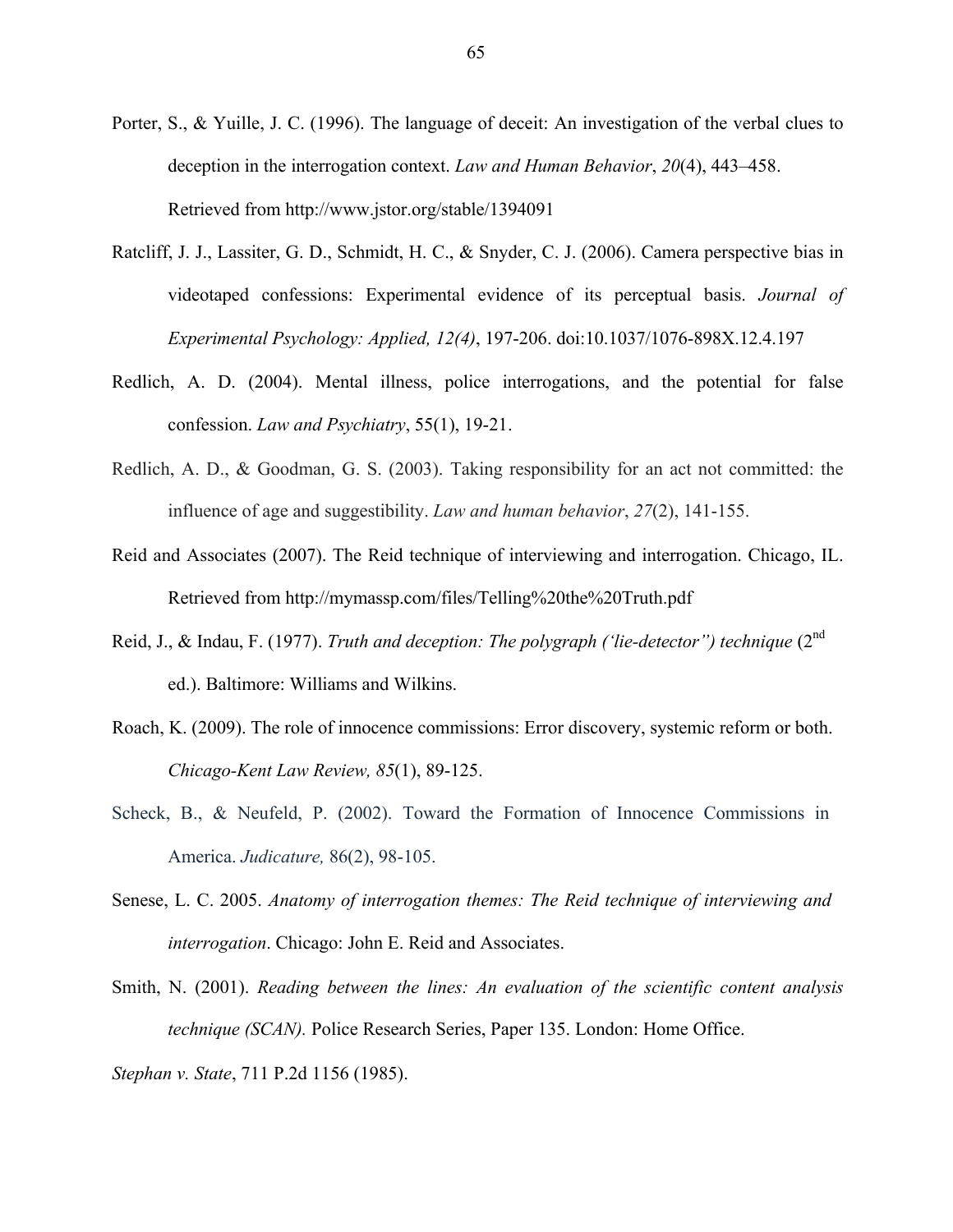- Stromwall, L. A., & Granhag, P. A. (2001). How to detect deception? Arresting the beliefs of police officers, prosecutors and judges. *Psychology Crime and Law*, *9*(1), 19-36. DOI: 10.1080/10683160308138
- Sullivan, T. P. (2005). Electronic recording of custodial interrogations: Everybody wins. *Journal of Criminal Law and Criminology*, *95(3)*, 1127-1144.
- *Townsend v. Sain*, 372 U.S. 293 (1963).
- Vanderhallen, M., Jaspaert, E., & Vervaeke, G. (2016). SCAN as an investigative tool. *Police Practice and Research, 17*(3), 279-293.
- Vrij, A., Fisher, R., Mann, S., & Leal, S. (2006). Detecting deception by manipulating cognitive load. *Trends in cognitive sciences*, *10*(4), 141-142.
- Vrij, A. (2008). *Detecting lies and deceit: Pitfalls and opportunities.* West Sussex, England: John Wiley & Sons, Ltd.
- Vrij, A. (2000). *Detecting Lies and Deceit: Pitfalls and opportunities*. Chichester: John Wiley.
- Waegel, W. B. (1981). Case Routinization in Investigative Police Work. *Social Problems, 28*(3), 263-275.
- Walker, S. (2013). The engineer as Progressive: The Wickersham Commission in the arc of Herbert Hoover's life and work. *Marquette Law Review*, *96*(4), 1165-1196.
- Wickersham Commission Report (1931). National Commission on Law Observance and Law Enforcement (1931). *Report on lawlessness in law enforcement.* Washington, DC: U.S. Government Printing Press.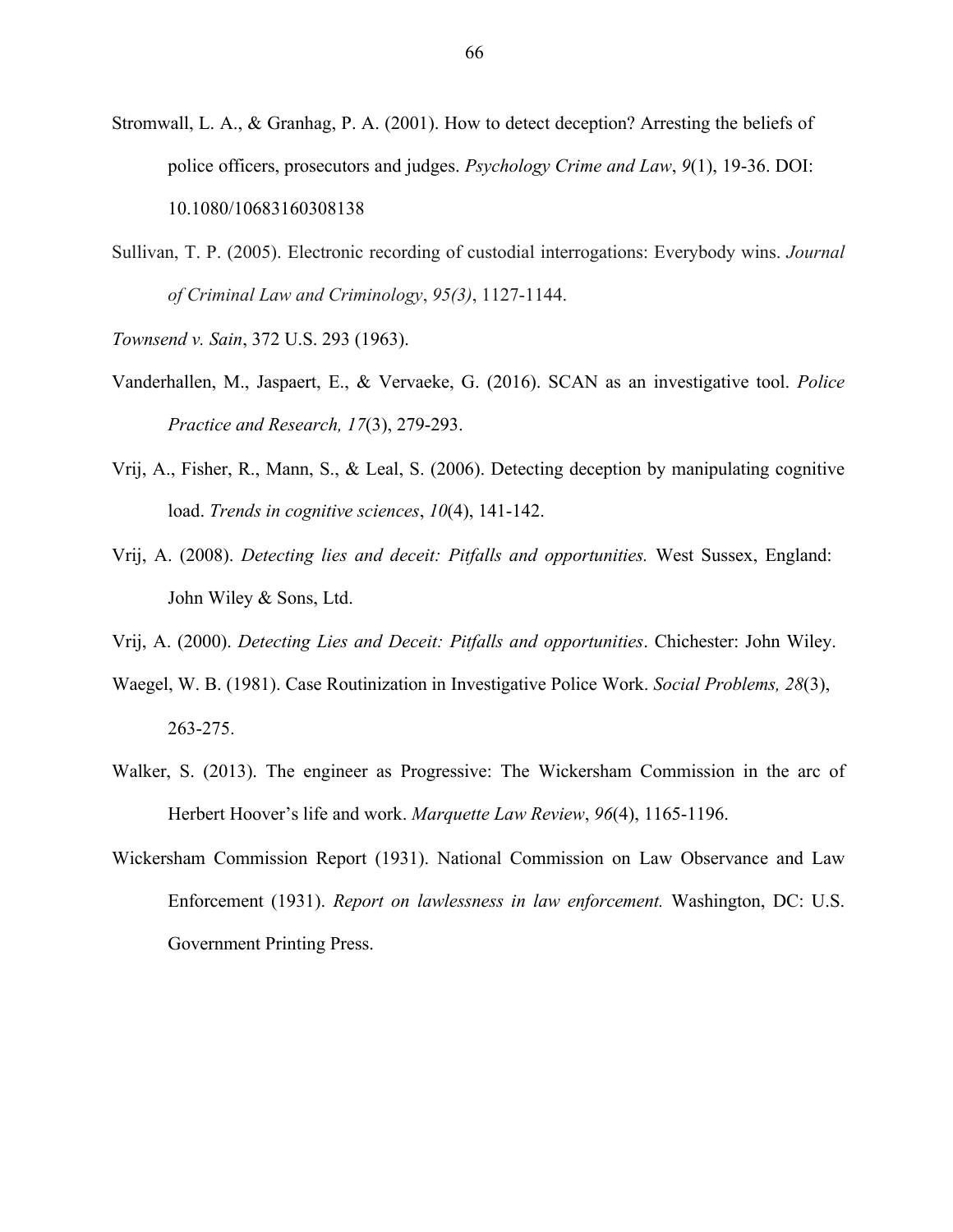- Wilson, O. W. (1953). Police science: August Vollmer. *Journal of Criminal Law and Criminology, 44*(1), 91-103.
- Zalman, M., Larson, M. J., & Smith, B. (2012). Citizens attitudes towards wrongful convictions, *Criminal Justice Review*, DOI: 10.1177/0734016811428374
- Zalman, M., & Marion, N. E. (2014). The Public Policy Process and Innocence Reform. In Zalman, M. & Carrano, J. (Eds.), *Wrongful convictions and criminal justice reform: Making justice* (pp. 24-38). New York, NY: Routledge.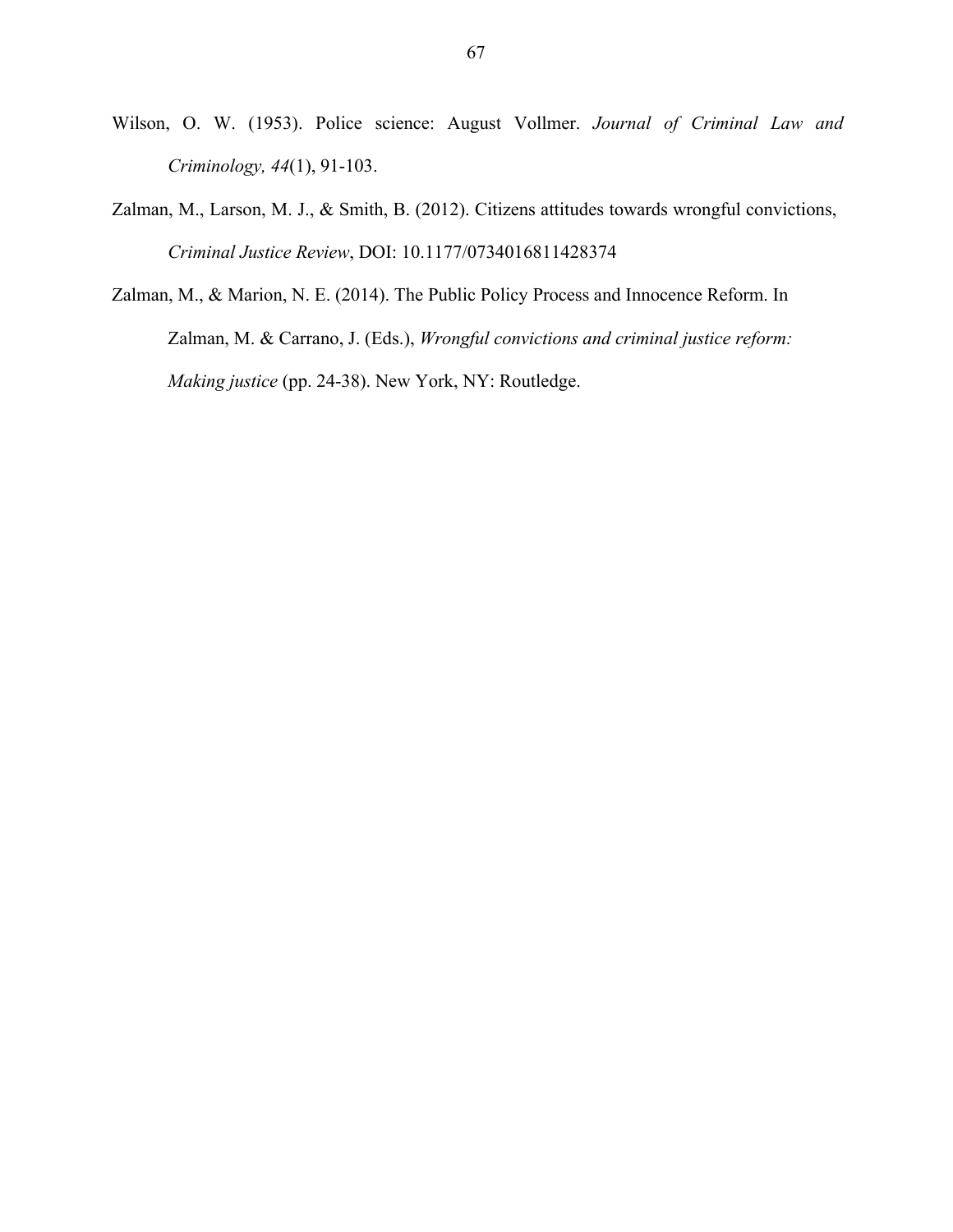#### **ABSTRACT**

# **RECORDING OF CUSTODIAL INTERROGATIONS: POLICIES AND PRACTICES**

by

### **LAURA RUBINO**

### **August 2016**

**Advisor:** Dr. Marvin Zalman

**Major:** Criminal Justice

**Degree:** Master of Science

Within the last century, interrogation practices throughout the United States have notably changed. Police interrogations went from physical harm (i.e., the third degree) to psychologically suggestive techniques. These psychologically coercive techniques put suspects at risk of giving a false confession, which is one of the contributing factors in wrongful convictions. One remedy to reduce false confessions is to electronically record interrogations. Very little is known about the specific policies and practices of electronic recordings during interrogation within law enforcement agencies. Policies and practices vary by state and by agency, which makes it difficult to identify agencies that do electronically record interrogations. The current study set out to gain more information about the practices and policies of the electronic recording of interrogations in law enforcement agencies across Michigan. Mail-in survey data was obtained from a stratified random sample of law enforcement agencies across Michigan. Results indicate that the majority of the law enforcement agencies in our sample electronically record custodial interrogations. This study provides important insight on the policies and practices related to electronic recordings of interrogations among law enforcement agencies.